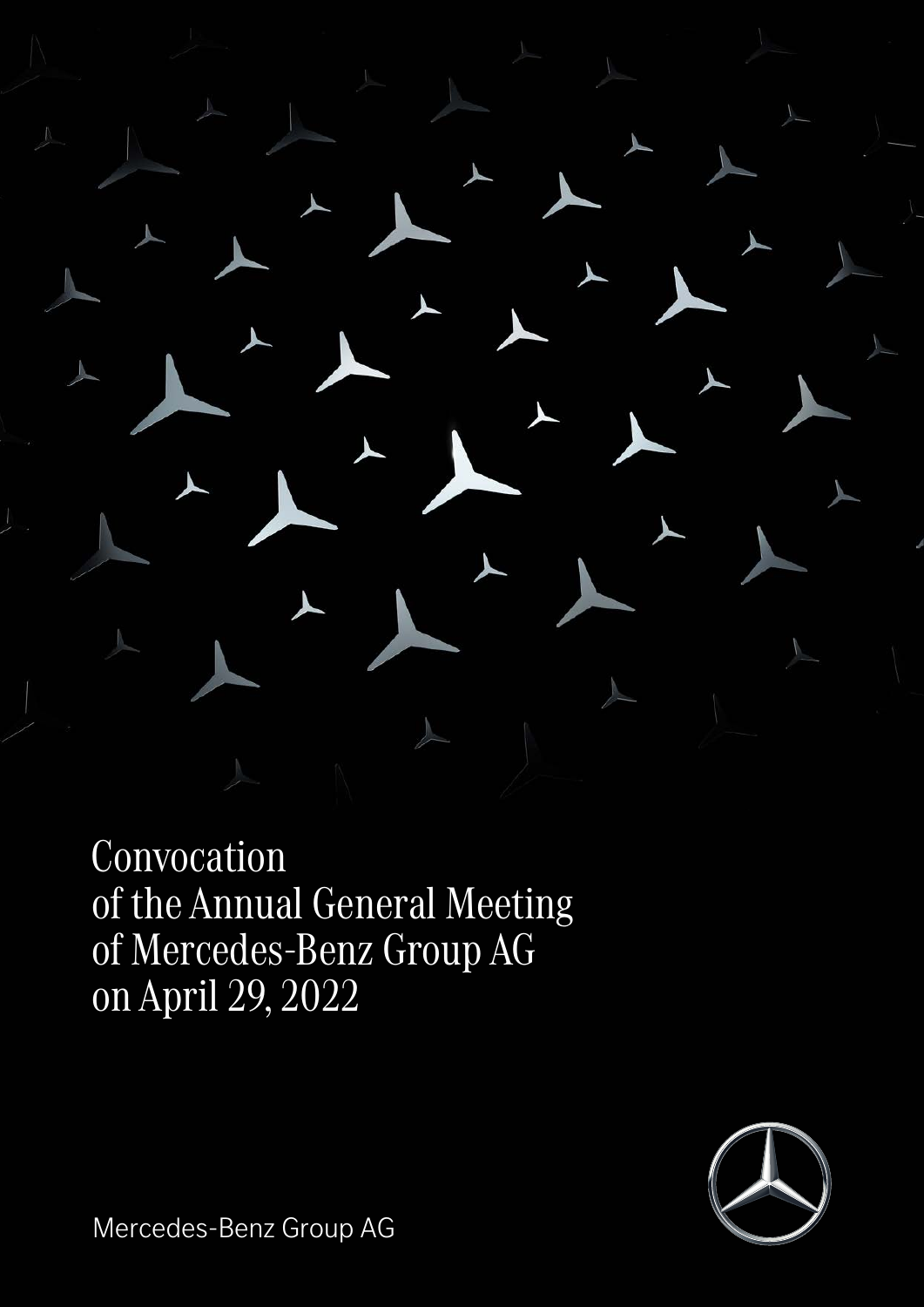# Mercedes-Benz Group AG **Stuttgart**

- ISIN DE 000 710 000 0 -

We hereby invite our shareholders to the

# virtual Annual General Meeting of Mercedes-Benz Group AG1

## to be held on Friday, April 29, 2022 at 10:00 hours (CEST).

The Annual General Meeting is held exclusively as a virtual General Meeting without the physical presence of shareholders or their proxies (with the exception of the proxies appointed by the Company). The virtual General Meeting is transmitted in full for shareholders registered with the share register via the e-service at

### investorregister.mercedes-benz.com

as an audio-visual live broadcast on the internet. The introductory statement of the Chairman of the Supervisory Board and the speech by the Chairman of the Board of Management can also be followed by the interested public online at

### group.mercedes-benz.com/am-2022.

Voting rights may only be exercised by shareholders or their proxies by absentee voting or by granting power of attorney to the proxies appointed by the Company. The venue of the General Meeting for the purposes of the German Stock Corporation Act (Aktiengesetz) is Carl Benz-Arena, Mercedesstraße 73d, 70372 Stuttgart, Germany.

 $\overline{a}$ 

<sup>1</sup> Convenience translation; the German text is legally binding. All time specifications refer to German local time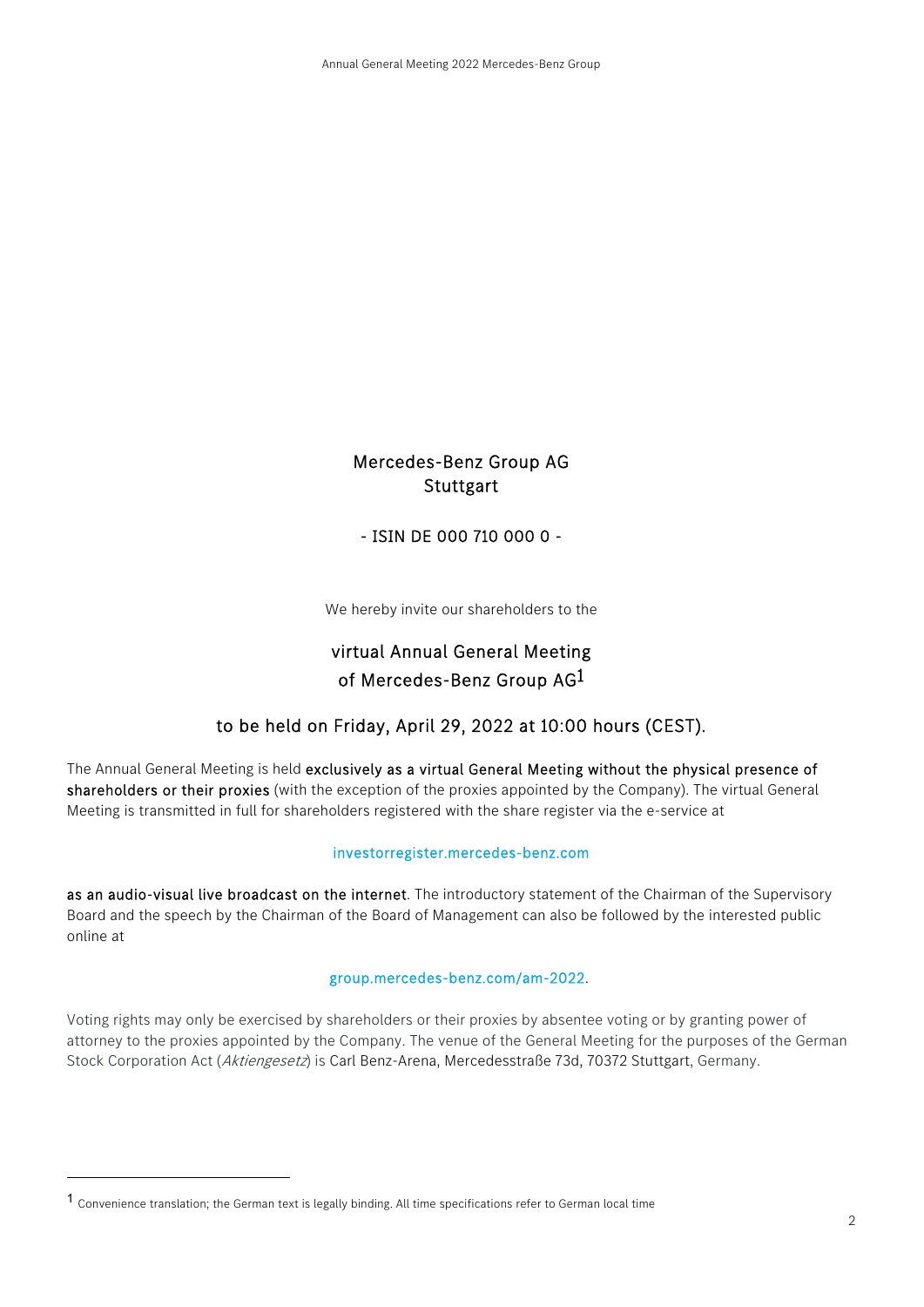# Contents

# PART A

### Agenda

1. Presentation of the adopted annual financial statements of Mercedes-Benz Group AG (previously: Daimler AG), the approved consolidated financial statements, the combined management report for Mercedes-Benz Group AG (previously: Daimler AG) and the Group and the report of the Supervisory Board for financial year 2021

– without voting

2. Resolution on the appropriation of distributable profit

3. Resolution on ratification of Board of Management members' actions in financial year 2021

4. Resolution on ratification of Supervisory Board members' actions in financial year 2021

5. Resolution on the appointment of the auditor for the annual financial statements and the auditor for the consolidated financial statements

a) financial year 2022 including interim financial reports

b) interim financial reports for financial year 2023 in the period until the next Annual General Meeting in financial year 2023

6. Resolution on elections to the Supervisory Board

a) Dame Veronica Anne ("Polly") Courtice

b) Marco Gobbetti

7. Resolution on the approval of the remuneration report

### Re Agenda Item 6:

Information on the candidates proposed for election to the Supervisory Board

### Total number of shares and voting rights

### Additional information:

Information on the holding of the virtual General Meeting

Requirements for exercising shareholder rights, in particular voting rights

Details of the e-service

Absentee voting procedure

Exercise of voting rights by proxies appointed by the Company

Procedure for proxy voting

Note for shareholders entered in the US share register

Additional information on exercising voting rights

### Further information on shareholders' rights and options:

Requests for additions to the Agenda (Section 122, Subsection 2 of the German Stock Corporation Act (Aktiengesetz))

Countermotions and election proposals

Right of shareholders to ask questions by means of electronic communications

Submission of video messages for publication via the eservice

Possibility to object to resolutions of the General Meeting

Video and audio broadcast of the General Meeting

Website providing information and documentation for the General Meeting

UTC times

Data protection notice

# PART B

Remuneration Report 2021 (re Agenda Item 7)

Independent Auditor's Assurance Report on the Examination of the Remuneration Report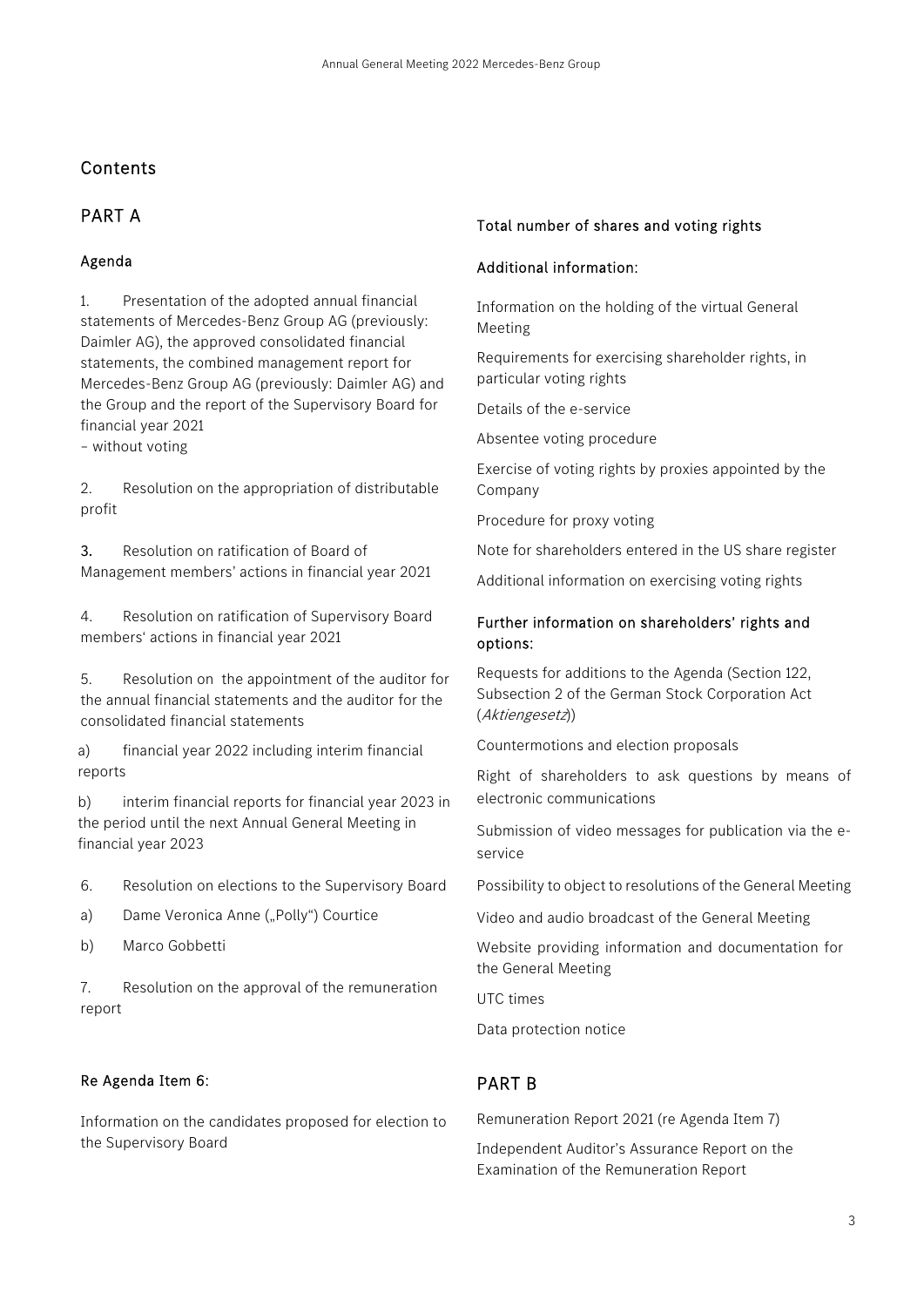# PART A

### Agenda

1. Presentation of the adopted annual financial statements of Mercedes-Benz Group AG (previously: Daimler AG), the approved consolidated financial statements, the combined management report for Mercedes-Benz Group AG (previously: Daimler AG) and the Group and the report of the Supervisory Board for financial year 2021

The above documents also include the explanatory report on the information required pursuant to Section 289a and Section 315a of the German Commercial Code (*Handelsgesetzbuch*) for the financial year 2021. They are contained in the 2021 Annual Report along with the non-financial statement for the Company and the Group and the declaration on corporate governance, but excluding the annual financial statements of Mercedes-Benz Group AG (previously: Daimler AG). The Annual Report and annual financial statements of Mercedes-Benz Group AG (previously: Daimler AG) are available as from the date of the convening of the General Meeting at

### group.mercedes-benz.com/am-2022.

These documents will also be available and explained in more detail at the General Meeting.

The Supervisory Board has approved the annual financial statements and the consolidated financial statements as of December 31, 2021 prepared by the Board of Management; the annual financial statements are thereby adopted. Therefore, in accordance with statutory provisions, no resolution has to be adopted by the General Meeting in relation to Agenda Item 1.

### 2. Resolution on the appropriation of distributable profit

The Board of Management and the Supervisory Board propose that the distributable profit for financial year 2021 in the amount of €5,349,187,235.00 be appropriated as follows:

Dividend distribution of €5.00 per no-par value share entitled to dividends €5.349.187.235,00

Pursuant to Section 58, Subsection 4, Sentence 2 of the German Stock Corporation Act (Aktiengesetz), the claim to payment of dividends is due on the third business day following the General Meeting's resolution, i.e. on May 4, 2022.

 In the event that the Company directly or indirectly holds any treasury shares at the date of the General Meeting that are not entitled to dividends pursuant to Section 71b of the German Stock Corporation Act (Aktiengesetz), it is proposed to the General Meeting that, with an unchanged dividend of €5.00 per no-par value share entitled to dividends, the portion of the distributable profit attributable to no-par value shares not entitled to dividends be transferred to retained earnings.

### 3. Resolution on ratification of Board of Management members' actions in financial year 2021

 The Board of Management and the Supervisory Board propose that the actions of the Board of Management members who were in office in financial year 2021 be ratified for that period.

### 4. Resolution on ratification of Supervisory Board members' actions in financial year 2021

 The Board of Management and the Supervisory Board propose that the actions of the Supervisory Board members who were in office in financial year 2021 be ratified for that period.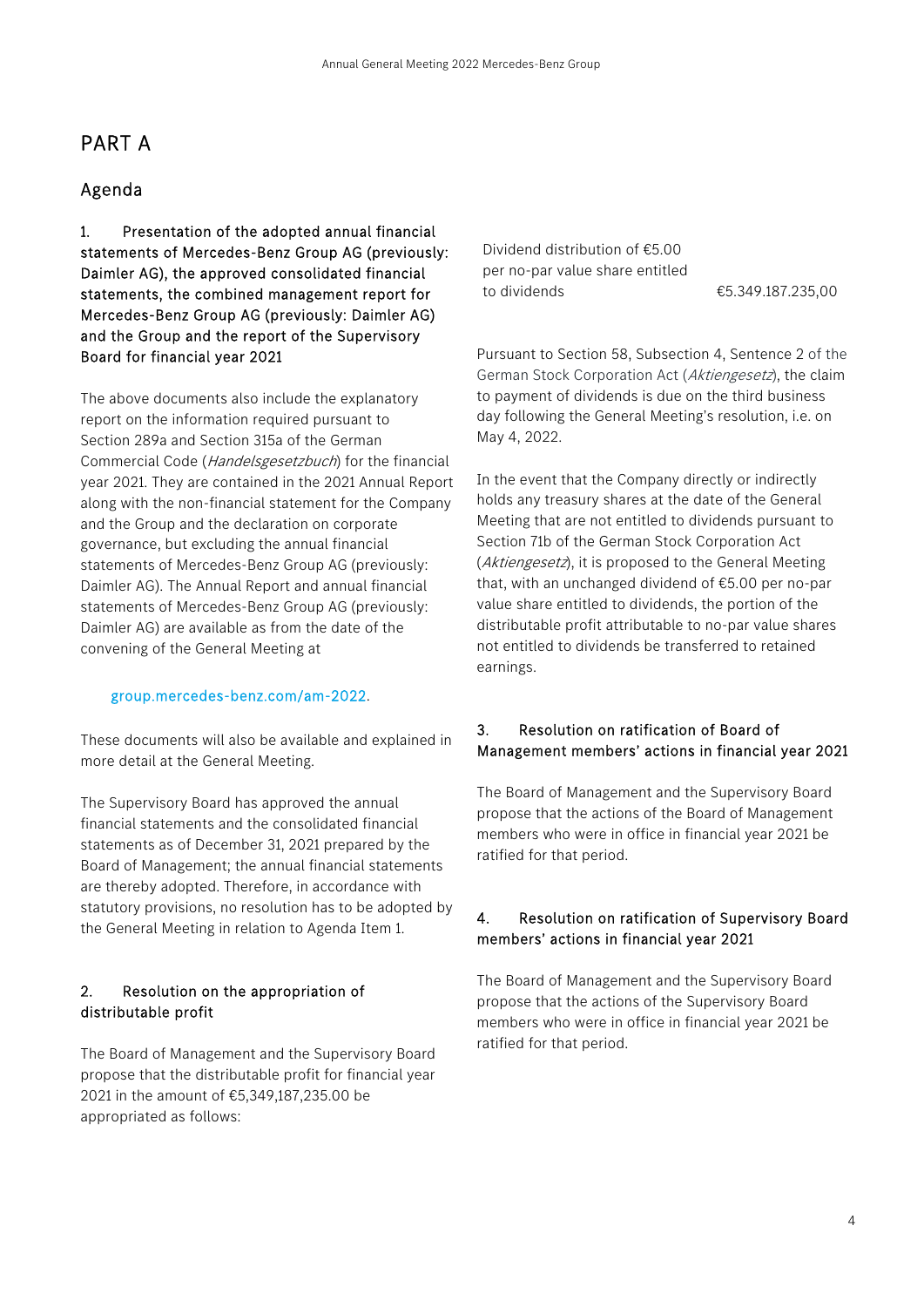### **5.** Resolution on the appointment of the auditor for the annual financial statements and the auditor for the consolidated financial statements

a) Based on the recommendation of the Audit Committee (*Prüfungsausschuss*), the Supervisory Board proposes that KPMG AG Wirtschaftsprüfungsgesellschaft, Berlin, be appointed as the auditor for the annual financial statements, the auditor for the consolidated financial statements and the auditor for the review of the interim financial reports for the financial year 2022.

b) Based on the recommendation of the Audit Committee (Prüfungsausschuss), the Supervisory Board proposes that KPMG AG Wirtschaftsprüfungsgesellschaft, Berlin, be appointed as the auditor for the review of the interim financial reports for financial year 2023 in the period until the next Annual General Meeting in financial year 2023.

The Audit Committee (Prüfungsausschuss) declared that its recommendation is free from undue influence by third parties and that no clause has been imposed upon it of the kind referred to in Article 16, Subsection 6 of the EU Auditors' Regulation (Regulation (EU) No 537/2014 of the European Parliament and of the Council of 16 April 2014 on specific requirements regarding statutory audit of public-interest entities and repealing Commission Decision 2005/909/EC) (Abschlussprüferverordnung).

It is intended that separate votes be taken on Agenda Items  $5$  a) and  $5$  b).

### 6. Resolution on elections to the Supervisory Board

At the close of the Annual General Meeting 2022, the term of office of Dr Clemens Börsig and Bader M. Al Saad as shareholder representatives on the Supervisory Board will end.

Pursuant to Section 96, Subsection 1 and Section 101, Subsection 1 of the German Stock Corporation Act (Aktiengesetz) and Section 7, Subsection 1, Sentence 1, No. 3 of the German Co-determination Act (Mitbestimmungsgesetz), the Supervisory Board is composed of ten members representing the

shareholders and ten members representing the employees, and pursuant to Section 96, Subsection 2, Sentence 1 of the German Stock Corporation Act (*Aktiengesetz*) of not less than 30% of women (i.e., not less than six) and of not less than 30% of men (i.e., not less than six). The gender quota is to be fulfilled by the Supervisory Board as a whole, unless the members representing the shareholders or those representing the employees object to the fulfillment of this ratio by the Supervisory Board as a whole pursuant to Section 96, Subsection 2, Sentence 3 of the German Stock Corporation Act (Aktiengesetz). No objection was made to fulfillment of this quota by the Supervisory Board as a whole.

On the date this convocation is published, a total of six women are members of the Supervisory Board, of whom three are shareholder representatives and three are employee representatives. Accordingly, the minimum quota is fulfilled at present and following election of the candidates proposed by the Supervisory Board.

The following election proposals are based on the recommendation of the Supervisory Board's Nomination Committee (Nominierungsausschuss) and seek to meet the requirements profile for the entire Supervisory Board with a competence profile and a diversity concept defined by the Supervisory Board. The requirements profile and the status of its implementation as of December 31, 2021 are published in the declaration on corporate governance, which is available online at

### group.mercedes-benz.com/dcg/

as a separate document and at

### group.mercedes-benz.com/am-2022

as part of the Annual Report.

The proposed candidates are to be elected for a fouryear term of office. In the absence of a provision in the Articles of Incorporation on the term of office of Supervisory Board members, the opportunity is thus taken to elect shareholder representatives for a shorter term of office than the maximum legal term of five years. This is intended to meet the expectations particularly of institutional investors and the requirements of modern corporate governance.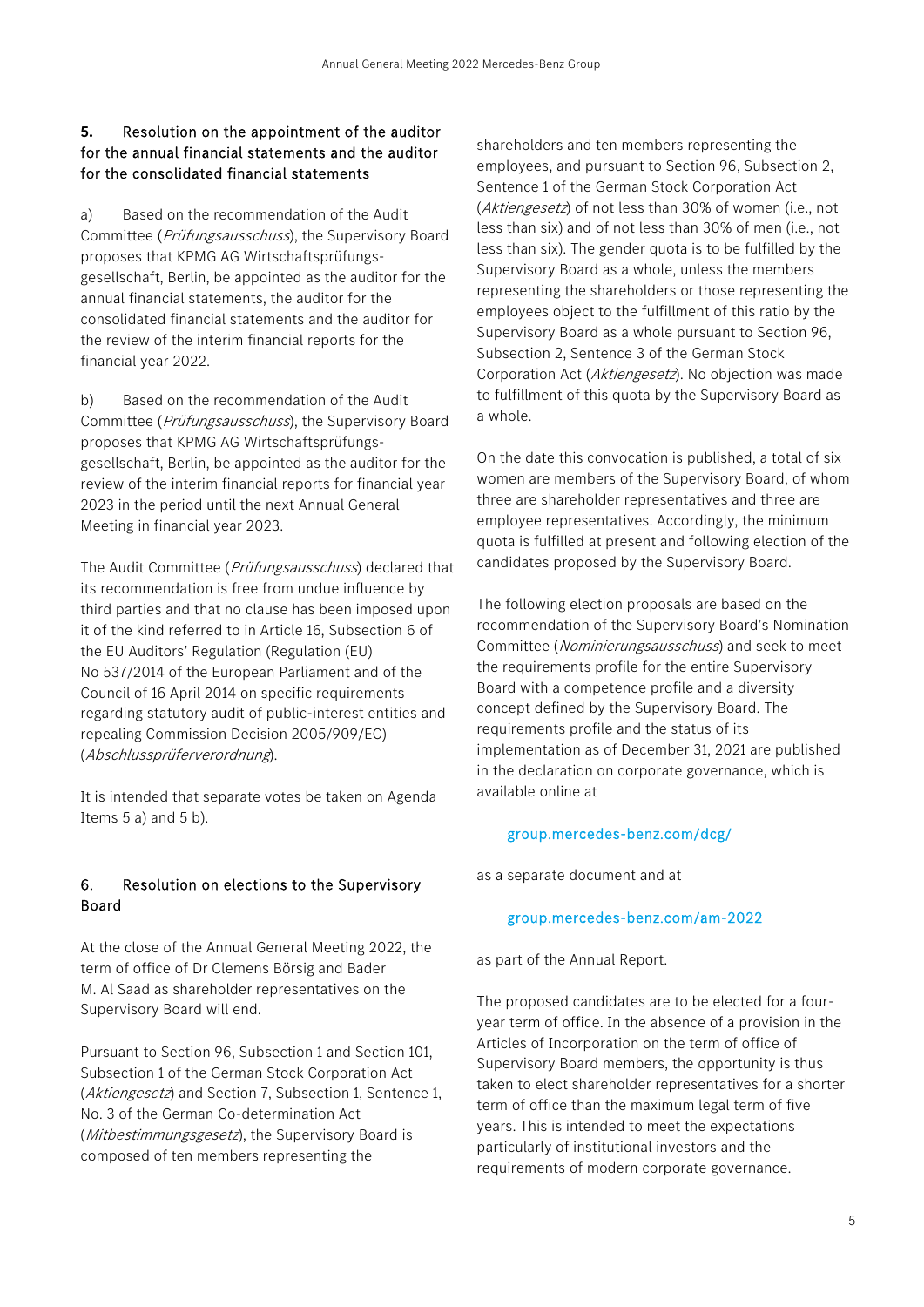### The Supervisory Board proposes

that the candidates specified in a) and b) below be elected as Supervisory Board members representing the shareholders with effect as of the close of the Annual General Meeting 2022. They will be appointed for a term of office ending at the close of the General Meeting which resolves on the ratification of the Supervisory Board members' actions for the third financial year following the beginning of the term of office. The financial year in which the term of office begins is not counted.

### a) Dame Veronica Anne ("Polly") Courtice, Cambridge, United Kingdom, former Director of the University of Cambridge Institute for Sustainability Leadership

### b) Marco Gobbetti, Florence, Italy, Chief Executive Officer of Salvatore Ferragamo S.p.A.

It is intended to have the General Meeting decide on the candidates by way of individual voting.

Further information on the candidates proposed for election, including information on memberships in other statutory supervisory boards or similar supervisory bodies, is set out at the end of this Agenda and is available on the Company's website at

### group.mercedes-benz.com/am-2022.

### **7.** Resolution on the approval of the remuneration report

A remuneration report pursuant to Section 162 of the German Stock Corporation Act (Aktiengesetz) as amended by the Act Implementing the Second Shareholder Rights Directive ("ARUG II") has to be prepared by the Board of Management and the Supervisory Board for the first time for financial year 2021 and has to be submitted to the General Meeting for approval pursuant to Section 120a, Subsection 4 of the German Stock Corporation Act (Aktiengesetz).

In accordance with Section 162, Subsection 3 of the German Stock Corporation Act (Aktiengesetz), the remuneration report was audited by the auditor, KPMG AG Wirtschaftsprüfungsgesellschaft, Berlin, as to whether the disclosures required pursuant to Section 162, Subsections 1 and 2 of the German Stock Corporation Act (Aktiengesetz) have been made. Beyond statutory requirements, the auditor also applied substantive criteria in its audit. The audit opinion is attached to the remuneration report.

The Board of Management and the Supervisory Board propose to approve the remuneration report prepared for financial year 2021 pursuant to Section 162 of the German Stock Corporation Act (Aktiengesetz).

The remuneration report is presented below the Agenda in Part B and is available as from the date of the convocation of the General Meeting and also during the General Meeting at

### group.mercedes-benz.com/am-2022.

\*\*\*\*\*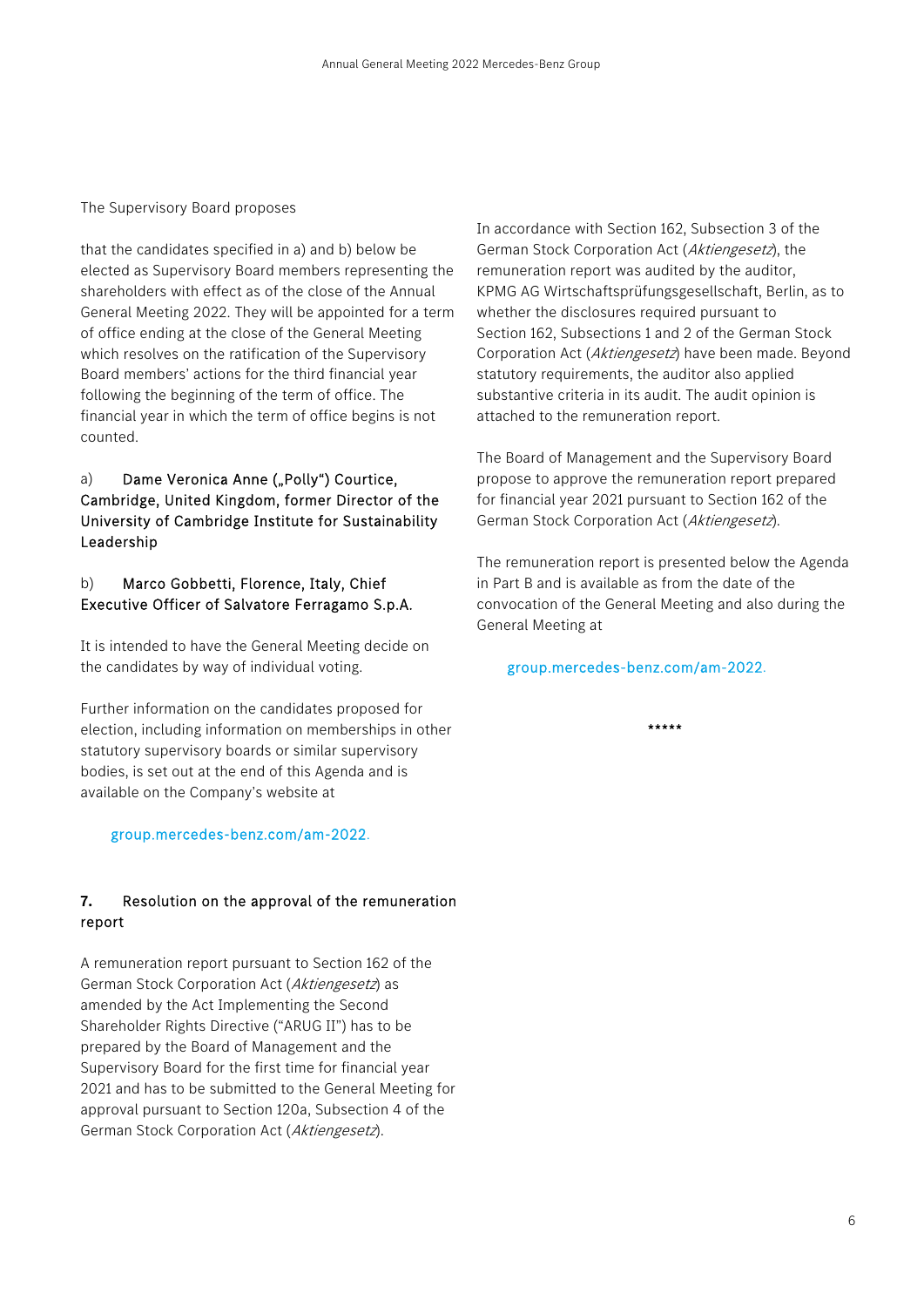Re Agenda Item 6:

Information on the candidates proposed for election to the Supervisory Board

a) Dame Veronica Anne ("Polly") Courtice, Cambridge, United Kingdom, former Director of the University of Cambridge Institute for Sustainability Leadership

### Nationalities: British, South African

Dame Veronica Anne ("Polly") Courtice, was born in Johannesburg in 1952. She holds a Bachelor of Arts in African History and Archaeology from the University of Cape Town and a Master of Arts in History from the University of Cambridge.

Dame Polly Courtice began her career in 1974 as a curator at the South African Museum of Natural History. She later embarked on a marketing career in publishing in the United Kingdom before taking up a position at Cambridge University. From 1989, Dame Polly Courtice was Deputy Director – and from 2000 to 2021, Director – of the University of Cambridge Institute for Sustainability Leadership (CISL). She is now Emeritus Director and Senior Ambassador for the Institute and is on the Advisory Board for the Aviation Impact Accelerator. In addition, Dame Polly Courtice is Chair of the Faculty Board of Engineering, a Fellow of Churchill College and an Honorary Fellow of Murray Edwards College, Cambridge.

Dame Polly Courtice is at the moment a Board Advisor to the British Standards Institute and serves on the Sustainability Advisory Boards for AstraZeneca and Nespresso.

Dame Polly Courtice is a member of the following other legally mandatory supervisory boards and comparable supervisory bodies:

- Jupiter Green Investment Trust PLC, London, United Kingdom (listed)
- Anglian Water Services Ltd., Huntingdon, United Kingdom (not listed)

# b) Marco Gobbetti, Florence, Italy, Chief Executive Officer of Salvatore Ferragamo S.p.A.

### Nationality: Italian

Marco Gobbetti was born in Vicenza, Italy in 1958. He holds a Bachelor of Arts in Business Administration from the American University in Washington, D.C., USA and a Master of Arts in International Management from the American Graduate School of International Management in Glendale, Arizona, USA.

Marco Gobbetti began his career as Sales Director at Bottega Veneta, where he was later appointed as Group Marketing and Sales Director. From 1989 to 1993 Marco Gobbetti served as CEO of Valextra, followed by a CEO position at Moschino from 1993 to 2004. In 2004 Marco Gobbetti became CEO of Givenchy and was CEO of Céline from 2008 to 2016; both companies are part of the French luxury-goods group LVMH. In 2017 Marco Gobbetti joined the Burberry Group as CEO.

Since January 2022, Marco Gobbetti is CEO of Salvatore Ferragamo S.p.A.

Marco Gobbetti is a member of the following other legally mandatory supervisory boards and comparable supervisory bodies:

- Spring Place One Ltd., Delaware, USA (not listed)

The candidates' CVs are also available on the internet at

### group.mercedes-benz.com/am-2022.

In the opinion of the shareholder representatives on the Supervisory Board, both proposed candidates are independent within the meaning of the German Corporate Governance Code (Deutscher Corporate Governance Kodex); they have no personal or business relationship with Mercedes-Benz Group AG or any of its Group companies, the corporate bodies of Mercedes-Benz Group AG or any shareholder with a substantial interest in Mercedes-Benz Group AG, the disclosure of which is recommended by the German Corporate Governance Code (Deutscher Corporate Governance Kodex).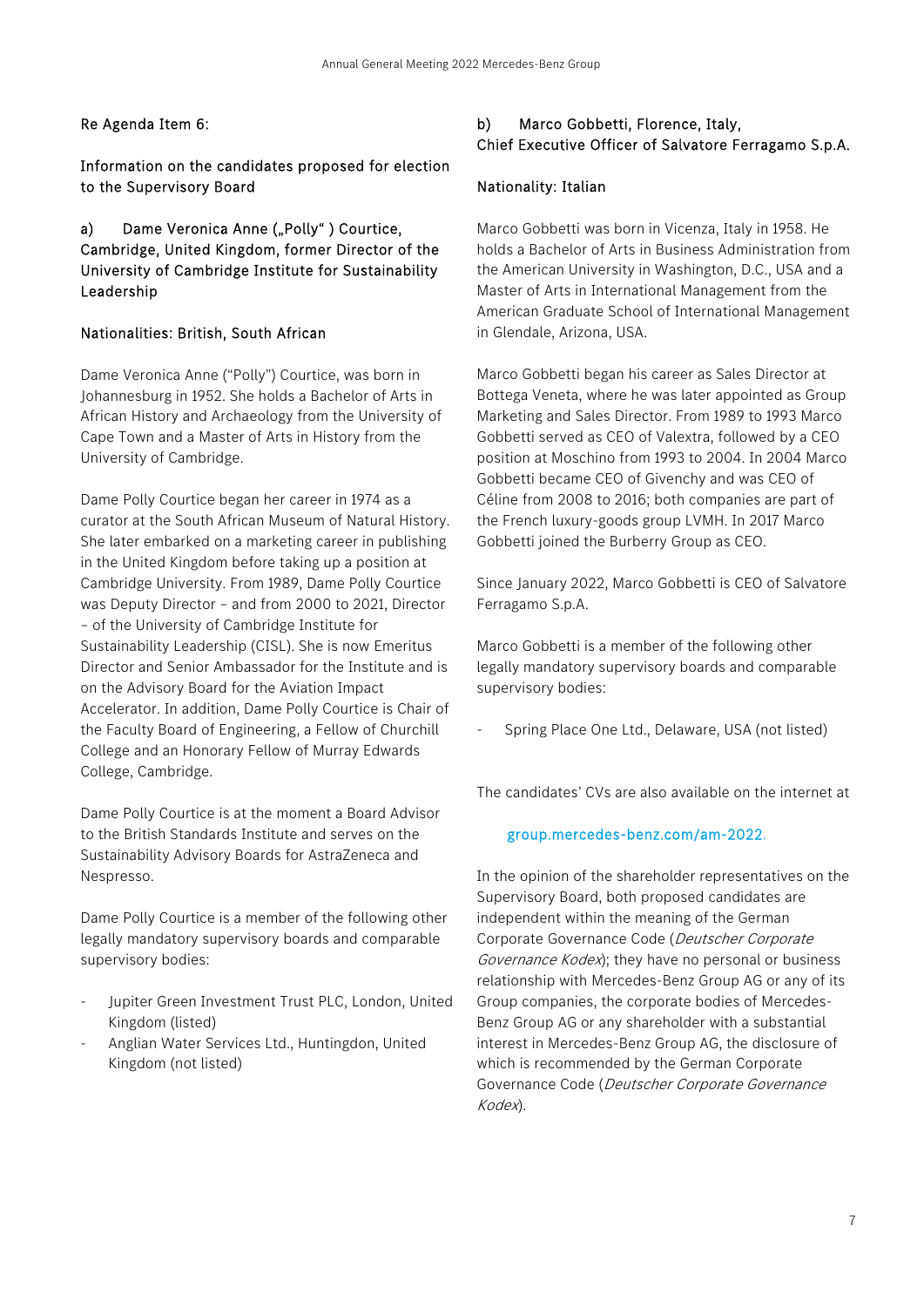The Supervisory Board has also satisfied itself that the proposed candidates will be able to spend the expected amount of time required for performing their offices.

The Supervisory Board is convinced that Dame Polly Courtice as one of the most renowned ESG experts worldwide and Marco Gobbetti with his decades of experience in the luxury goods industry can significantly support the Company in its strategic realignment.

\*\*\*\*\*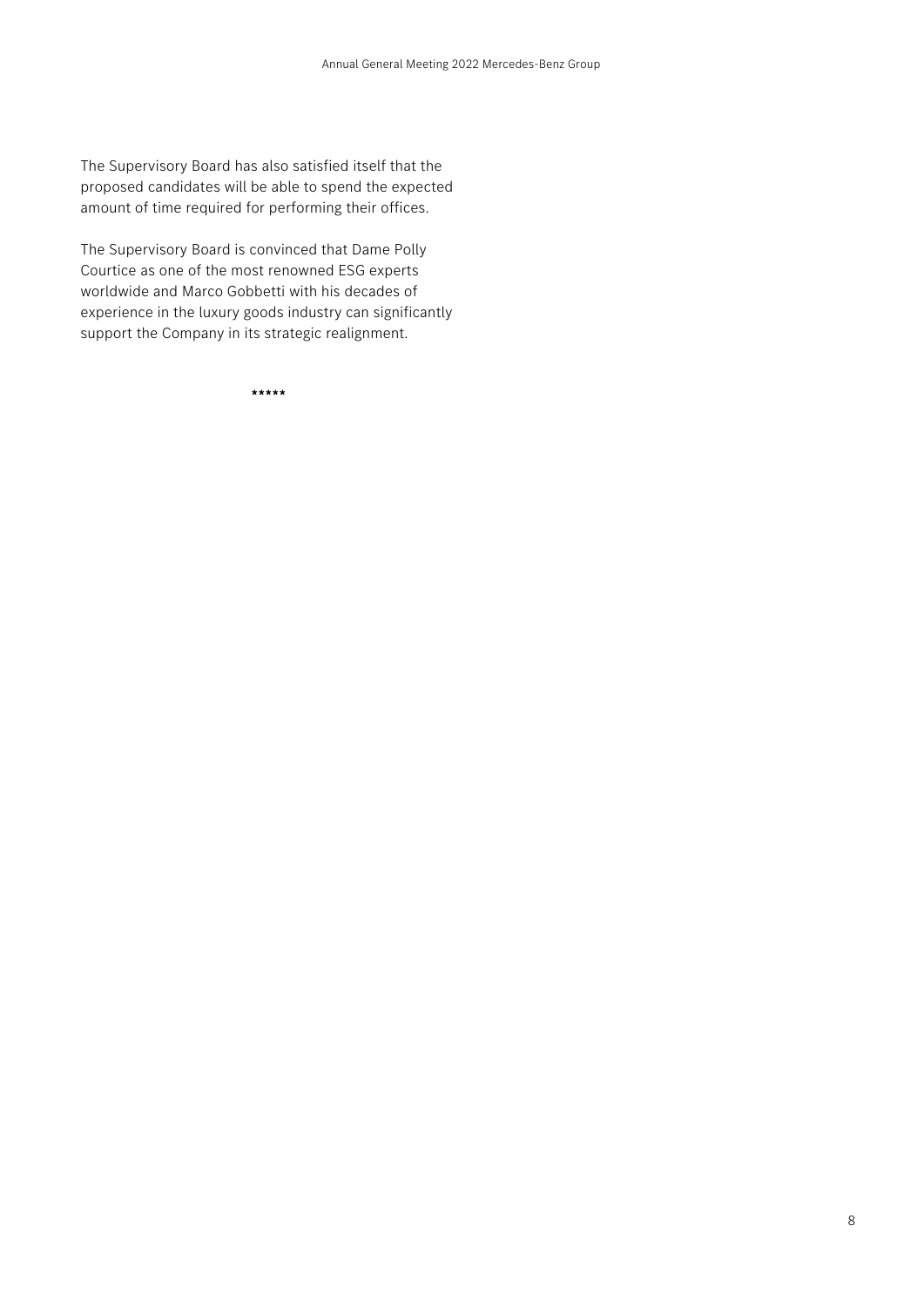### Total number of shares and voting rights

At the time of convening the General Meeting, the Company's share capital is divided into 1,069,837,447 shares, each of which confers one vote to its holder.

\*\*\*\*\*

### Additional information

### Information on the holding of the virtual General Meeting

The Board of Management of Mercedes-Benz Group AG, with the consent of the Supervisory Board, has decided to hold the General Meeting as a virtual General Meeting without the physical presence of shareholders or their proxies. This decision is based on Section 1 of the Act on Measures in Corporate, Co-operative, Association, Foundation and Home Ownership Law to Combat the Effects of the COVID-19 Pandemic (Gesetz über Maßnahmen im Gesellschafts-, Genossenschafts-, Vereins-, Stiftungs- und Wohnungseigentumsrecht zur Bekämpfung der Auswirkungen der COVID-19- Pandemie) of March 27, 2020 (Federal Gazette I (Bundesgesetzblatt I) No. 14 2020, p. 570), most recently amended by Art. 15 of the Act on the Establishment of a "2021 Reconstruction Assistance" Special Fund and on the Temporary Suspension of the Obligation to File for Insolvency due to Heavy Rainfalls and Floods in July 2021 and to Amend Other Acts (Gesetz zur Errichtung eines Sondervermögens "Aufbauhilfe 2021" und zur vorübergehenden Aussetzung der Insolvenzantragspflicht wegen Starkregenfällen und Hochwassern im Juli 2021 sowie zur Änderung weiterer Gesetze) of September 10, 2021 (Federal Gazette I (Bundesgesetzblatt I) No. 63, p. 4147) (hereinafter "COVID-19 Act").

As the General Meeting is held as a virtual General Meeting, the processes and rights of shareholders will be subject to modifications. The entire General Meeting will be audio-visually broadcast on the internet for shareholders entered in the share register. Physical participation of shareholders or their proxies (except for the proxies appointed by the Company) is excluded.

Voting rights may only be exercised by shareholders or their proxies by absentee voting or by granting power of attorney and issuing instructions to the proxies appointed by the Company. Electronic participation in the General Meeting within the meaning of Section 118, Subsection 1, Sentence 2 of the German Stock Corporation Act (Aktiengesetz) is not possible. Shareholders are given the right to ask questions by means of electronic communications.

Finally, shareholders having exercised their voting rights may lodge an objection to be recorded to resolutions of the General Meeting by means of electronic communications.

With regard to the particularities of the virtual General Meeting, we ask our shareholders to take particular note of the following information on registration, the exercise of voting rights, further shareholder rights, and the option to follow the General Meeting in video and audio.

### Requirements for exercising shareholder rights, in particular voting rights

Shareholders are entitled to exercise shareholder rights, in particular voting rights, themselves or through proxies, if they are entered as shareholders in the Company's share register on the day of the General Meeting and have registered with the Company in text form or via electronic media in due time so that their registration is received by the Company at the latest by 24:00 hours (CEST) on Sunday, April 24, 2022.

Shareholders entered in the share register can register with the shareholder service of Mercedes-Benz Group AG at

Mercedes-Benz Aktionärsservice Postfach 1460 61365 Friedrichsdorf, Germany Email: mercedes-benz.hv@linkmarketservices.de

or, as from April 1, 2022 by using the access-protected e-service on the internet at

### investorregister.mercedes-benz.com.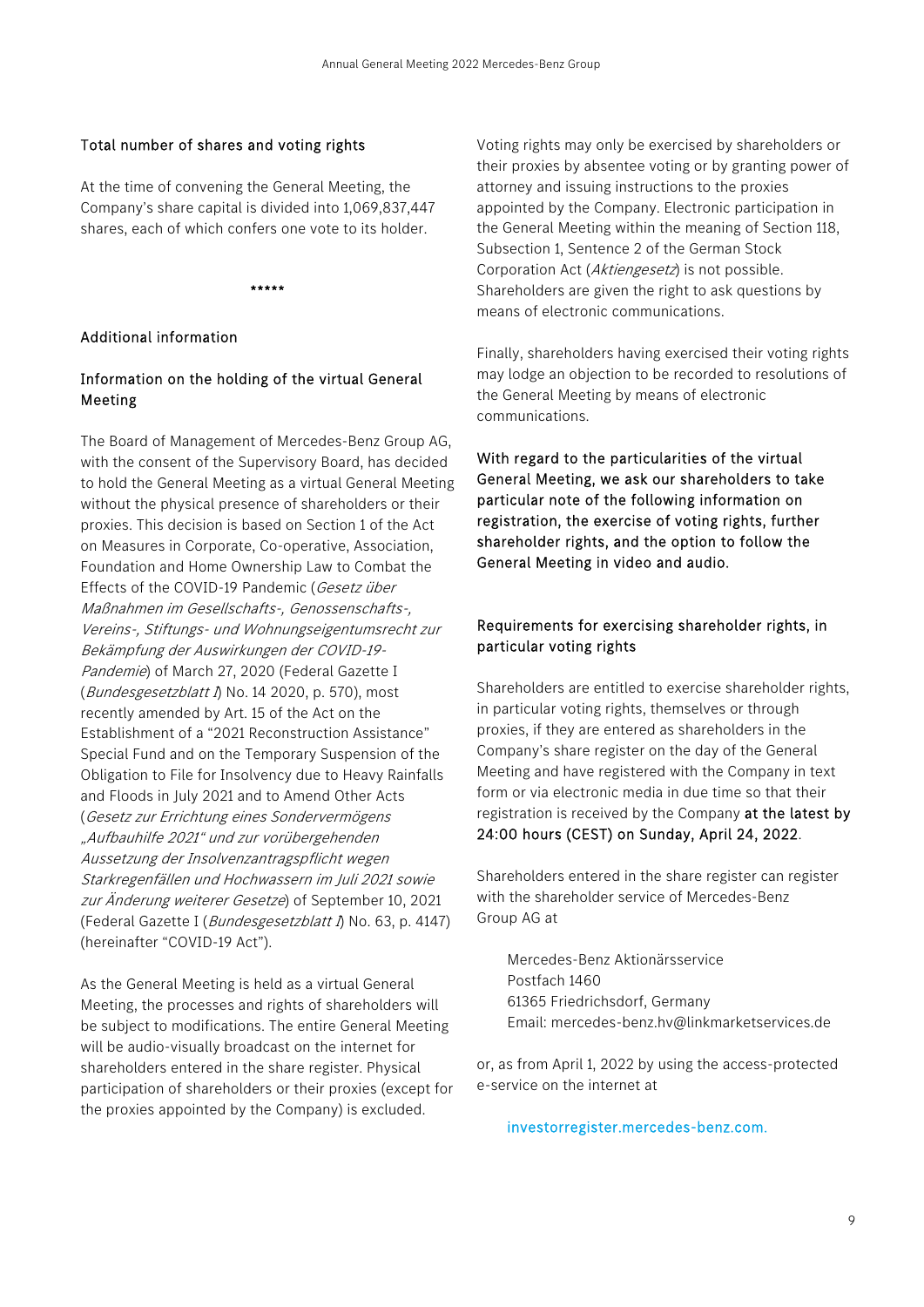Shares will not be blocked as a result of shareholders' registration. Shareholders may continue to dispose of their shares after registration. Voting rights are based on the number of shares entered in the share register on the day of the General Meeting. This number of shares will correspond to the number of shares as at the registration deadline of 24:00 hours (CEST) on April 24, 2022, as no changes to the share register will be made for technical reasons from the end of day on April 24, 2022 (CEST) until the close of the General Meeting. Accordingly, the technically relevant date regarding the number of shares (referred to as technical record date) is the end of day on April 24, 2022 (CEST).

### Details of the e-service

The notice of convocation of the virtual Annual General Meeting to be held on April 29, 2022 with the information pursuant to Section 125, Subsection 5 of the German Stock Corporation Act (Aktiengesetz) in conjunction with the Implementing Regulation (EU) 2018/1212 is sent by regular mail to all shareholders entered in the share register who have not yet agreed to have it sent by e-mail. Shareholders who have expressly agreed to have the General Meeting documentation sent by e-mail or who have not objected to this within a reasonable period will receive the notice of convocation of the virtual Annual General Meeting by e-mail with a link to the convocation and another link to the e-service.

Shareholders entered in the share register can access the e-service by entering the registration data sent with the notice of convocation of the General Meeting, i.e. the shareholder's number and the individual access data. Users who have already registered for the eservice can use their self-issued user ID and password.

As from April 1, 2022 and within the relevant deadlines, shareholders can use this data to register for the eservice, to authorize and instruct the proxies appointed by the Company or cast their votes by absentee voting, to submit questions or to object to a resolution of the General Meeting during the General Meeting. In addition, the entire virtual Annual General Meeting will be audiovisually broadcast via the e-service beginning at 10:00 hours (CEST) on April 29, 2022.

The use of the e-service by a proxy requires that the proxy receives the relevant registration data from the person granting power of attorney.

### Absentee voting procedure

Shareholders entered in the share register on the date of the General Meeting can cast absentee votes. This also requires timely registration (as described under "Requirements for exercising shareholder rights, in particular voting rights" above).

Absentee votes can be cast via the e-service as from April 1, 2022 and can in this way still be withdrawn, to be received by 24:00 hours (CEST) on April 27, 2022, and still be amended during the virtual Annual General Meeting until the beginning of the voting on the Agenda Items.

Absentee votes can also be sent in text form to the Company at the postal address or e-mail address specified for registration under "Requirements for exercising shareholder rights, in particular voting rights" above, to be received by 24:00 hours (CEST) on April 24, 2022. In advance of the General Meeting, absentee votes timely received can also be withdrawn or amended using these communication channels when received by the Company by 24:00 hours (CEST) on April 24, 2022. After that date, voting decisions in absentee voting may be withdrawn or amended via the e-service. Please note that after 24:00 hours (CEST) on April 27, 2022, it will no longer be possible to change the form of exercising voting rights by switching between electronic absentee voting and electronic granting of power of attorney and issuing instructions to the proxies appointed by the Company, not even via the e-service.

Shareholders not using the e-service to cast their absentee votes are requested to use the reply form enclosed with the invitation.

Authorized credit institutions, shareholders' associations and other intermediaries covered by Section 135 of the German Stock Corporation Act (Aktiengesetz) and persons or institutions treated as such pursuant to Section 135, Subsection 8 of the German Stock Corporation Act (Aktiengesetz) may also use absentee voting. If requested, the Company will provide the relevant forms and communication channels.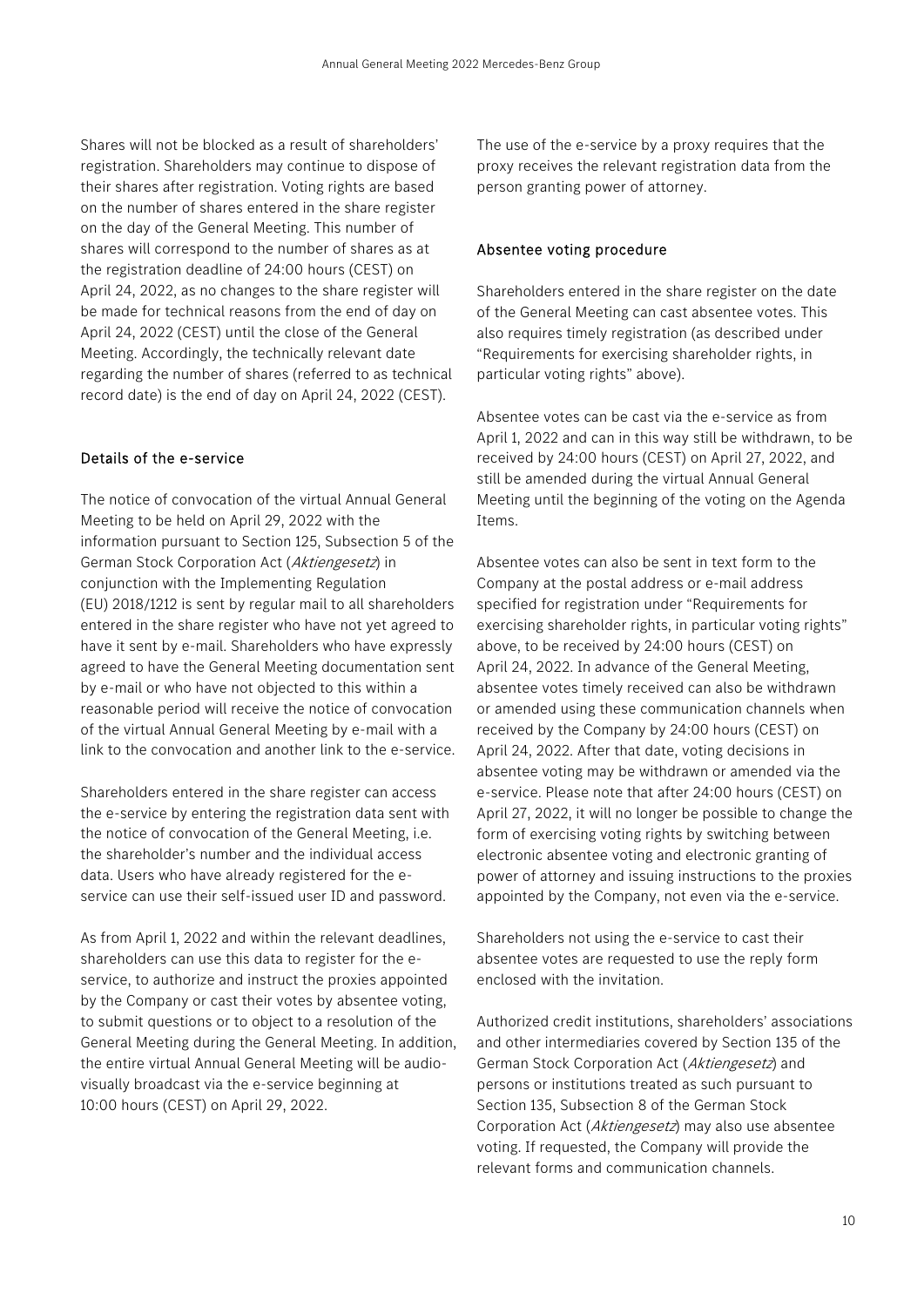### Exercise of voting rights by proxies appointed by the Company

Shareholders entered in the share register on the date of the General Meeting may also authorize proxies appointed by the Company to vote in accordance with their instructions at the virtual Annual General Meeting. This also requires timely registration (as described under "Requirements for exercising shareholder rights, in particular voting rights" above).

Power of attorney may be granted or withdrawn and voting instructions be issued or amended as follows:

Power of attorney and instructions to the proxies appointed by the Company can be issued via the eservice as from April 1, 2022 and can in this way still be withdrawn, to be received by 24:00 hours (CEST) on April 27, 2022, and still be amended during the virtual General Meeting until the beginning of voting on the Agenda Items.

Power of attorney and instructions to the proxies appointed by the Company can also be sent in text form to the Company at the address or e-mail address stated above for registration under "Requirements for exercising shareholder rights, in particular voting rights", so as to be received by 24:00 hours (CEST) on April 24, 2022 at the latest.

In advance of the General Meeting, powers of attorney and instructions to the proxies appointed by the Company timely received can also be withdrawn or amended using these communication channels when received by 24:00 hours (CEST) on April 24, 2022. After that date, they may be withdrawn or amended via the eservice. Please note that after 24:00 hours (CEST) on April 27, 2022, it will no longer be possible to change the form of exercising voting rights by switching between electronic absentee voting and electronic granting of power of attorney and issuing instructions to the proxies appointed by the Company, not even via the e-service.

Shareholders not using the e-service to grant power of attorney or issue instructions to the proxies appointed by the Company are requested to use the reply form enclosed with the invitation.

The proxies appointed by the Company will exercise shareholders' voting rights in accordance with their instructions; even when appointed as proxies, they may only exercise voting rights if express instructions have been given on the individual resolution proposals submitted for voting at the General Meeting.

Authorized credit institutions, shareholders' associations and other intermediaries covered by Section 135 of the German Stock Corporation Act (Aktiengesetz) and persons or institutions treated as such in accordance with Section 135, Subsection 8 of the German Stock Corporation Act (Aktiengesetz) may also issue power of attorney or instructions to the proxies appointed by the Company. If requested, the Company will provide the relevant forms and communication channels.

### Procedure for proxy voting

Shareholders entered in the share register on the date of the General Meeting also have the option of voting by other proxies than the proxies appointed by the Company, for example a credit institution or shareholders' association. This also requires timely registration by the shareholder or by a proxy (as described under "Requirements for exercising shareholder rights, in particular voting rights" above).

### If neither a credit institution nor a shareholders'

association or other intermediary covered by Section 135 of the German Stock Corporation Act (Aktiengesetz) nor any other person or institution treated as such pursuant to Section 135, Subsection 8 of the German Stock Corporation Act (Aktiengesetz) is authorized, then the granting of power of attorney, its withdrawal or proof of authorization vis-à-vis the Company must be in text form. The proof of authorization vis-à-vis the Company can be sent to the Company at the postal address or e-mail address stated above for registration under "Requirements for exercising shareholder rights, in particular voting rights".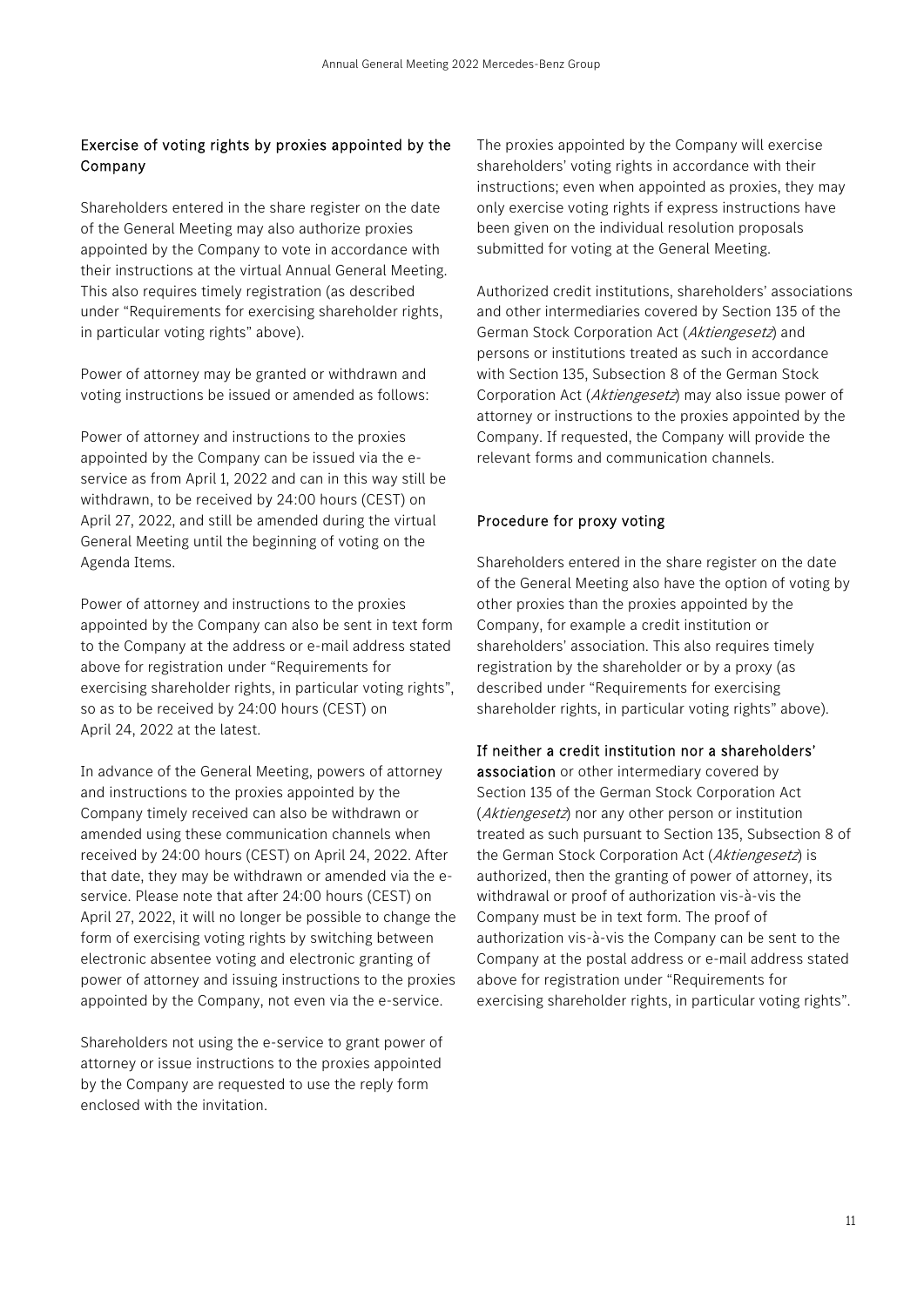Statutory provisions, in particular Section 135 of the German Stock Corporation Act (Aktiengesetz), apply to the granting of power of attorney to credit institutions, shareholders' associations, other intermediaries covered by Section 135 of the German Stock Corporation Act (Aktiengesetz) or other persons or institutions treated as such pursuant to Section 135, Subsection 8 of the German Stock Corporation Act (Aktiengesetz), as well as to the proof of such authorization or withdrawal. Please also observe any regulations put in place in this regard by such banks, shareholders' associations, other intermediaries covered by Section 135 of the German Stock Corporation Act (Aktiengesetz) or other persons or institutions treated as such.

If persons or institutions referred to in the preceding paragraph are entered in the share register, they can exercise the voting rights for shares they do not own only on the basis of an authorization.

Proxies (with the exception of the proxies appointed by the Company) cannot physically participate in the General Meeting, either. They may exercise the voting rights for the shareholders they represent only by means of absentee voting or by issuing a (sub-)proxy and instructions to the proxies appointed by the Company.

### Note for shareholders entered in the US share register

Shareholders entered in the US share register can also register and obtain further information at:

Mercedes-Benz Group AG c/o American Stock Transfer & Trust Company, LLC 6201 15th Avenue 3rd Floor Brooklyn, NY 11219 USA help@astfinancial.com

### Additional information on exercising voting rights

If divergent declarations are received by different means of transmission and it is not recognisable which one was submitted last, they will be considered in the following order: 1. electronically via the e-service; 2. pursuant to Section 67c, Subsection 1 and Subsection 2, Sentence 3 of the German Stock Corporation Act (*Aktiengesetz*) in conjunction with Article 2, Subsection 1 and Subsection 3 and Article 9, Subsection 4 of Implementing Regulation (EU) 2018/1212; 3. by e-mail and 4. by regular mail.

If declarations that provide for more than one way in which voting rights have been exercised are received via the same means of transmission and should it not be recognisable which was submitted last, the following applies: absentee votes take precedence over granting power of attorney and giving instructions to the proxies appointed by the Company, and the latter take precedence over granting power of attorney and giving instructions to an intermediary, a shareholders' association, a proxy advisor pursuant to Section 134a of the German Stock Corporation Act (Aktiengesetz) or a person treated as such pursuant to Section 135, Subsection 8 of the German Stock Corporation Act (Aktiengesetz).

If an intermediary, a shareholders' association, a proxy advisor pursuant to Section 134a of the German Stock Corporation Act (Aktiengesetz) or a person treated as such pursuant to Section 135, Subsection 8 of the German Stock Corporation Act (Aktiengesetz) is not willing to act as proxy, the proxies appointed by the Company are authorized to act as proxy according to instructions given.

If, instead of a global vote, an individual vote is taken on an Agenda Item, the absentee vote or instruction given on this item applies accordingly to each point of the individual vote.

The absentee votes or powers of attorney granted and, as appropriate, instructions given on Agenda Item 2 (Appropriation of distributable profit) will also remain valid if the proposal on the appropriation of profit is amended as a result of a change in the number of shares carrying dividend rights.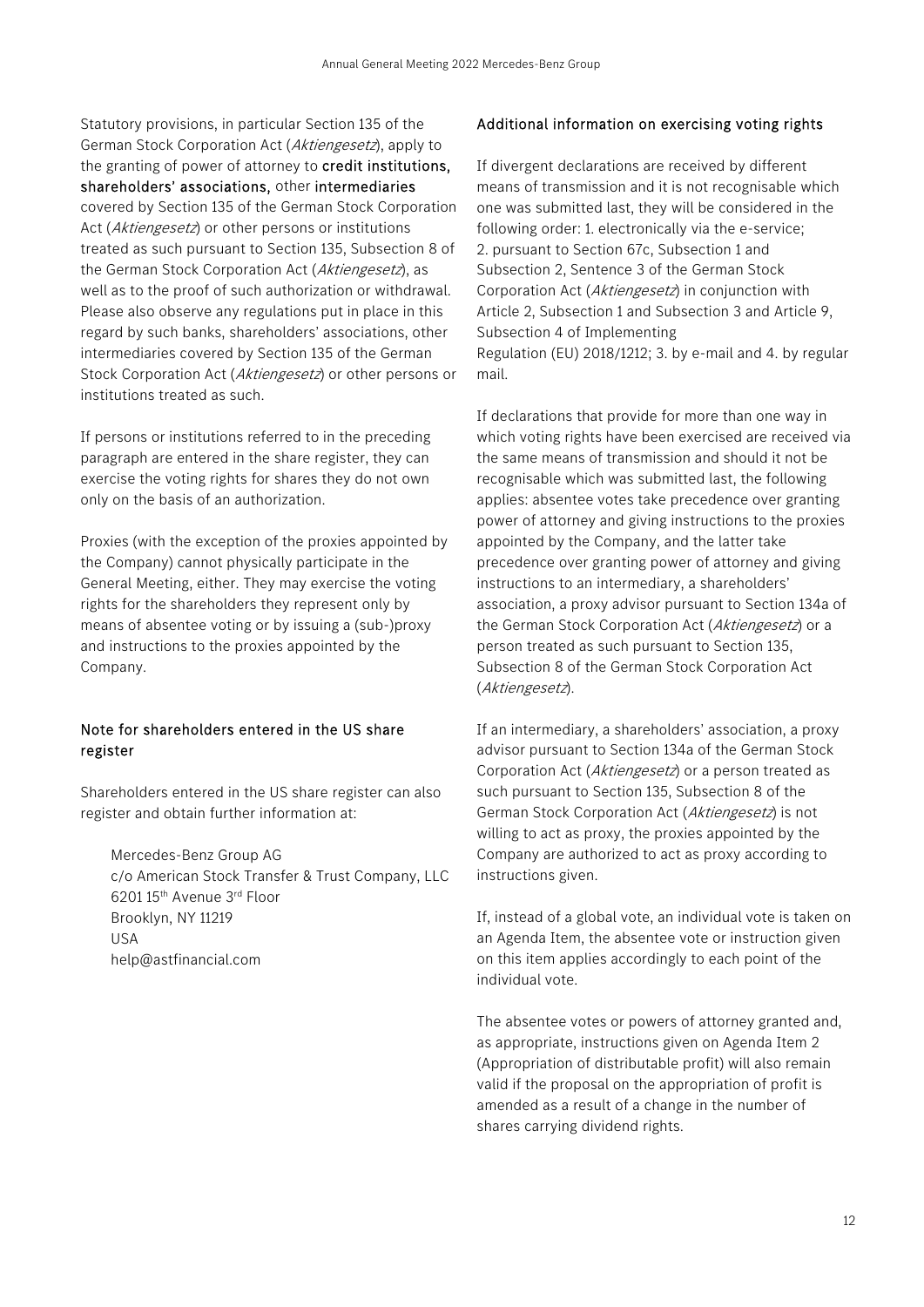### Further information on shareholders' rights and options

### Requests for additions to the Agenda (Section 122, Subsection 2 of the German Stock Corporation Act (Aktiengesetz))

Shareholders whose combined shareholdings add up to the proportionate amount of €500,000.00 of the share capital of Mercedes-Benz Group AG (corresponding to 174,216 shares) can request that items be placed on the Agenda and announced as such. Each new item must be accompanied by supporting information or a proposed resolution. Such requests are to be addressed in writing to the Board of Management of Mercedes-Benz Group AG. Pursuant to Section 122, Subsection 2 of the German Stock Corporation Act (Aktiengesetz), such requests must be received by the Company not less than 30 days before the General Meeting, i.e. at the latest by 24:00 hours (CEST) on March 29, 2022. Please send any such requests to the following address:

Mercedes-Benz Group AG Board of Management Attn.: Dr Michael Hörtig, COB/CO HPC 096 - F600 70546 Stuttgart, Germany

Pursuant to Section 122, Subsection 2 in conjunction with Subsection 1 of the German Stock Corporation Act (Aktiengesetz), shareholders making such requests must prove that they have held the required number of shares for at least 90 days prior to the date the request is received and that they will hold the shares until the Board of Management decides on the request. Such holding period is calculated in accordance with Section 70 of the German Stock Corporation Act (Aktiengesetz), and the date of the beginning of the period is calculated by applying Section 121, Subsection 7 of the German Stock Corporation Act (Aktiengesetz) accordingly.

If not previously announced when the General Meeting was convened, additions to the Agenda required to be announced are published in the Federal Gazette (Bundesanzeiger) without delay after receipt of the relevant request. They will also be published on the internet at

### group.mercedes-benz.com/am-2022

and communicated to the shareholders entered in the share register.

### Countermotions and election proposals (Sections 126 and 127 of the German Stock Corporation Act (Aktiengesetz), Section 1, Subsection 2, Sentence 3 COVID-19 Act)

Any countermotions to proposals of the Board of Management and/or Supervisory Board concerning specific items of the Agenda and election proposals that are to be made accessible prior to the General Meeting are to be sent exclusively to:

Mercedes-Benz Group AG Investor Relations HPC 096 – F342 70546 Stuttgart, Germany

or by e-mail to: ir.mbg@mercedes-benz.com

We will publish any countermotions and election proposals required to be made accessible that are received at the address set out in the preceding paragraph no later than 14 days prior to the General Meeting, i.e. by 24:00 hours (CEST) on April 14, 2022, including the shareholder's name and reasons required to be made accessible, together with supplementary information to be provided under Section 127, Sentence 4 of the German Stock Corporation Act (Aktiengesetz) as appropriate, without delay after their receipt, on the internet at

### group.mercedes-benz.com/am-2022

Any statements of position by the management will also be published at the same internet address.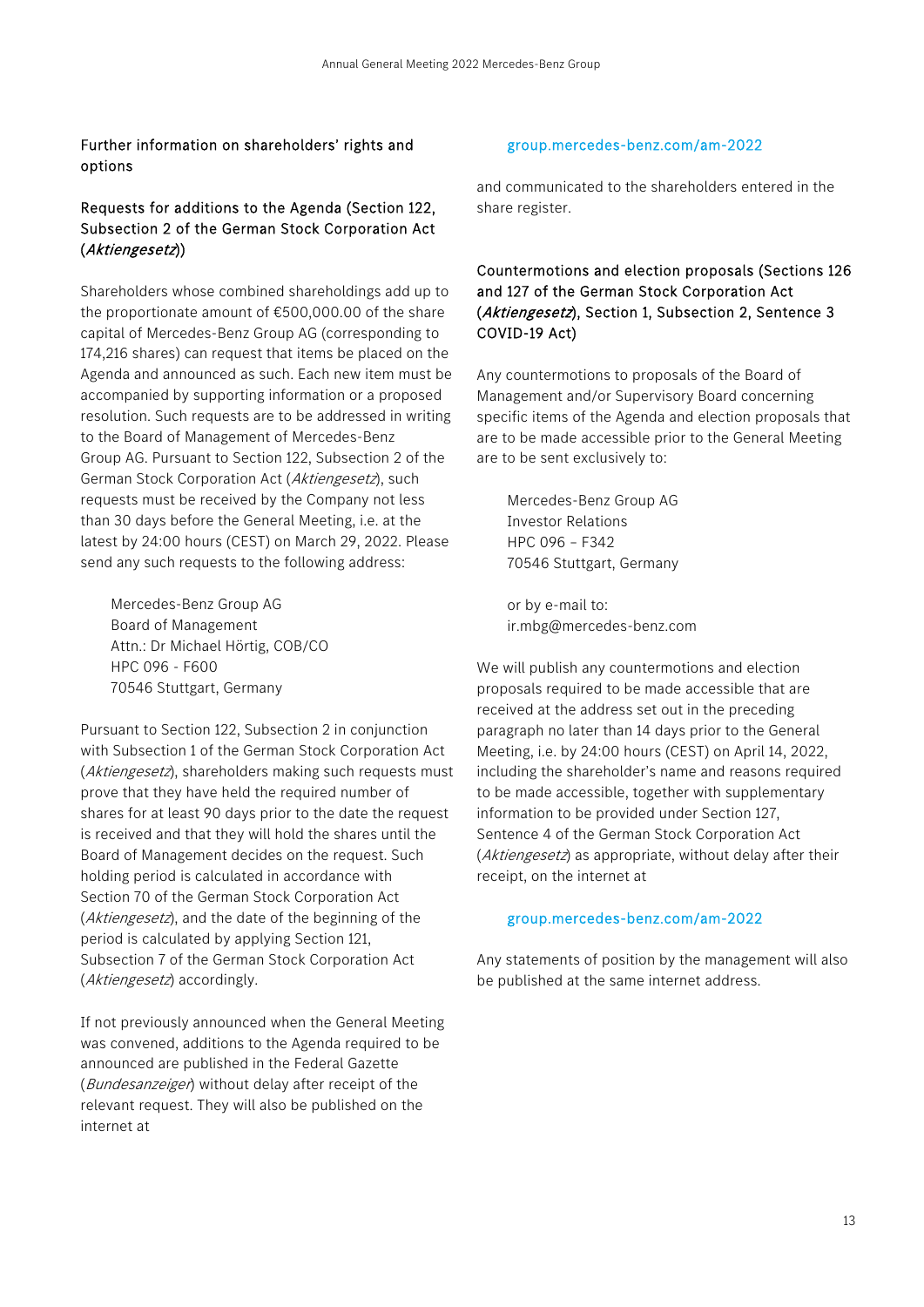Countermotions and election proposals as well as the reason for countermotions need not to be made accessible in the cases stipulated in Section 126, Subsection 2 of the German Stock Corporation Act (Aktiengesetz). An election proposal also does not need to be made accessible if it does not contain the proposed person's name, current profession and place of residence or, in the case of proposals for the election of Supervisory Board members, details of the proposed candidate's memberships in other statutory supervisory boards for the purposes of Section 125, Subsection 1, Sentence 5 of the German Stock Corporation Act (Aktiengesetz).

A countermotion or election proposal to be made accessible in accordance with Sections 126, 127 of the German Stock Corporation Act (Aktiengesetz) will be deemed to have been made at the virtual General Meeting if the shareholder submitting the countermotion or election proposal has duly registered for the General Meeting. This does not affect the right of the General Meeting chairperson to put the management's resolution proposals to vote first.

### Right of shareholders to ask questions by means of electronic communications (Section 1, Subsection 2, Sentence 1, No. 3 and Sentence 2 of the COVID-19 Act)

Shareholders will have the right to ask questions by means of electronic communications in accordance with Section 1, Subsection 2, Sentence 1, No. 3, and Sentence 2 of the COVID-19 Act. The Board of Management, with the approval of the Supervisory Board, has decided that shareholders registered for the General Meeting or their proxies may submit questions to the Company via the e-service at

### investorregister.mercedes-benz.com

so as to be received by 24:00 hours (CEST) on April 27, 2022. Please refer to the information on registration for the e-service described above in the section headed "Details of the e-service".

Authorized intermediaries, shareholders' associations and persons or institutions treated as such pursuant to Section 135, Subsection 8 of the German Stock Corporation Act (Aktiengesetz) also have the right to submit questions by way of electronic communications within the above period. Upon request, the Company will provide a communication channel for that purpose.

Thereafter, and in particular during the virtual General Meeting, no questions or follow-up questions may be asked.

The Board of Management will decide in its dutiful free discretion how to answer questions (Section 1, Subsection 2, Sentence 2, Half-Sentence 1 of the COVID-19 Act). In particular, the Board of Management can answer several questions combined. Questions asked in languages other than German will not be considered. When answering questions during the General Meeting or in the event that questions and answers are published in advance on the Company's website, the Company will disclose the names of the questioners only if they have expressly requested to do so when submitting their questions.

### Submission of video messages for publication via the e-service

During the virtual General Meeting, shareholders or their proxies do not have the opportunity to comment on the Agenda. Therefore, beyond the requirements of the COVID-19 Act, shareholders are given the opportunity to comment on the Agenda by means of video messages.

Shareholders registered for the General Meeting or their proxies will therefore have the opportunity to electronically submit comments relating to the Agenda as video messages via the e-service at

### investorregister.mercedes-benz.com

to be received by 24:00 hours (CEST) on April 22, 2022. The duration of any such video message should not exceed three minutes. Furthermore, only such video messages are permitted in which the shareholder or their proxy appears in person.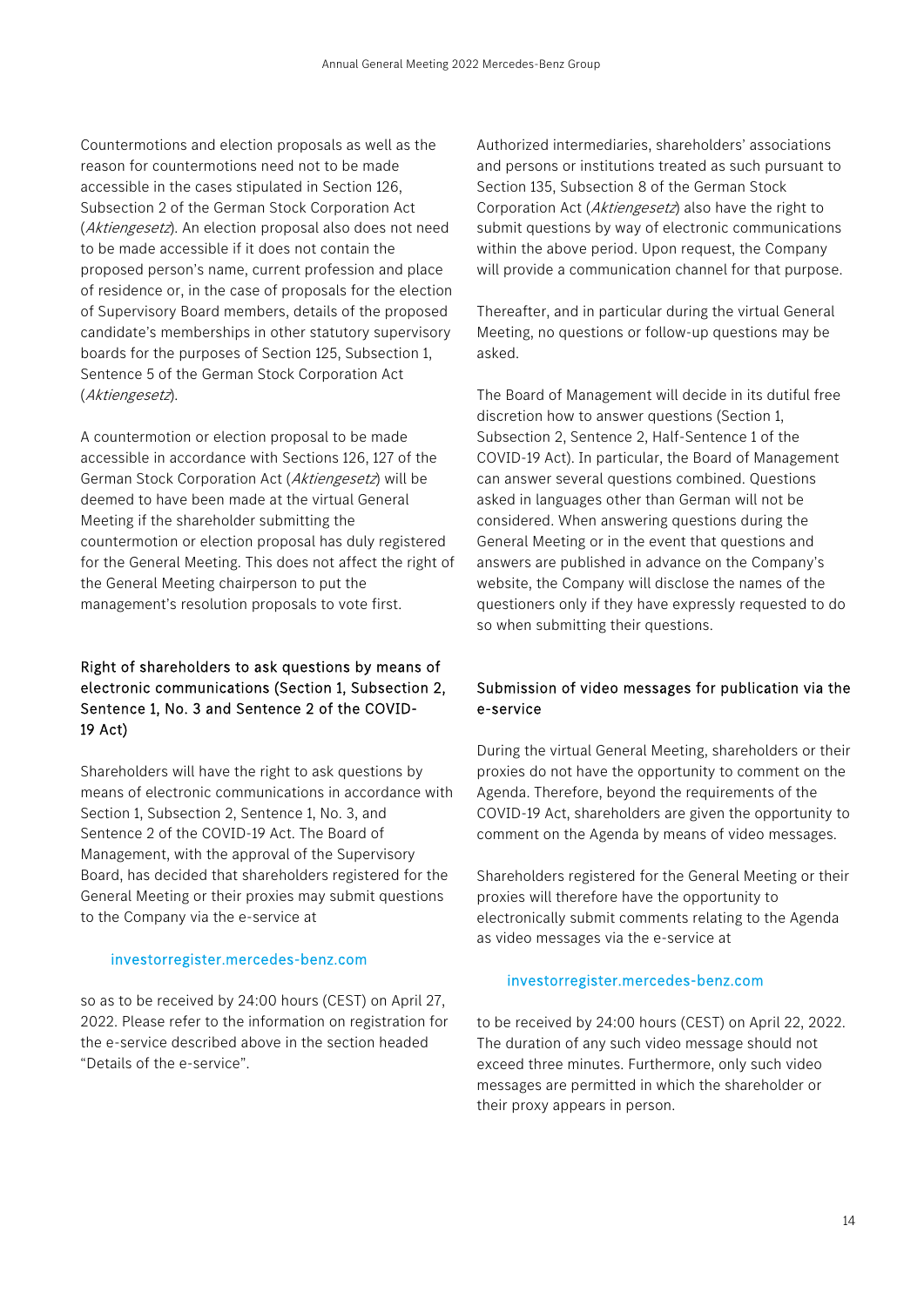Information on technical and legal requirements for submitting video messages can be found in the eservice.

It is intended to publish any submitted video messages in the e-service prior to the General Meeting. However, there is no legal claim to publication of a video message. The Company reserves the right, in particular, not to publish video messages with offensive, discriminatory, criminally relevant or obviously false or misleading content or video messages without any relation to the Agenda or in a language other than German. This also applies to video messages that exceed three minutes or that do not meet technical requirements. Only one video message per shareholder will be published.

The video messages will give shareholders or their proxies the opportunity to comment on the Agenda. Should a video message contain questions, countermotions or election proposals that have not also been submitted as described in the sections "Right of shareholders to ask questions" and "Countermotions and election proposals", these will not be considered in the virtual General Meeting.

### Possibility to object to resolutions of the General Meeting (Section 1, Subsection 2, Sentence 1, No. 4 of the COVID-19 Act)

Shareholders having exercised their voting right personally or through proxies have the possibility to object to resolutions of the General Meeting by means of electronic communications.

Relevant declarations must be sent to the company via the e-service at

### investorregister.mercedes-benz.com.

Declarations may be made from the beginning of the virtual General Meeting until its closing by the chairperson of the General Meeting. Please refer to the information on registration for the e-service described above in the section "Details of the e-service".

### Video and audio broadcast of the General Meeting

For shareholders entered in the share register, the entire General Meeting will be audio-visually broadcast via the e-service at

### investorregister.mercedes-benz.com

beginning at 10:00 hours (CEST) on April 29, 2022.

Shareholders entered in the share register can access the broadcast by entering the shareholder's number and the individual access data; proxies can access the broadcast by entering the shareholder's number and the shareholder's individual access data.

Users who have already registered for the e-service will use their self-issued user ID and password. Following the General Meeting on the internet does not enable participation for the purposes of Section 118, Subsection 1, Sentence 2 of the German Stock Corporation Act (Aktiengesetz).

The introductory statement of the Supervisory Board Chairman and the speech of the Board of Management Chairman can also be followed live by other interested persons at

### group.mercedes-benz.com/am-2022

where they are also available as a recording after the virtual General Meeting.

### Website providing information and documentation for the General Meeting

The notice of convocation of the General Meeting with the other information and explanations required by law, including the information pursuant to Section 124a of the German Stock Corporation Act (Aktiengesetz), the information pursuant to Section 125 of the German Stock Corporation Act (Aktiengesetz) in conjunction with the Implementing Regulation (EU) 2018/1212 and further explanations regarding the aforementioned rights of shareholders, is available on the website at

group.mercedes-benz.com/am-2022.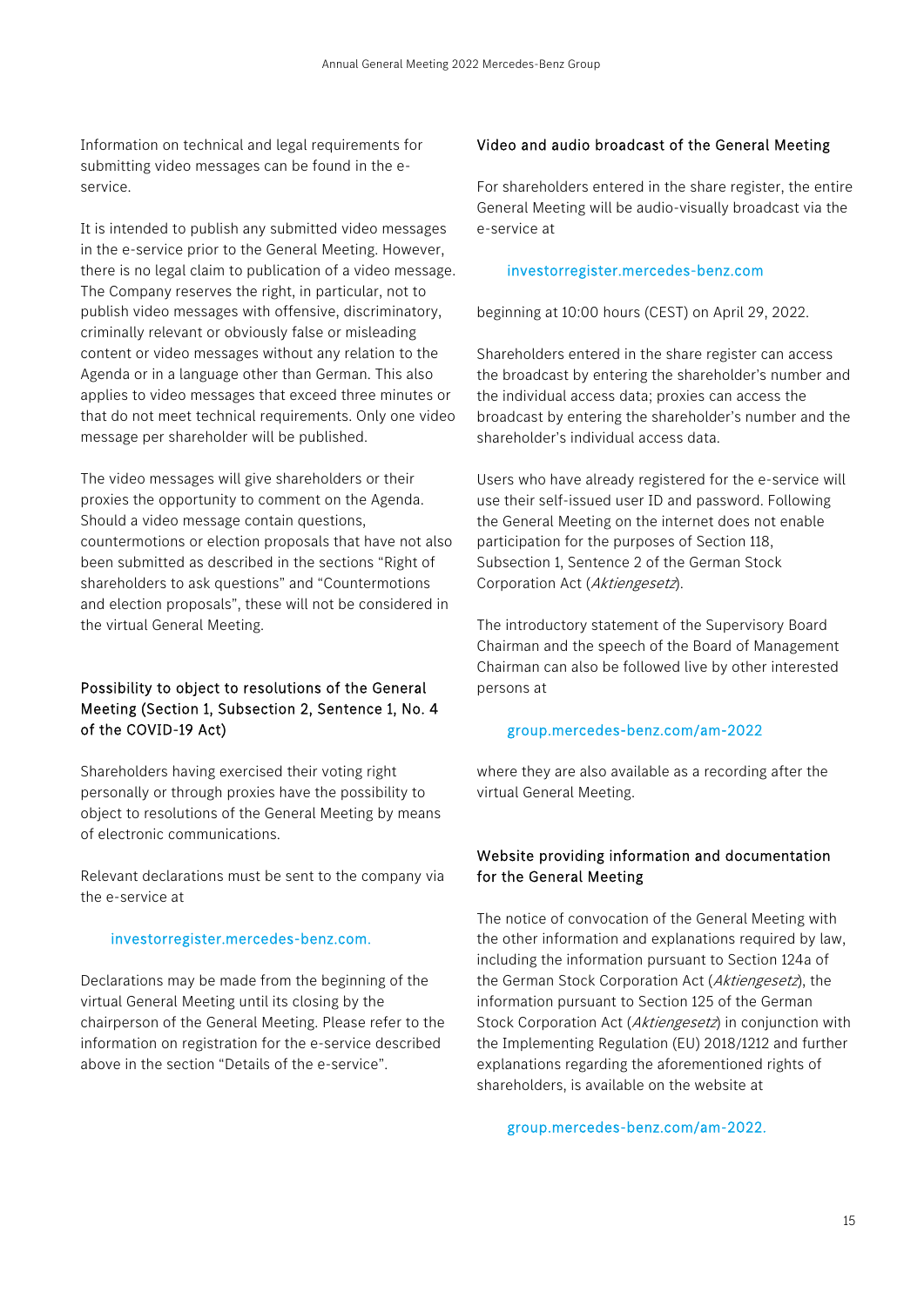There, you can also find the currently valid version of the Articles of Incorporation of Mercedes-Benz Group AG.

Further information about the General Meeting and, subsequently, the voting results will also be available at the same internet address.

### UTC times

All specified times in the relevant period are stated in relevant time standard for Germany, the Central European Summer Time (CEST). In relation to the coordinated universal time (UTC), this means UTC = CEST minus two hours.

### Data protection notice

When you and/or your proxies register for the virtual General Meeting, issue a proxy, exercise your shareholder rights, use the e-service, or follow the audio-visual broadcast of the virtual General Meeting, we process personal data about you and/or your proxy (e.g., surname and given name, address, e-mail address, number of shares, type of share ownership, and specific individual details for using the e-service). This is done to enable you and your proxy to exercise and pursue your rights in connection with the virtual General Meeting. We also process your personal data to maintain the share register and to fulfill our legal obligations in connection with holding the virtual General Meeting.

Mercedes-Benz Group AG, Mercedesstraße 120, 70372 Stuttgart, Germany, dialog@mercedes-benz.com processes such data as the data controller in accordance with the provisions of data protection law, in particular those of the EU General Data Protection Regulation (GDPR).

To the extent that we use service providers to conduct the virtual General Meeting, they process your personal data only on our behalf and are otherwise obliged to maintain confidentiality.

Where the legal requirements are met, every data subject has the right of access, rectification, restriction, erasure and, as appropriate, objection regarding the processing of their personal data at any time, as well as the right to data transmission and the right to complain to a competent supervisory authority.

More information about the handling of your personal data and your rights under the GDPR in connection with the General Meeting and the share register is available on the internet at

### group.mercedes-benz.com/am-2022

or can be requested from the data controller at the contact details set out above.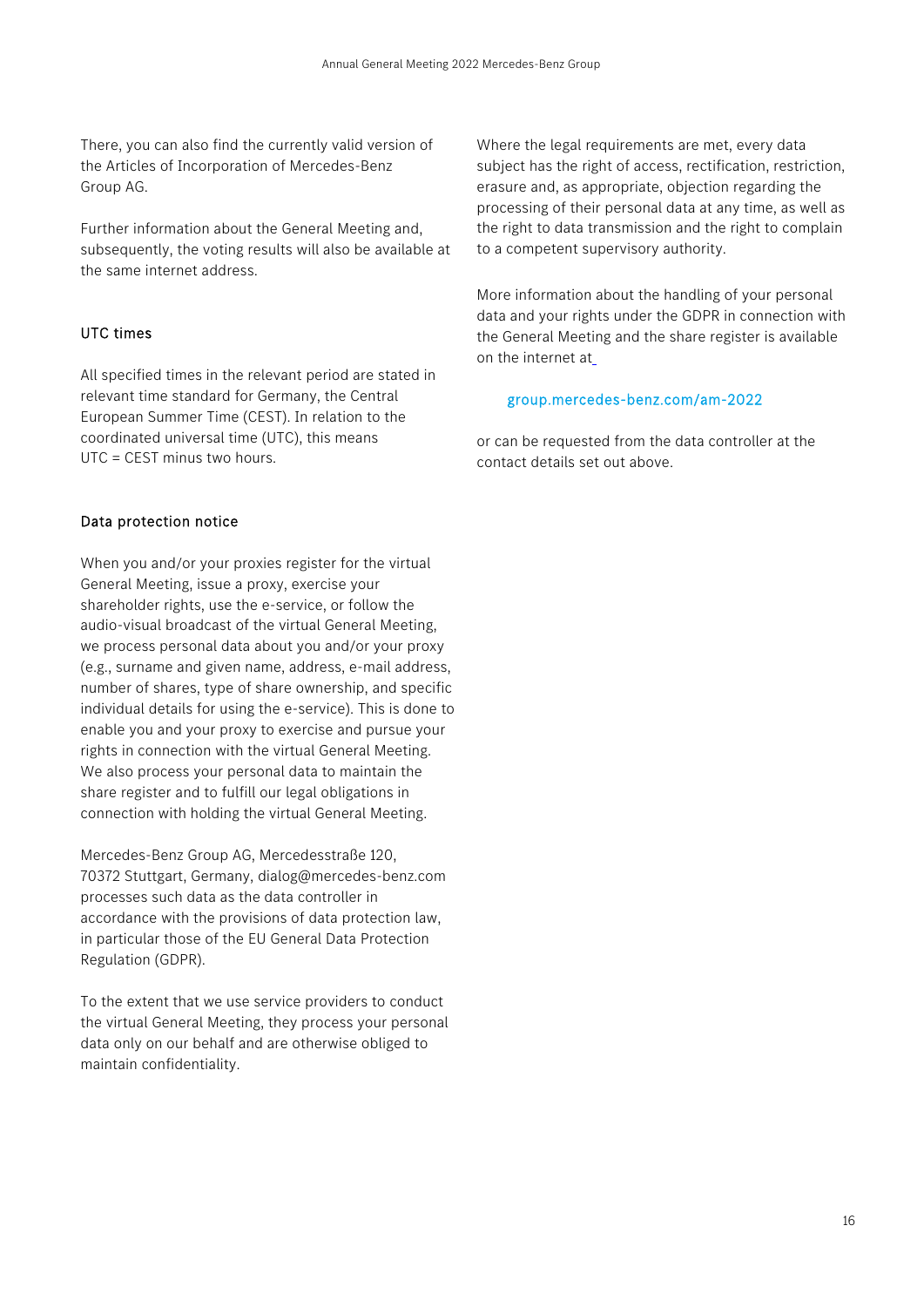# PART B

# Remuneration Report 2021 (re Agenda Item 7)

According to the requirements of Section 162 of the German Stock Corporation Act (Aktiengesetz, AktG) the Remuneration Report explains the application of the remuneration system for the members of the Board of Management and the Supervisory Board of Mercedes-Benz Group AG and describes the amount and structure of the individual remuneration awarded and due for the current and former members of the Board of Management and Supervisory Board in the financial year 2021. The Remuneration Report furthermore complies with the recommendations and suggestions of the German Corporate Governance Code (Deutsche Corporate Governance Kodex, DCGK) as resolved on December 16, 2019.

The remuneration system for members of the Board of Management is aligned with the business strategy as well as the sustainable and long-term growth of the Company and was approved by the Annual Shareholders' Meeting according to Section 120a Subsection 1 AktG on July 8, 2020, by 95.33% of the votes cast. It can

be accessed on the Company's website at group. mercedes-benz.com/remuneration-bom. Remuneration of the Supervisory Board as well as the corresponding amendment to the Articles of Incorporation were approved at the Annual Shareholders' Meeting according to Section 113 Subsection 3 AktG on May 31, 2021, by 95.39% of the votes cast. The remuneration system of the Supervisory Board can be accessed on the Compa-

ny's website at group.mercedes-benz.com/remuneration-sb.

The Remuneration Report 2021 was audited by KPMG AG Wirtschaftsprüfungsgesellschaft exceeding the requirements of Section 162 Subsection 3 AktG according to both formal and substantial criteria. The auditor's opinion is enclosed with the Remuneration Report 2021.

### **Review of the financial year 2021**

The concrete link between the remuneration of the members of the Board of Management and performance (pay for performance) is of great importance to the Supervisory Board. In addition to the strong financial performance by the Group as a whole and the achievement of strategic targets, this also includes responsibility for employees, the environment and society. Despite the – still ongoing – global economic impact of the COVID-19 pandemic and the challenges resulting from the shortage of semiconductors, especially in the second half of the financial year, the Group was able to continue on its profitable growth path in the financial year 2021 and achieve continued good financial performance.

In line with the pay for performance principle implemented in the remuneration system of the Board of Management, which is to take appropriate account of the performance of the members of the Board of Management by setting adequate and ambitious performance criteria within the variable remuneration components, the variable remuneration awarded and due in 2021 reflects, from the point of view of the Supervisory Board, the good results of the past financial year. In addition to financial performance, the non-financial performance criteria and transformation targets achieved are also taken into account.

A major strategic milestone in the financial year 2021 was the successful spin-off and initial public offering of the Daimler commercial vehicle business. As a result, the commercial vehicles business gained full entrepreneurial independence as well as an independent corporate governance structure. In addition, the Mercedes-Benz brand set the course in July 2021 for an all-electric future: By the end of the decade, Mercedes-Benz shall be ready to go all-electric – wherever market conditions allow. With this strategic step from "electric first" to "electric only," Mercedes-Benz is accelerating the transformation to a zero-emission and software-driven future. This strategy is also reflected in the targets for the Board of Management as well as for the executives.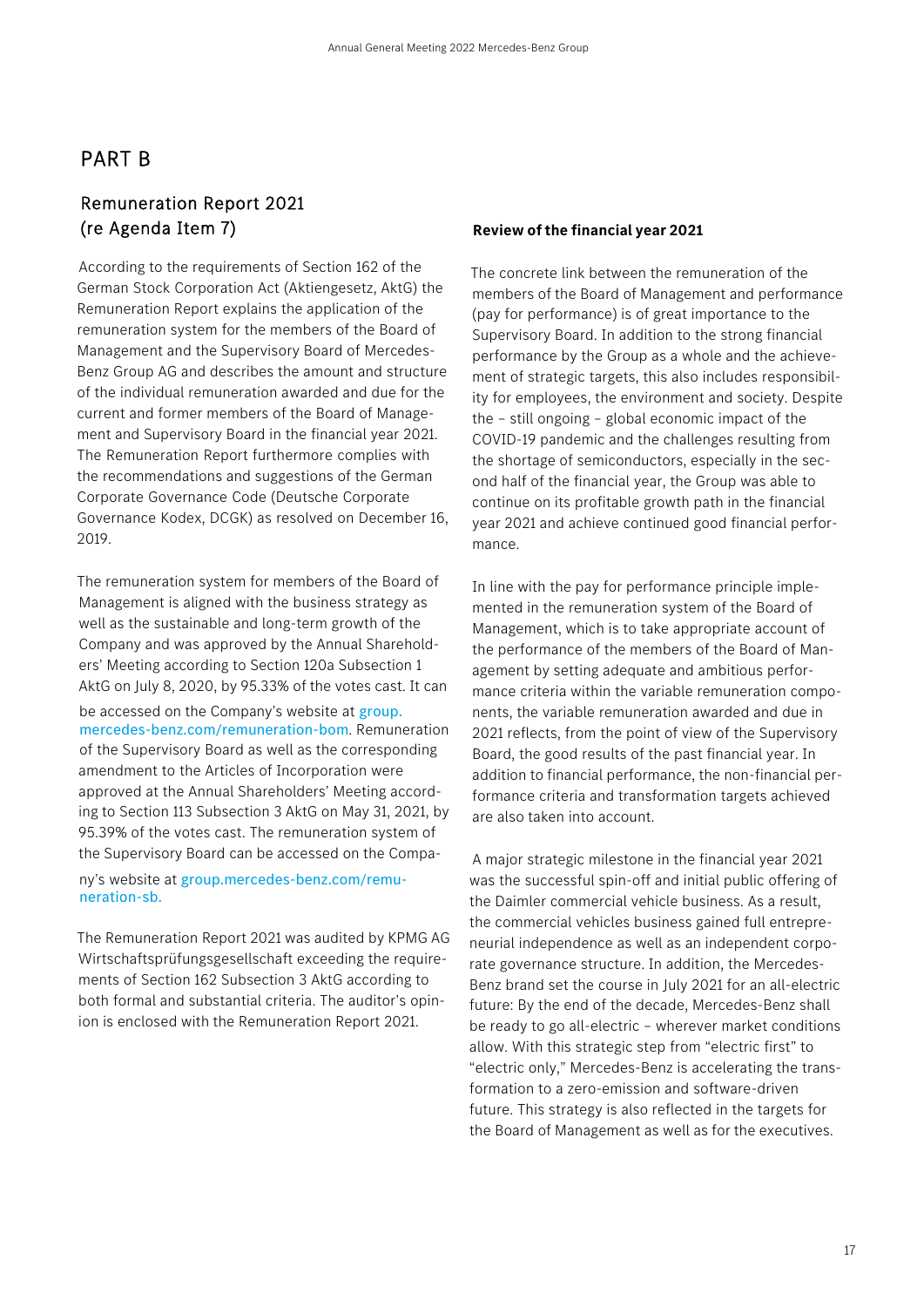The automotive industry continues to change profoundly and with strong momentum. Sustainability and climate protection in particular are among the most urgent challenges we now face. We are convinced that personal mobility will continue to be a fundamental need in the coming decades and that the market for sustainable luxury in the automotive sector will continue to grow. We also expect positive trends in the market for financial services and in demand for fleet management as well as for digital mobility solutions. In implementing the Company's purpose of enabling mobility for people at a high level, we aim to

- make mobility more sustainable;
- continue to grow in the core business;
- implement electric driving as a priority in all divisions;
- initiate automated and autonomous driving and mobility services with a focus on customer value and profitability;
- continue advancing digitization and leveraging its potential;
- support this transformation with a culture that is practiced and further developed by the employees, making the Group more agile and faster while increasing the pace of innovation.

The focus of the activities is always on the customer and sustainability as integral components of the strategy. Achieving the financial targets is a key condition in all the activities.

### **Principles of Board of Management remuneration**

In determining the total remuneration of individual members of the Board of Management on the basis of the remuneration system approved by the Annual Shareholders' Meeting, the performance of the members of the Board of Management is taken into account in addition to the situation of the Company, the respective areas of activity and responsibility and customary market practice, taking into account the size, complexity and economic situation of the Company. This is done in line with legal requirements and with a clear focus on the competition. A balanced, from the point of view of the Supervisory Board, combination of non-performance-related (fixed) and performance-related (variable) remuneration components that also takes into account suitably ambitious performance parameters and performance indicators shall provide the Board of Management with incentive to implement the corporate strategy and ensure the Group's sustained success. In this way, the interests of all stakeholders, in particular those of the shareholders as the owners of the Company, those of the customers and those of the employees are reconciled.

There is also a strong focus on making the remuneration system of the Board of Management consistent with that of the management team. The latter aspect ensures that all of the decision-makers pursue uniform goals while taking the same financial and sustainability/environmental, social and governance (ESG) aspects into account and promoting the Company's cultural and organizational realignment.

The Supervisory Board orients itself by the following guidelines when determining the amount of remuneration and the remuneration system: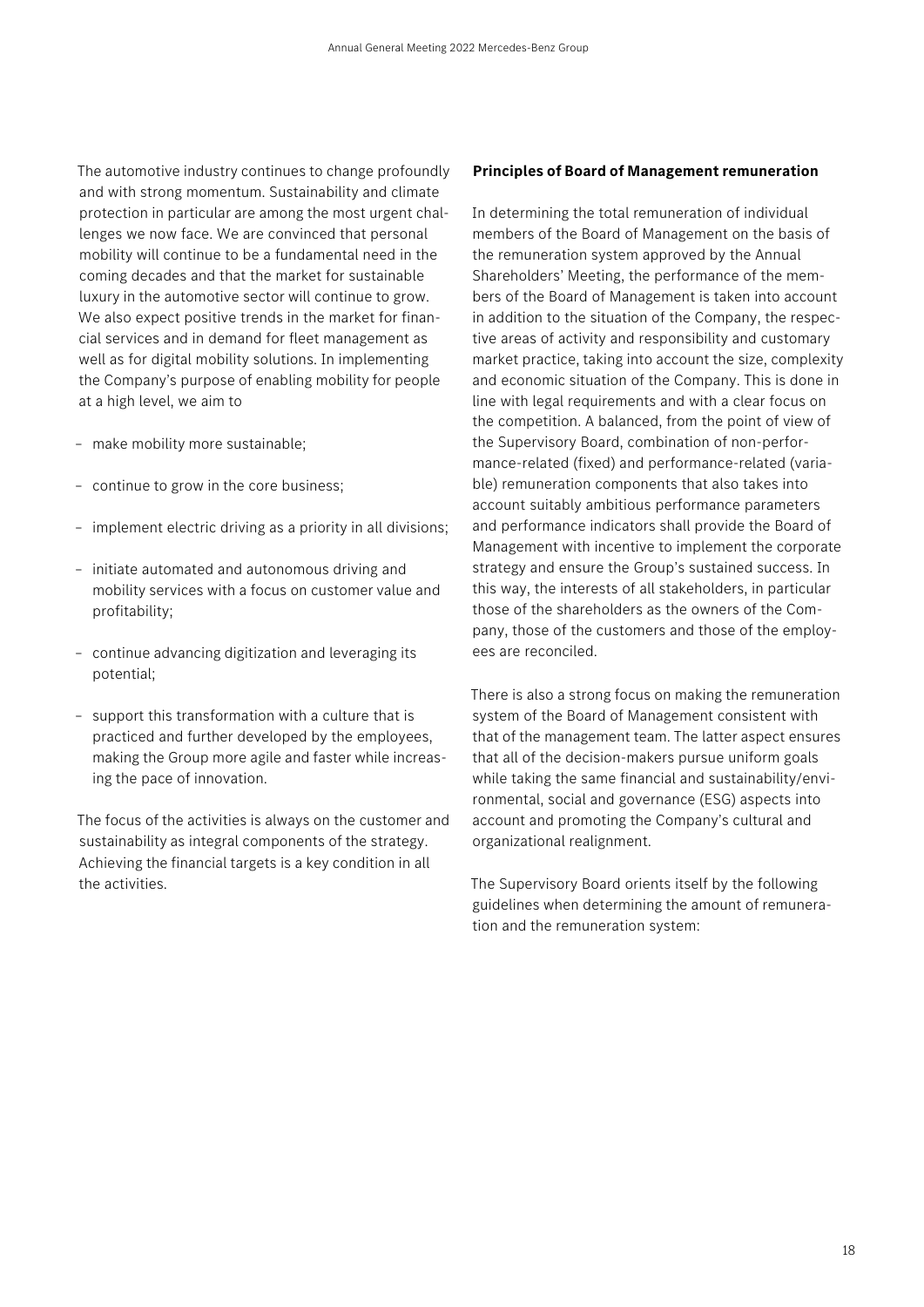| <b>Remuneration guidelines</b> |  |  |
|--------------------------------|--|--|
|                                |  |  |

- The remuneration system as a whole contributes significantly to promoting the business strategy.
- The remuneration system and the performance targets for its variable components incentivize the Group's long-term and sustainable development.
- The remuneration system is an important factor in linking the interests of the shareholders, customers, employees and other stakeholders.
- The performance of the Board of Management members is appropriately taken into account in the variable remuneration components by adequate and ambitious set performance targets (pay for performance).
- When assessing the performance of the Board of Management, relevant competitors are taken into account in all variable remuneration components in order to implement an additional relative performance measurement and provide incentives for outperformance.
- The Supervisory Board ensures that the remuneration system for the Board of Management as well as that for senior executives sets equally focused incentives (consistency of remuneration systems).

– The design of the remuneration system takes the current market standards into account.

### **Review and determination of Board of Management remuneration**

For each upcoming financial year, the Presidential Committee prepares the review of the remuneration system and the individual remuneration level by the Supervisory Board and, where necessary, prepares suggestions for changes. In the process, the Presidential Committee and the Supervisory Board can avail themselves of the advice of external remuneration experts. This was also done in the year under review. Based on the preparation and recommendation of the Presidential Committee, the Supervisory Board has not resolved any changes for the financial year 2021 to the remuneration system of the members of the Board of Management approved by the 2020 Annual Shareholders' Meeting. If major changes are made to the remuneration system, but at least every four years, it is submitted to the Annual Shareholders' Meeting for approval. If the Annual Shareholders' Meeting does not approve the remuneration system, a revised remuneration system has to be submitted for approval to the next ordinary Annual Shareholders' Meeting at the latest.

On the basis of the approved remuneration system and the recommendations of the Presidential Committee, the Supervisory Board determines the amount of the target total remuneration of the individual members of the Board of Management for each upcoming financial year. It shall be set in an adequate proportion to the responsibilities and performance of each member of the Board of Management and to the situation of the Group. In addition, the Supervisory Board makes sure that the target total remuneration is in line with the market. To do this, it uses both a horizontal and a vertical

comparison. For the horizontal – external – comparison of the target total remuneration, with regard to the market position of the Company (in particular sector, size and country), a suitable group of DAX companies as well as comparable other German companies and a group of international competitors consisting of listed automotive manufacturers (in the reporting period: BMW, GM, Honda, Hyundai, Kia, Mazda, Nissan, Subaru, Suzuki, Toyota and Volkswagen) is used. The composition of the international comparison group for the horizontal comparison corresponds largely to the group of competitors considered as well for the performance criteria for the long-term variable remuneration component (Performance Phantom Share Plan (PPSP)).

In addition to the horizontal comparison, the Supervisory Board takes into account the development of the Board of Management remuneration in a vertical – internal – comparison with the remuneration of the senior executives and the total workforce (collective and non-collective pay-scale employees, including senior executives) of the Group in Germany. This is done by comparing the ratio of the remuneration of the Board of Management with the remuneration of the defined groups of employees. In addition, the comparison of the ratio of the remuneration of the Board of Management with that of the total workforce is also made with companies listed in the DAX and comparable companies. For this purpose, the Supervisory Board has defined the group of senior executives as follows: It consists of the two management levels below the Board of Management at Mercedes-Benz Group AG within the Group in Germany. In the event of significant shifts in the ratio between the remuneration of the Board of Management and the horizontal and vertical comparison groups, the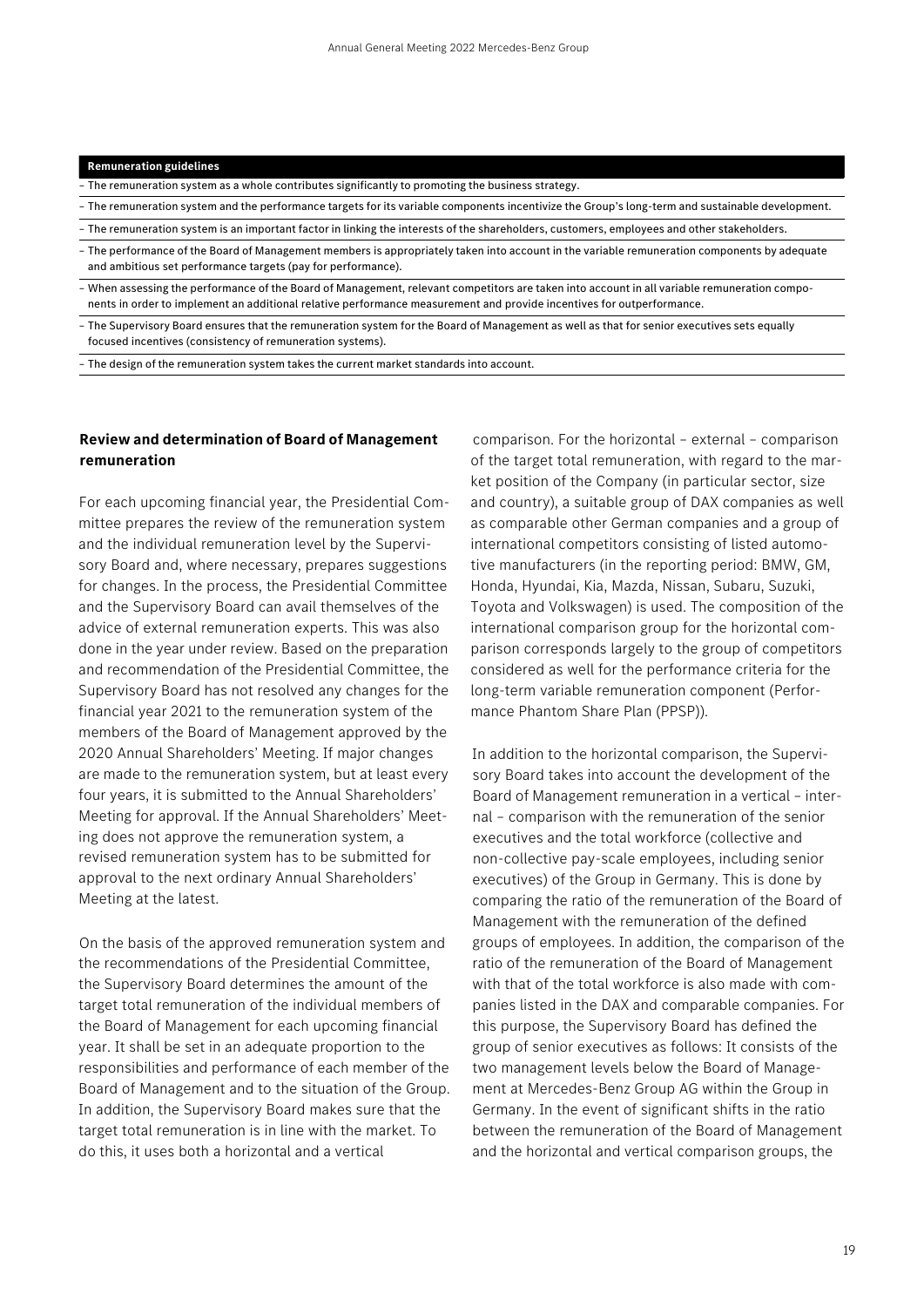Supervisory Board examines the causes and, in the absence of objective reasons for the shifts, adjusts the remuneration of the Board of Management if necessary.

### **Overview of the components of the remuneration system**

The remuneration system generally consists of fixed non-performance-related and variable performance-related remuneration components, the sum of which determines the total remuneration a member of the Board of Management receives. The fixed non-performance-related remuneration consists of the base salary, the fringe benefits (pecuniary benefits, maily expenses assumed by the Company for security services and the provision of company cars), which may vary each year

based on individual and certain events, and the annual amounts for retirement pension commitments of each member of the Board of Management.

The variable performance-related remuneration is divided into a short- and medium-term variable remuneration (annual bonus) and a long-term variable remuneration (Performance Phantom Share Plan, PPSP). 50% of the annual bonus is paid out after the end of the financial year and 50% after the end of a further year (Deferral), linked to relative share price development. The amount to be paid out for the long-term variable remuneration component (PPSP) is determined and paid out at the end of the four-year plan period.

|                                             | <b>Base salary</b>                                 |                                                                                                                                                                                               | - Fixed contractually agreed remuneration paid out in twelve equal monthly installments                                                                                                                                                                                                                                                                                                                                                                                                                                                                                                   |  |  |
|---------------------------------------------|----------------------------------------------------|-----------------------------------------------------------------------------------------------------------------------------------------------------------------------------------------------|-------------------------------------------------------------------------------------------------------------------------------------------------------------------------------------------------------------------------------------------------------------------------------------------------------------------------------------------------------------------------------------------------------------------------------------------------------------------------------------------------------------------------------------------------------------------------------------------|--|--|
| <b>Fixed remuneration</b>                   | <b>Fringe benefits</b>                             |                                                                                                                                                                                               | - Mainly expenses for security precautions and the provision of company cars                                                                                                                                                                                                                                                                                                                                                                                                                                                                                                              |  |  |
|                                             | <b>Retirement pension</b><br>commitment            | - Annual contribution of 15% of the sum of the base salary and the total annual bonus as<br>determined at the end of the reporting period                                                     |                                                                                                                                                                                                                                                                                                                                                                                                                                                                                                                                                                                           |  |  |
|                                             |                                                    | Type                                                                                                                                                                                          | Annual bonus                                                                                                                                                                                                                                                                                                                                                                                                                                                                                                                                                                              |  |  |
|                                             |                                                    | Limit/cap                                                                                                                                                                                     | 200% of the base salary                                                                                                                                                                                                                                                                                                                                                                                                                                                                                                                                                                   |  |  |
| Variable<br>remuneration                    | Short- and<br>medium-term variable<br>remuneration | Performance<br>criteria                                                                                                                                                                       | Financial performance criteria:<br>- 50% EBIT target/actual comparison<br>50% free cash flow of the industrial business target/actual<br>comparison<br>Range of possible target achievement: 0% - 200%<br>-<br>Non-financial performance criteria (up to 10 percentage points added<br>$\overline{\phantom{a}}$<br>to or deducted from the degree of target achievement for the financial<br>performance criteria)<br>Transformation targets (up to 25 percentage points added to the<br>$\overline{\phantom{0}}$<br>degree of target achievement for the financial performance criteria) |  |  |
|                                             |                                                    | Payout                                                                                                                                                                                        | - 50% after one year<br>- 50% deferred by one additional year coupled with share price<br>performance compared to competitors                                                                                                                                                                                                                                                                                                                                                                                                                                                             |  |  |
|                                             |                                                    | Plan type                                                                                                                                                                                     | - Performance Phantom Share Plan                                                                                                                                                                                                                                                                                                                                                                                                                                                                                                                                                          |  |  |
|                                             |                                                    | Limit/cap                                                                                                                                                                                     | - 250% of value when granted                                                                                                                                                                                                                                                                                                                                                                                                                                                                                                                                                              |  |  |
|                                             | Long-term variable<br>remuneration                 | Performance<br>criteria                                                                                                                                                                       | - 50% return on sales<br>- 50% relative share performance                                                                                                                                                                                                                                                                                                                                                                                                                                                                                                                                 |  |  |
|                                             |                                                    | Payout                                                                                                                                                                                        | - After the three-year performance period and an obligatory one-year<br>retention period                                                                                                                                                                                                                                                                                                                                                                                                                                                                                                  |  |  |
| Malus/clawback                              |                                                    |                                                                                                                                                                                               | - Partial reduction or complete elimination/reclamation of variable remuneration possible                                                                                                                                                                                                                                                                                                                                                                                                                                                                                                 |  |  |
| <b>Stock Ownership</b><br><b>Guidelines</b> |                                                    | - The number of shares to be held is set between 20,000 and 75,000<br>- Up to 25% of the gross remuneration from the Performance Phantom Share Plans to be used to<br>acquire ordinary shares |                                                                                                                                                                                                                                                                                                                                                                                                                                                                                                                                                                                           |  |  |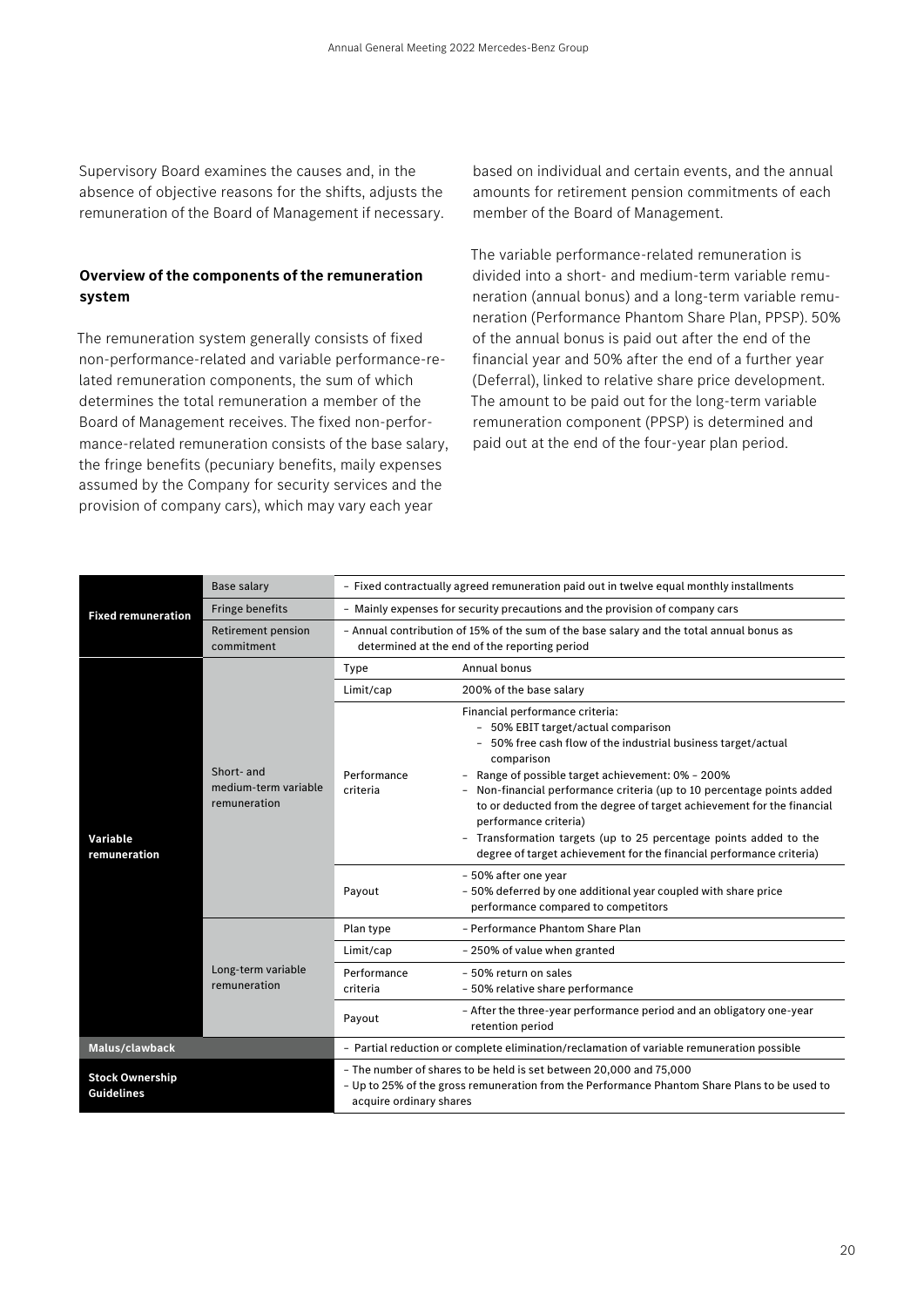### **Structure of the target total remuneration of the members of the Board of Management**

The base salary and the short- and medium-term variable remuneration (annual bonus) each comprise approximately 30% of the target remuneration (excluding the retirement pension commitments and fringe benefits), while the variable remuneration component with a longterm incentive effect (PPSP) makes up approximately 40% of the target remuneration (the target remuneration reflects 100% target achievement). Thus, the longterm variable remuneration component shall exceed the short-term variable component, so that the focus is on the long-term and sustainable development of the Company without neglecting the operational annual targets. Both the delayed payout of the portion of the annual bonus (with use of the bonus-malus system) and the variable component of remuneration from the PPSP with its link to additional, ambitious comparative parameters and to the share price reflect the recommendations of the German Corporate Governance Code (DCGK), which stipulates that the variable remuneration that results from the achievement of mid- and long-term targets should exceed that from short-term targets.

### **Target total remuneration of the members of the Board of Management for the financial year 2021**

The Supervisory Board has set the following target total remuneration for members of the Board of Management in the financial year 2021, calculated from

- the base salary 2021,
- taxable non-cash benefits and other fringe benefits in the financial year 2021,
- the half of the annual bonus for 2021 payable in the financial year 2022 at the value for target achievement of 100% (one-year variable remuneration 2021),
- the half of the medium-term annual bonus for 2021 payable in the financial year 2023 at the value for target achievement of 100% (Deferral 2021),
- the value of the long-term share-based remuneration (PPSP tranche 2021-2024) at the time when granted in the financial year 2021 (payable in the financial year 2025), and
- the retirement pension expense in the financial year 2021 (service costs in the financial year 2021).

### **Remuneration structure**

Target remuneration consists of non-performance-related and performance-related components:



The pension contribution to the respective pension plan of the members of the Board of Management is currently calculated as 15% of the sum of the base salary and the total annual bonus as determined at the end of the reporting period.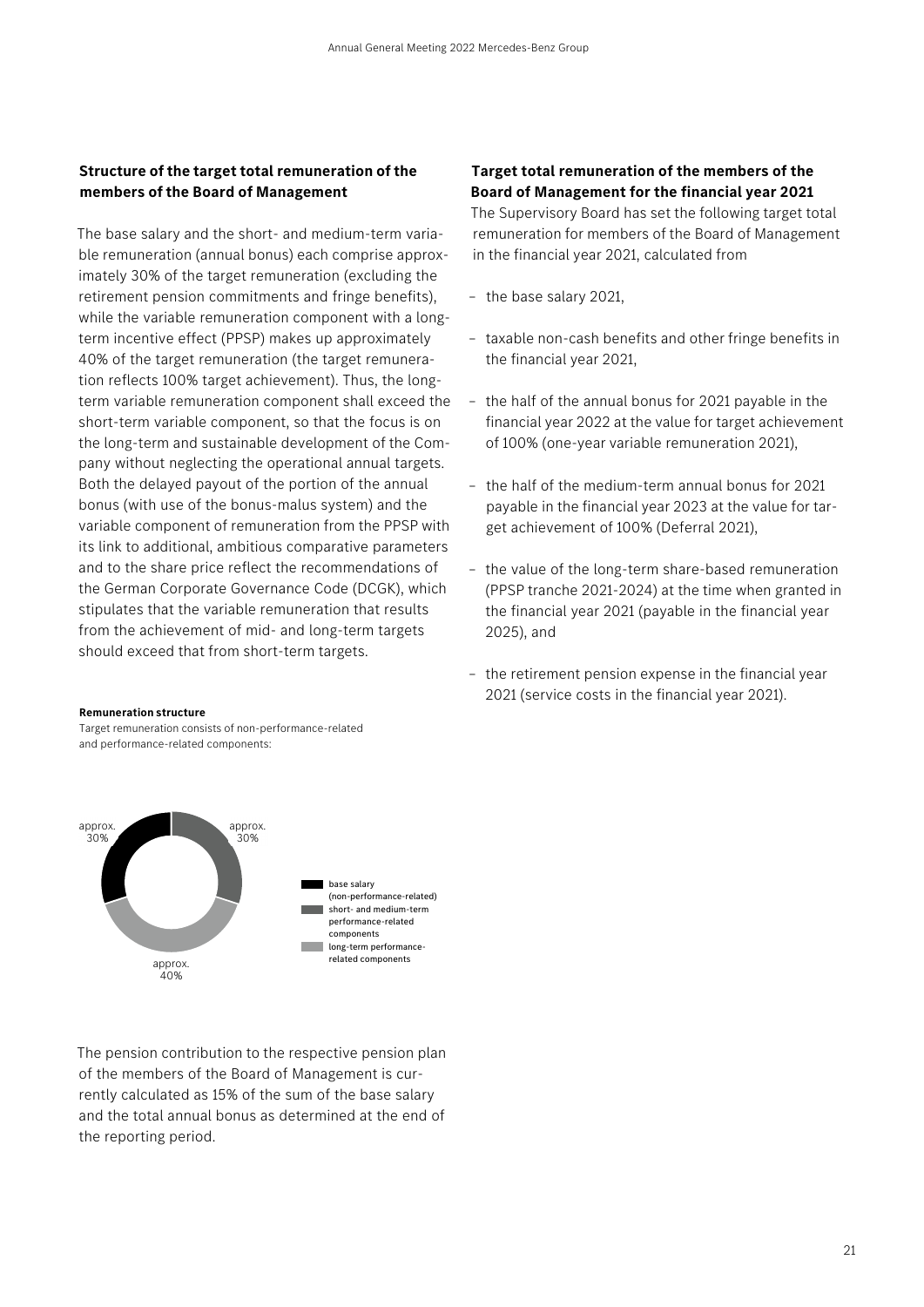### **Target Remuneration**

|                                                                   | <b>Ola Källenius</b><br>Chairman of the Chairman of<br>the Board of Management |       | Dr. Jörg Burzer <sup>2</sup><br>Production and Supply Chain<br>Management<br>(since December 1, 2021) |                          | Martin Daum <sup>3</sup><br>Daimler Trucks & Buses<br>(bis 9. Dezember 2021) |       |
|-------------------------------------------------------------------|--------------------------------------------------------------------------------|-------|-------------------------------------------------------------------------------------------------------|--------------------------|------------------------------------------------------------------------------|-------|
|                                                                   | 2021                                                                           | 2020  | 2021                                                                                                  | 2020                     | 2021                                                                         | 2020  |
|                                                                   | in k€                                                                          | in k€ | in k€                                                                                                 | in k€                    | in k€                                                                        | in k€ |
| Base salary <sup>1</sup>                                          | 1,664                                                                          | 1,415 | 69                                                                                                    | $\blacksquare$           | 763                                                                          | 707   |
| Taxable non-cash benefits and other fringe benefits               | 96                                                                             | 72    | 3                                                                                                     | $\overline{\phantom{a}}$ | 91                                                                           | 115   |
| <b>Sum fixed remuneration</b>                                     | 1,760                                                                          | 1,487 | 72                                                                                                    | 0                        | 854                                                                          | 822   |
| Short-term variable remuneration                                  |                                                                                |       |                                                                                                       |                          |                                                                              |       |
| One-year variable remuneration 2021<br>(50% of annual bonus 2021) | 832                                                                            |       | 35                                                                                                    |                          | 382                                                                          |       |
| One-year variable remuneration 2020<br>(50% of annual bonus 2020) |                                                                                | 832   |                                                                                                       | $\overline{a}$           |                                                                              | 416   |
| Mid-term variable remuneration                                    |                                                                                |       |                                                                                                       |                          |                                                                              |       |
| Deferral 2021<br>(50% of annual bonus 2021)                       | 832                                                                            |       | 35                                                                                                    |                          | 382                                                                          |       |
| Deferral 2020<br>(50% of annual bonus 2020)                       |                                                                                | 832   |                                                                                                       | $\overline{a}$           |                                                                              | 416   |
| Long-term variable remuneration                                   |                                                                                |       |                                                                                                       |                          |                                                                              |       |
| PPSP 20214                                                        | 2,200                                                                          |       |                                                                                                       | $\overline{\phantom{0}}$ | 1,008                                                                        |       |
| PPSP 2020 <sup>4</sup>                                            |                                                                                | 2,200 |                                                                                                       |                          |                                                                              | 1,100 |
| Sum variable remuneration                                         | 3,864                                                                          | 3,864 | 70                                                                                                    | 0                        | 1,772                                                                        | 1,932 |
| Retirement pension expense (service costs)                        | 518                                                                            | 520   | $\overline{a}$                                                                                        |                          | 250                                                                          | 250   |
| <b>Target total remuneration</b>                                  | 6,142                                                                          | 5,871 | 142                                                                                                   | $\mathbf 0$              | 2,876                                                                        | 3,004 |

1 Taking into account the voluntary waiver of the Board of Management of 20% of the base salary for the period April 1 to December 31, 2020.

2 Dr. Jörg Burzer has been appointed to the Board of Management effective December 1, 2022.

3 Martin Daum: Entitlement from the PPSP 2021 transferred to Daimler Truck Holding AG. For the period from December 1 to December 9, no remuneration was paid by Mercedes-Benz Group AG to Martin Daum. Table reflects remuneration until resignation from the Board of Management.

4 PPSP 2021 and 2020: target value reflects the grant value.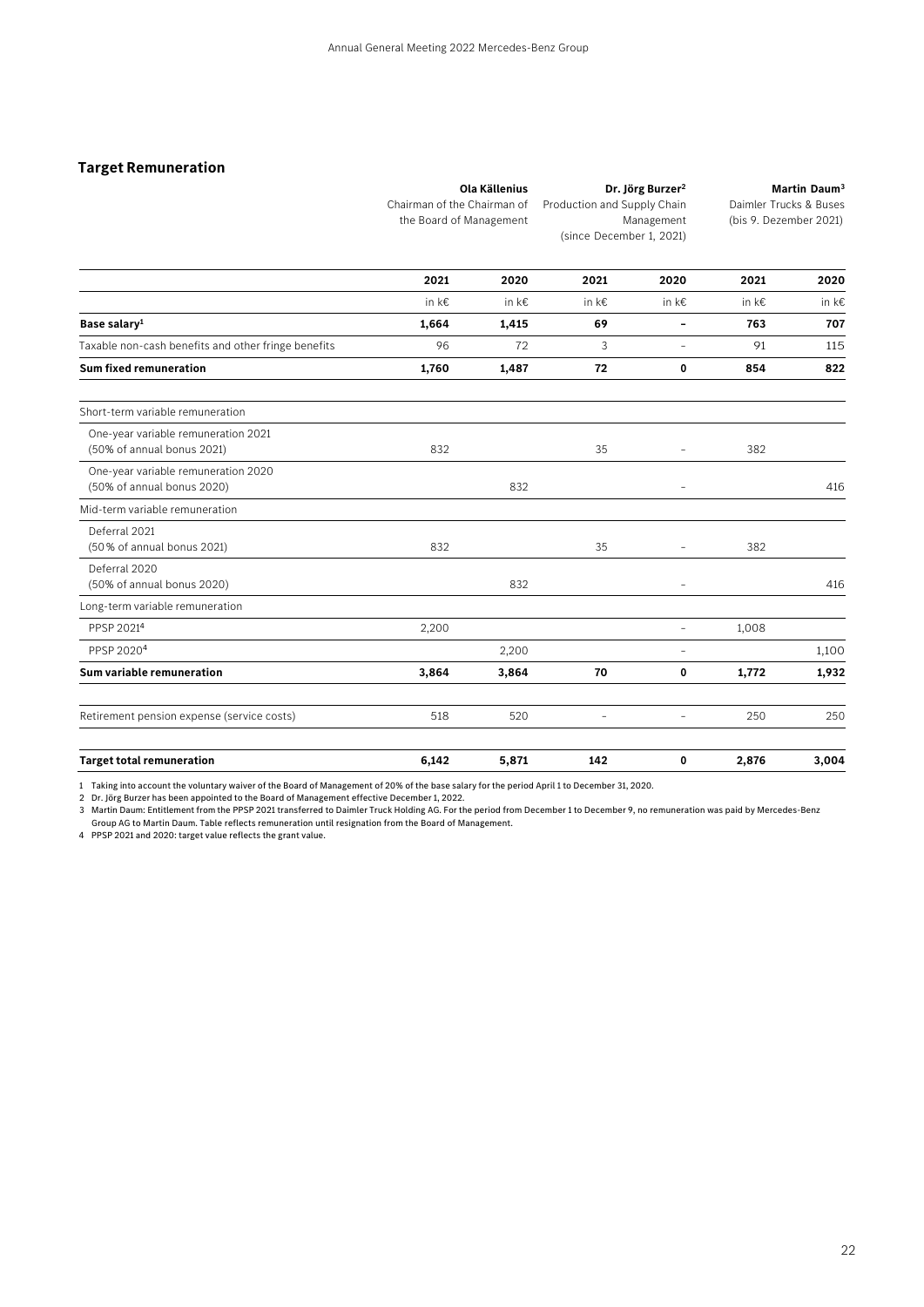### **Target Remuneration**

Integrity & Legal Affairs Human Resources & Labor Director (since December 1, 2021) Human Resources & Labor Director (until November 30, 2021) **2021 2020 2021 2020 2021 2020**  in k€ in k€ in k€ in k€ in k€ in k€ **Base salary1 832 707 69 - 763 707**  Taxable non-cash benefits and other fringe benefits 88 and 194 96 4 - 61 88 **Sum fixed remuneration 926 803 73 0 824 795**  Short-term variable remuneration One-year variable remuneration 2021 (50% of annual bonus 2021) 416 35 - <sup>382</sup> One-year variable remuneration 2020 (50% of annual bonus 2020) 416  $\overline{a}$  416  $\overline{a}$  416  $\overline{a}$  416 Mid-term variable remuneration Deferral 2021 (50 % of annual bonus 2021) 416 35 - <sup>382</sup> Deferral 2020 (50% of annual bonus 2020) 416 - 416 Long-term variable remuneration PPSP 2021<sup>4</sup> 1,100 - 1,054 PPSP 2020<sup>4</sup> 1,100 - 1,150 **Sum variable remuneration 1,932 1,932 70 0 1,818 1,982**  Retirement pension expense (service costs)  $251$   $252$  -  $-$  -  $-$  -  $-$  -  $-$  -  $-$ **Target total remuneration 3,109 2,987 143 0 2,642 2,777**

1 Taking into account the voluntary waiver of the Board of Management of 20% of the base salary for the period April 1 to December 31, 2020.

2 Sabine Kohleisen has been appointed to the Board of Management effective December 1, 2022.

3 Wilfried Porth: Table for the period January 1 to November 30, 2021.

4 PPSP 2021 and 2020: target value reflects the grant value.

**Renata Jungo Brüngger** 

**Sabine Kohleisen2** 

**Wilfried Porth3**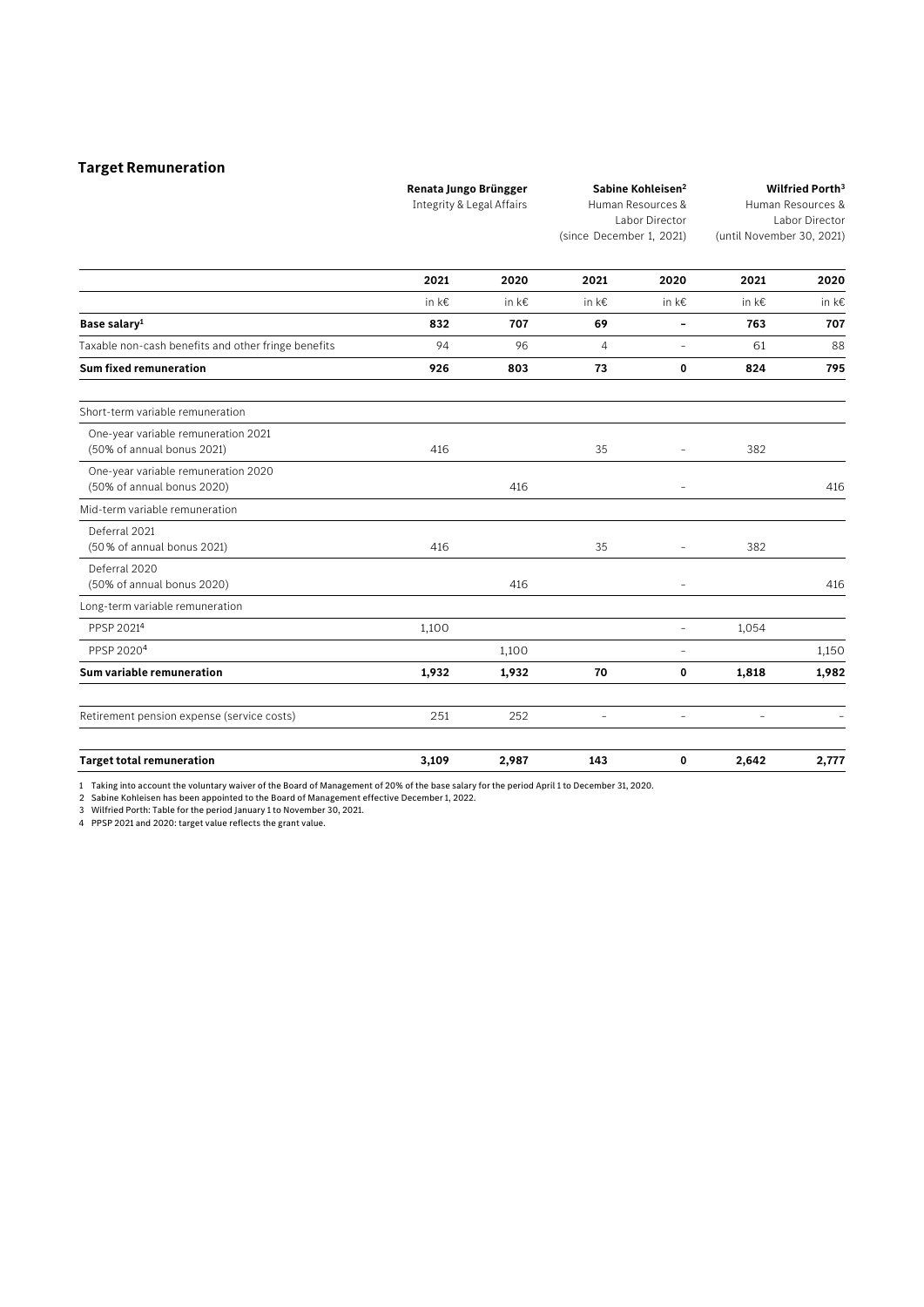### **Zielvergütung**

|                                                                   | Markus Schäfer<br>Chief Technology Officer,<br>Development & Purchasing |       | <b>Britta Seeger</b><br>Marketing & Sales |            | Hubertus Troska <sup>2</sup><br>Greater China |       |
|-------------------------------------------------------------------|-------------------------------------------------------------------------|-------|-------------------------------------------|------------|-----------------------------------------------|-------|
|                                                                   | 2021                                                                    | 2020  | 2021                                      | 2020       | 2021                                          | 2020  |
|                                                                   | in $k \in$                                                              | in k€ | in k€                                     | in $k \in$ | in k€                                         | in k€ |
| Base salary <sup>1</sup>                                          | 832                                                                     | 707   | 832                                       | 707        | 832                                           | 707   |
| Taxable non-cash benefits and other fringe benefits               | 88                                                                      | 96    | 87                                        | 86         | 728                                           | 748   |
| <b>Sum fixed remuneration</b>                                     | 920                                                                     | 803   | 919                                       | 793        | 1,560                                         | 1,455 |
| Short-term variable remuneration                                  |                                                                         |       |                                           |            |                                               |       |
| One-year variable remuneration 2021<br>(50% of annual bonus 2021) | 416                                                                     |       | 416                                       |            | 416                                           |       |
| One-year variable remuneration 2020<br>(50% of annual bonus 2020) |                                                                         | 416   |                                           | 416        |                                               | 416   |
| Mid-term variable remuneration                                    |                                                                         |       |                                           |            |                                               |       |
| Deferral 2021<br>(50% of annual bonus 2021)                       | 416                                                                     |       | 416                                       |            | 416                                           |       |
| Deferral 2020<br>(50% of annual bonus 2020)                       |                                                                         | 416   |                                           | 416        |                                               | 416   |
| Long-term variable remuneration                                   |                                                                         |       |                                           |            |                                               |       |
| PPSP 20213                                                        | 1,100                                                                   |       | 1,100                                     |            | 1,100                                         |       |
| PPSP 20203                                                        |                                                                         | 1,100 |                                           | 1,100      |                                               | 1,100 |
| Sum variable remuneration                                         | 1,932                                                                   | 1,932 | 1,932                                     | 1,932      | 1,932                                         | 1,932 |
| Retirement pension expense (service costs)                        | 253                                                                     | 254   | 255                                       | 256        | 250                                           | 250   |
| <b>Target total remuneration</b>                                  | 3.105                                                                   | 2,989 | 3.106                                     | 2,981      | 3.742                                         | 3,637 |

1 Taking into account the voluntary waiver of the Board of Management of 20% of the base salary for the period April 1 to December 31, 2020.

2 In connection with Hubertus Troska's activities abroad, there are still ongoing taxable non-cash benefits for previous years.

3 PPSP 2021 and 2020: target value reflects the grant value.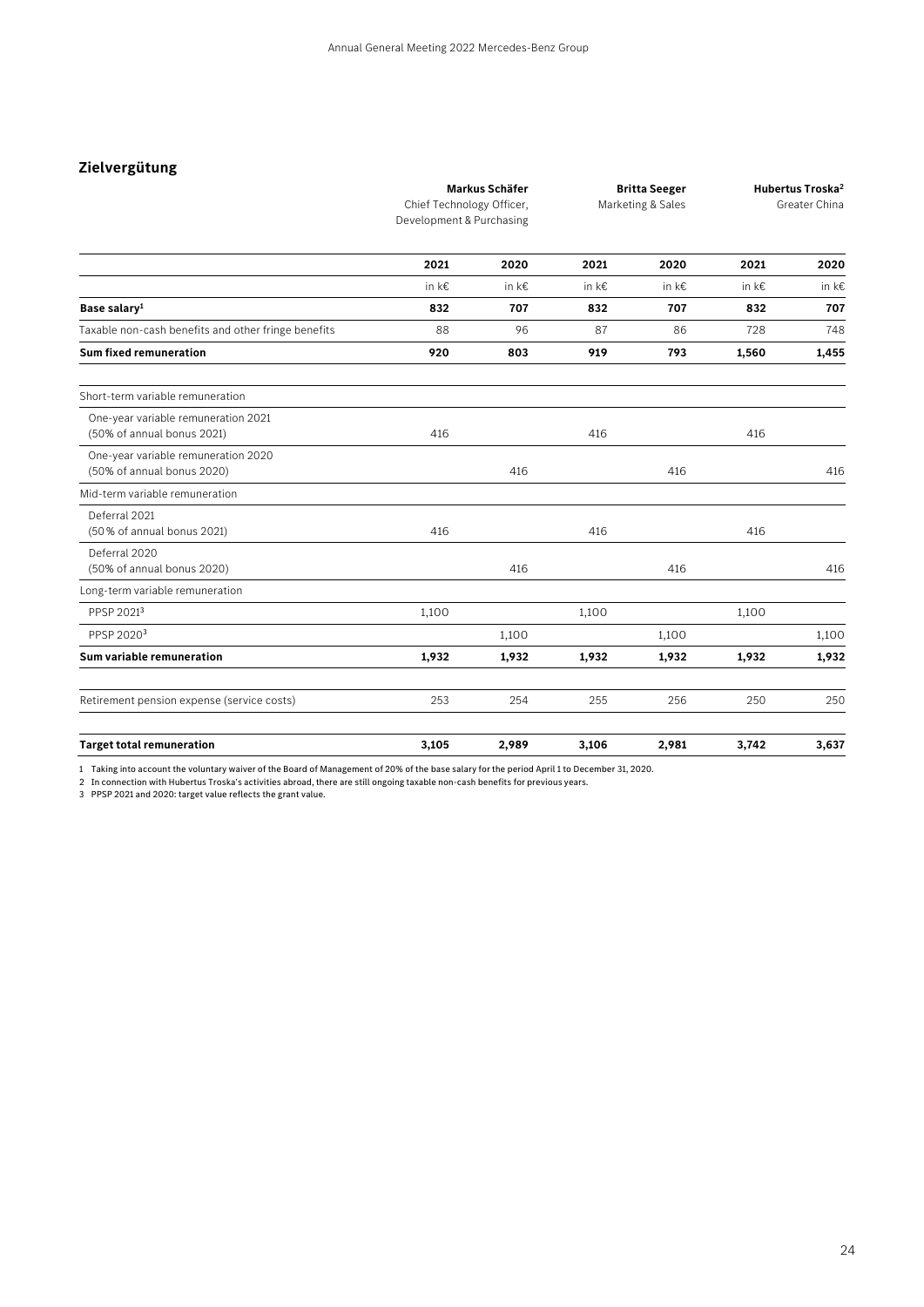### **Target Remuneration**

|                                                                   |       | <b>Harald Wilhelm</b><br>Finanzen & Controlling/<br>Mercedes-Benz Mobility |
|-------------------------------------------------------------------|-------|----------------------------------------------------------------------------|
|                                                                   | 2021  | 2020                                                                       |
|                                                                   | in k€ | in k€                                                                      |
| Base salary <sup>1</sup>                                          | 850   | 723                                                                        |
| Taxable non-cash benefits and other fringe benefits               | 59    | 77                                                                         |
| <b>Sum fixed remuneration</b>                                     | 909   | 800                                                                        |
| Short-term variable remuneration                                  |       |                                                                            |
| One-year variable remuneration 2021<br>(50% of annual bonus 2021) | 425   |                                                                            |
| One-year variable remuneration 2020<br>(50% of annual bonus 2020) |       | 425                                                                        |
| Mid-term variable remuneration                                    |       |                                                                            |
| Deferral 2021<br>(50% of annual bonus 2021)                       | 425   |                                                                            |
| Deferral 2020<br>(50% of annual bonus 2020)                       |       | 425                                                                        |
| Long-term variable remuneration                                   |       |                                                                            |
| PPSP 2021 <sup>2</sup>                                            | 1,100 |                                                                            |
| PPSP 2020 <sup>2</sup>                                            |       | 1,100                                                                      |
| Sum variable remuneration                                         | 1,950 | 1,950                                                                      |
| Retirement pension expense (service costs)                        | 278   | 291                                                                        |
| <b>Target total remuneration</b>                                  | 3,137 | 3,041                                                                      |

1 Taking into account the voluntary waiver of the Board of Management of 20% of the base salary for the period April 1 to December 31, 2020. 2 PPSP 2021 and 2020: target value reflects the grant value.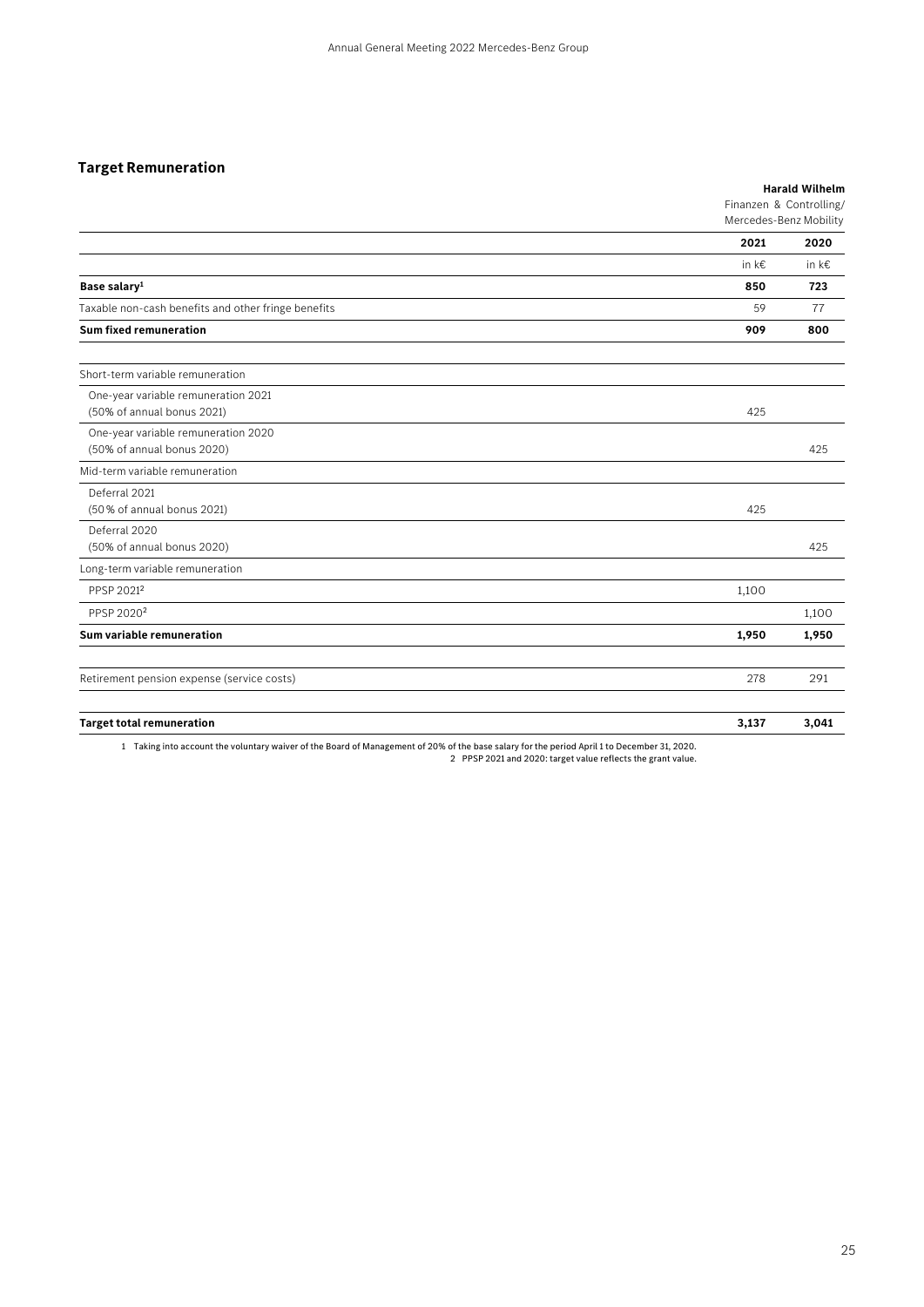### **Maximum amounts of remuneration and maximum total remuneration**

Pursuant to Section 87a Subsection 1 Sentence 2 No. 1 AktG, the remuneration system for the Board of Management provides for a maximum remuneration for members of the Board of Management. The maximum remuneration achievable for a financial year, comprising base salary, variable remuneration components, retirement pension expense and fringe benefits, is capped at €12,000,000 gross for the Chairman of the Board of Management and at €7,200,000 gross for each ordinary member of the Board of Management ("maximum total remuneration").

In addition to the maximum total remuneration, the remuneration of the members of the Board of Management also has already had for many years caps on each of the variable remuneration components and a cap on the amount of the cash payments. For the Chairman of the Board of Management, this maximum amount is set at 1.7 times, for the other members of the Board of Management at 1.9 times the sum of the base salary, the target annual bonus and the PPSP value when granted.

The possible cap on the amount exceeding the maximum total remuneration and/or the maximum limit of the cash payments is determined with the payment of the PPSP issued in the relevant financial year, i.e., for the financial year 2021, with payment of the PPSP 2021 in the financial year 2025.

In the financial year 2021, the Supervisory Board ensured that the maximum amount of the cash payments for the financial year 2017 were complied with. A final statement on compliance with the maximum total remuneration and the maximum amount of the cash payments for the financial year 2021 can only be made once the targets have been achieved and the PPSP issued in the financial year 2021 has been paid out in the financial year 2025. The Supervisory Board will ensure the compliance at a given time.

### **Calculation of the maximum amount of remuneration (cap of cash payments) and maximum total remuneration**

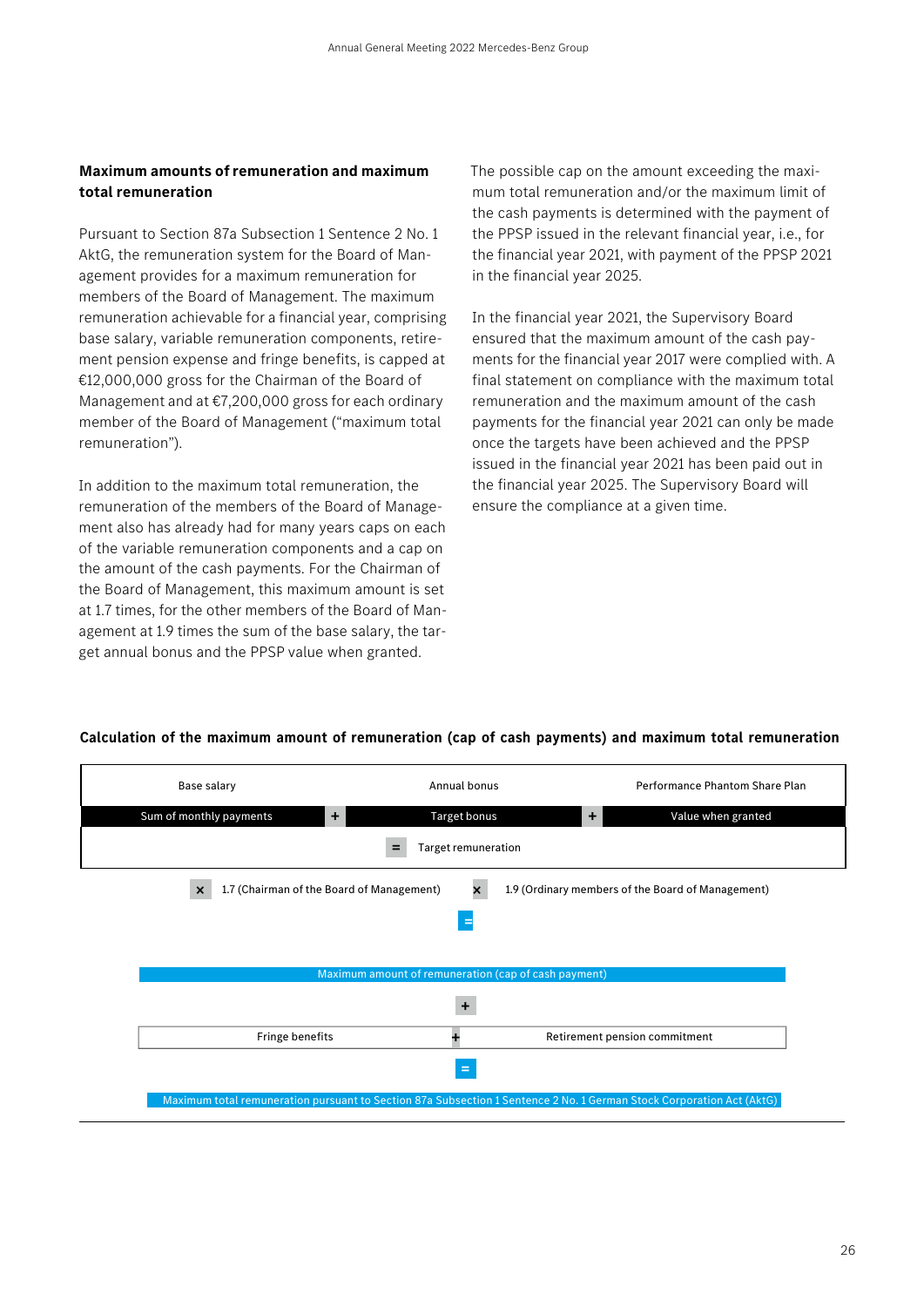### **Remuneration components of the Board of Management in the financial year 2021 in detail**

The individual components of the Board of Management's remuneration in detail are as follows:

### **Fixed remuneration components**

### **Base salary**

The base salary is fixed remuneration relating to the entire year, oriented on the area of responsibility and experience of each Board of Management member and paid out in twelve monthly installments.

### **Fringe benefits**

Fringe benefits are an additional component of the fixed remuneration. These mainly comprise expenses for security precautions and the provision of company cars. In addition, special location-based benefits can be provided for Board of Management members who work abroad.

In the reporting period, the members of the Board of Management were also included in a financial loss and liability insurance policy for executive bodies and certain executives taken out by the Company in the interests of the Company with a corresponding deductible in accordance with Section 93 Subsection 2 AktG. The premiums were paid by the Company.

### **Retirement benefits**

In the financial year 2012, the Company introduced a new company retirement benefit plan for new entrants and new appointments both for employees paid according to collective bargaining agreements as well as for executives: the "Daimler Pensions Plan". This retirement benefit system features the payment of annual contributions by the Company and is aligned with the capital market. The Company merely makes a commitment to guarantee the total of contributions paid, which are invested in the capital market according to a precautionary investment concept.

The Supervisory Board has approved the application of this retirement benefit plan for all members of the Board of Management newly appointed since 2012. The amount of the annual contributions results from a fixed

percentage of the base salary and the total annual bonus for the respective financial year calculated as of the balance sheet date. This percentage in the financial year 2021 is 15%. Contributions to the retirement benefit plan are granted until the age of 62. The benefit from the Daimler Pensions Plan is payable to surviving Board of Management members at the earliest at the age of 62, irrespective of their age upon retirement. If a member of the Board of Management retires due to disability, the benefit is also paid as a disability pension until the age of 62.

The "Pension Capital system" was used from the beginning of 2006 until the end of 2011. Existing pension agreements of active Board of Management members at the beginning of this period were adjusted accordingly. All Board of Management members newly appointed during that period were subject exclusively to the Pension Capital system.

Under this system, each Board of Management member is credited with a capital component each year. This capital component comprises an amount equal to 15% of the sum of the Board of Management member's fixed base salary and the total annual bonus for the respective financial year determined on the balance sheet date, multiplied by an age factor equivalent to a rate of return of 6% until 2015 and 5% from 2016 (Wilfried Porth: 5% for all years). These contributions to pension plans are granted only until the age of 60. The benefit from the Pension Capital system is payable in the committed amount (sum of the capital components credited including interest) to surviving Board of Management members at the earliest at the age of 60, irrespective of their age upon retirement. If a member of the Board of Management retires due to disability, the benefit is paid as a disability pension, even before the age of 60.

Payments under the Pension Capital system and the Daimler Pensions Plan can be made in three ways: as a single amount or in twelve annual installments, whereby interest accrues on each partial amount from the time payments commence until the payout is complete (Pension Capital: 6% or 5%; Daimler Pensions Plan: in accordance with applicable law) or as an annuity with annual increases (Pension Capital: 3.5% or in accordance with applicable law; Daimler Pensions Plan: in accordance with applicable law).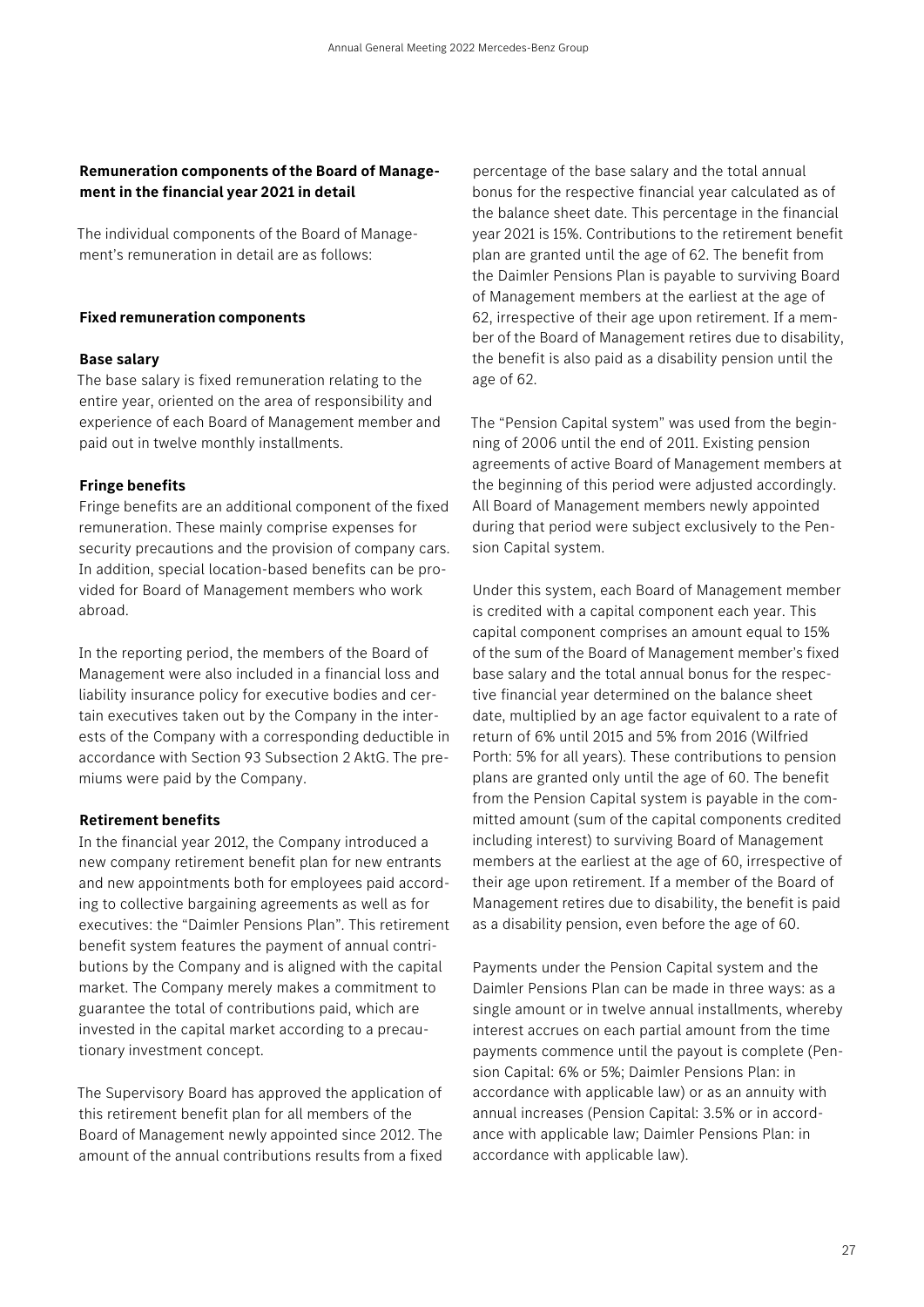The contracts specify that if a Board of Management member passes away before retiring for reason of age, the spouse/registered civil partner or dependent children is/are entitled to the full committed amount in the case of the Pension Capital system, and to the credit amount reached plus an imputed amount until the age of 62 in the case of the Daimler Pensions Plan. If a Board of Management member passes away after retiring for reason of age, in the case of payment of twelve annual installments, the heirs are entitled to the remaining present value. In the case of a pension with benefits for surviving dependents, the spouse/registered partner or dependent children is/are entitled to 60% of the discounted terminal value (Pension Capital), or the spouse/ registered civil partner is entitled to 60% of the actual pension (Daimler Pensions Plan).

Until the end of 2005, the pension agreements of Board of Management members included a commitment to an annual retirement pension, calculated as a proportion of the former base salary and depending on the number of years of service; an analogous implementation of this commitment for the corresponding hierarchical level applied to Wilfried Porth for the period prior to his serving as a member of the Board of Management. Such pension claims remained in effect after the conversion to the Pension Capital system but were frozen at the level reached at the beginning of 2006.

Payments on these pension claims begin on application as retirement benefits if the term of service ends at or after the age of 60, or as disability benefits if the term of service ends before the age of 60 due to disability. The respective agreements provide for 3.5% annual increases starting when benefits are received (with the exception that Wilfried Porth's benefits are adjusted in accordance with applicable law). The agreements guarantee the spouse/registered civil partner of a deceased Board of Management member 60% of that member's pension. That amount can increase by up to 30 percentage points depending on the number of dependent children.

Departing Board of Management members are also provided with a company car, in some cases for a defined period.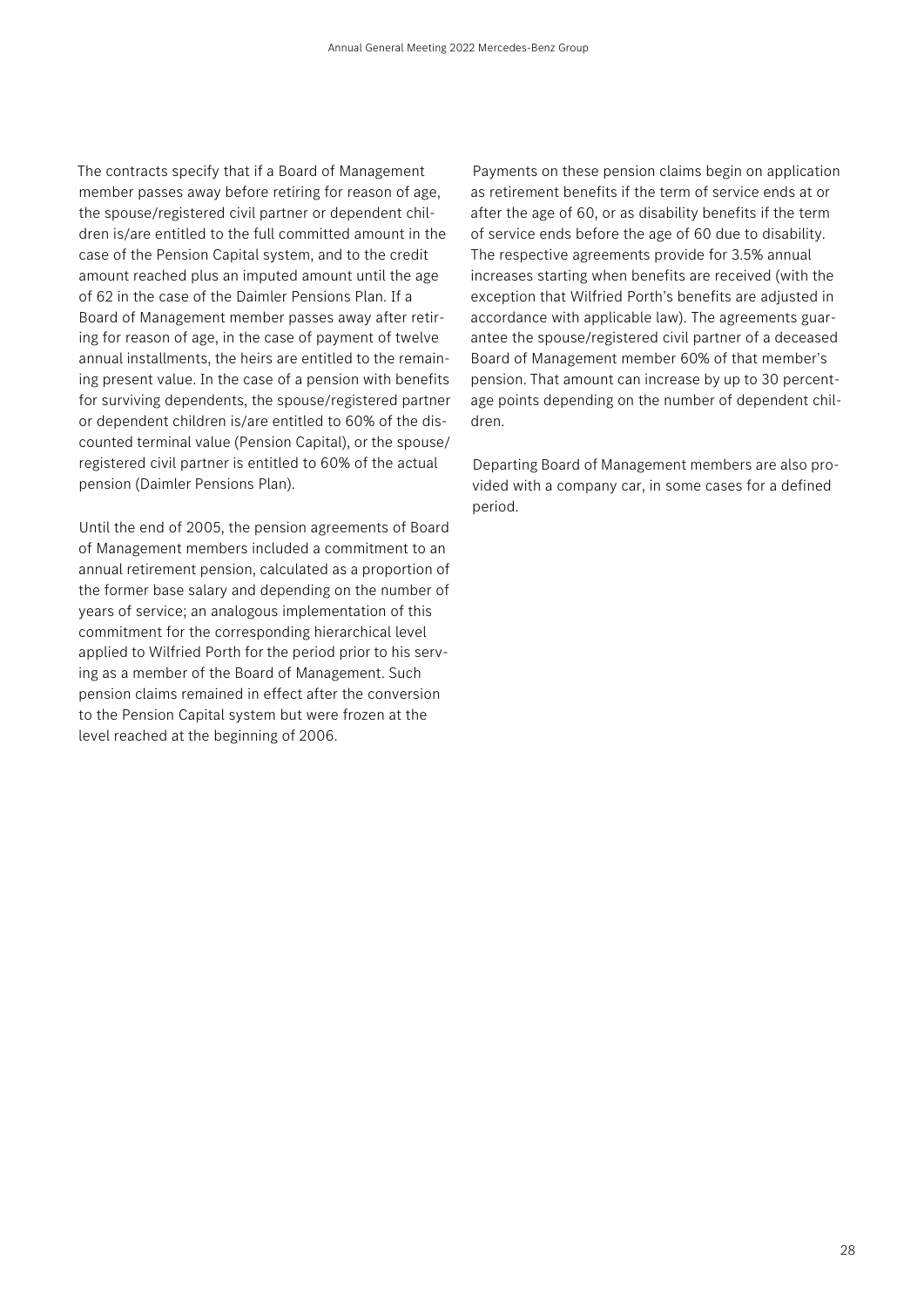Service costs for pension obligations to Board of Management members in office during the reporting period in accordance with IAS 19 amounted to €2.1 million in the financial year 2021 (2020: €2.1 million). The present value of the total defined benefit obligation according

to IAS 19 amounted to €32.9 million as of December 31, 2021 (2020: €31.6 million). Taking age and period of service into account, the individual entitlements, service costs and present values are shown in the table.

### **Individual entitlements, service costs and present value for members of the Board of Management**

|                               |      | <b>Annual pension</b><br>(as regulated until 2005)<br>as of age 60 | Service cost<br>(for pension, pension capital<br>and Daimler Pension Plan) | Present value <sup>1</sup> of<br>obligations<br>(for pension, pension capital |
|-------------------------------|------|--------------------------------------------------------------------|----------------------------------------------------------------------------|-------------------------------------------------------------------------------|
| in k€                         | Jahr |                                                                    |                                                                            | and Daimler Pensions Plan)                                                    |
|                               | 2021 | $\overline{\phantom{a}}$                                           | 518                                                                        | 5,013                                                                         |
| Ola Källenius                 | 2020 |                                                                    | 520                                                                        | 4,378                                                                         |
|                               | 2021 | $\blacksquare$                                                     | -                                                                          | 16                                                                            |
| Dr. Jörg Burzer <sup>2</sup>  | 2020 |                                                                    |                                                                            |                                                                               |
|                               | 2021 | -                                                                  | 250                                                                        | 4,227                                                                         |
| Martin Daum <sup>3</sup>      | 2020 | ÷                                                                  | 250                                                                        | 3,993                                                                         |
|                               | 2021 | $\overline{a}$                                                     | 251                                                                        | 2,211                                                                         |
| Renata Jungo Brüngger         | 2020 |                                                                    | 252                                                                        | 1,840                                                                         |
|                               | 2021 | $\overline{a}$                                                     | -                                                                          | 11                                                                            |
| Sabine Kohleisen <sup>2</sup> | 2020 |                                                                    | $\overline{\phantom{a}}$                                                   |                                                                               |
|                               | 2021 | 156                                                                | $\overline{\phantom{0}}$                                                   | 11,661                                                                        |
| Wilfried Porth <sup>3</sup>   | 2020 | 156                                                                | $\overline{a}$                                                             | 12,684                                                                        |
|                               | 2021 | $\overline{a}$                                                     | 253                                                                        | 2,853                                                                         |
| Markus Schäfer                | 2020 | $\overline{\phantom{a}}$                                           | 254                                                                        | 2,720                                                                         |
|                               | 2021 | -                                                                  | 255                                                                        | 2,520                                                                         |
| <b>Britta Seeger</b>          | 2020 | $\overline{a}$                                                     | 256                                                                        | 2,231                                                                         |
|                               | 2021 | $\overline{\phantom{0}}$                                           | 250                                                                        | 3,724                                                                         |
| Hubertus Troska               | 2020 | ÷                                                                  | 250                                                                        | 3,383                                                                         |
|                               | 2021 | $\overline{a}$                                                     | 278                                                                        | 659                                                                           |
| Harald Wilhelm                | 2020 |                                                                    | 291                                                                        | 325                                                                           |

1 The amounts of the present values are primarily due to the low level of the relevant discount rate.

2 Sabine Kohleisen and Dr. Jörg Burzer were appointed to the Board of Management effective on December 01, 2021.

3 Martin Daum resigned from the Board of Management effective on December 9, 2021 and Wilfried Porth resigned from the Board of Management effective on December 1, 2021.

### **Variable remuneration components**

The variable remuneration is intended to provide the right incentives for the Board of Management to act in the interests of the corporate strategy, shareholders, customers, employees and other stakeholders. Annual operational targets of a financial and non-financial nature are derived from the long-term and sustainable development of the Company to ensure the implementation of the corporate strategy; the achievement of

these targets is incentivized via the annual bonus as short- and medium-term variable remuneration. In addition, there is the long-term-oriented variable remuneration – the Performance Phantom Share Plan (PPSP) – which rewards the long-term success of the Company compared to competitors and the long-term performance of the Mercedes-Benz Group share price and thus also the sustainable return for the shareholders.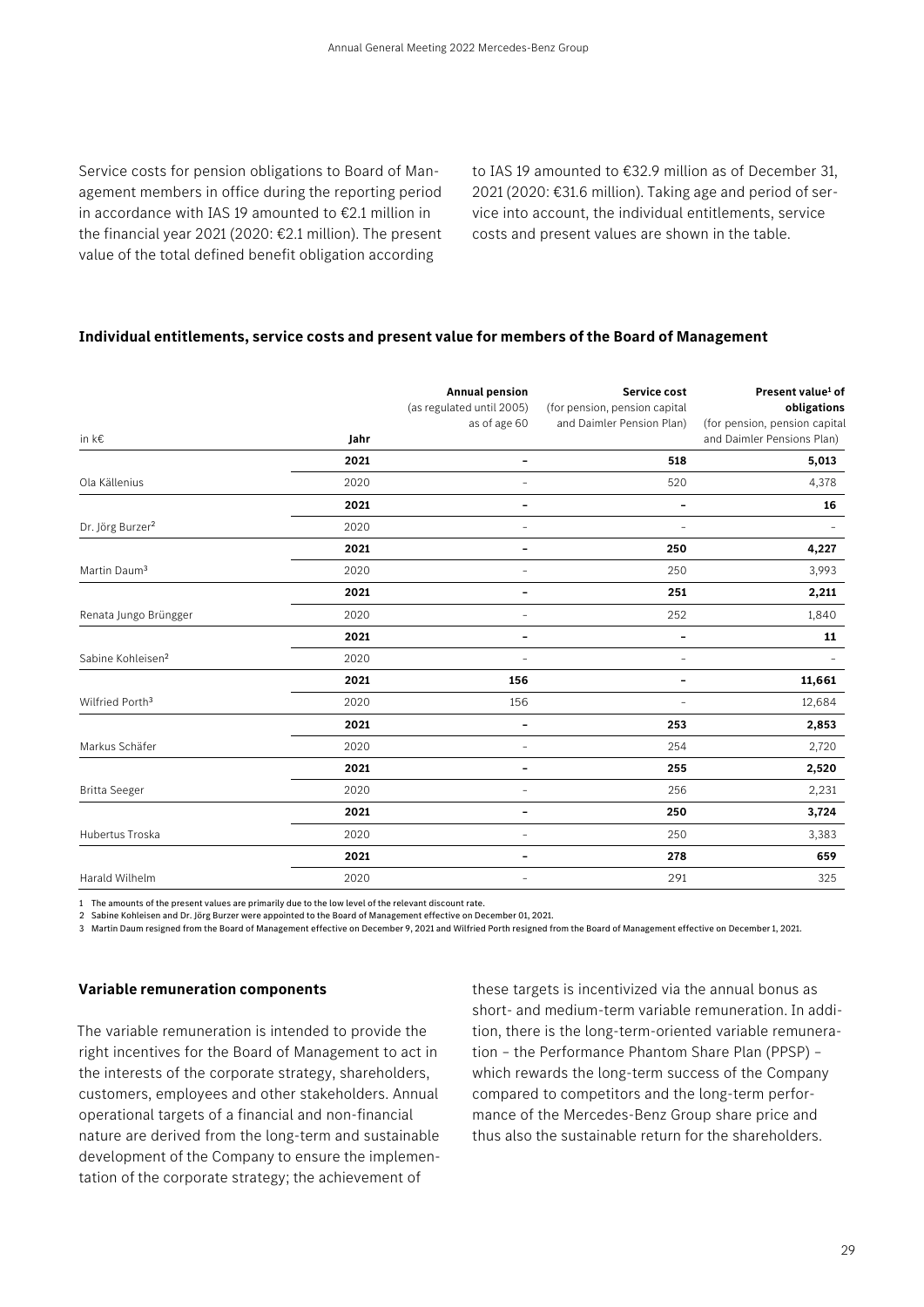### **Annual bonus**

The annual bonus is a short- and medium-term variable remuneration component that provides an incentive for the contribution made in the financial year to the operational implementation of the corporate strategy, in particular the future-proof transformation through technological and sustainable realignment of the Group towards electromobility and extensive digitization as

well as the expansion of the business model as a vehicle manufacturer and a provider of mobility services. With this in mind, the Supervisory Board derives ambitious operational targets from the strategic business objectives for each upcoming financial year. In addition to financial performance criteria, these also include non-financial performance criteria and transformation targets.

### **Overview: Relation of the annual bonus to the business strategy**

| <b>Elements of the</b><br>annual bonus                      | Relation to the business strategy/incentive effect                                                                                                                                                                               |
|-------------------------------------------------------------|----------------------------------------------------------------------------------------------------------------------------------------------------------------------------------------------------------------------------------|
| <b>Financial</b><br>performance criteria -<br><b>EBIT</b>   | Strong focus of business operations on strengthening the global core business and providing the financial means to<br>achieve the corporate strategy                                                                             |
| <b>Financial</b><br>performance criteria -<br><b>FCF IB</b> | Alignment of remuneration with the extensive investment requirements arising from the Group transformation and<br>incentivization of further optimization of cash flow management                                                |
| Non-financial<br>performance criteria                       | Inclusion of important non-financial strategic targets and thus building blocks such as "strengthening the core<br>business," "adjusting the corporate culture," and "strengthening the customer- and market-oriented structure" |
| <b>Transformation</b><br>targets                            | Clear focus of cluster/target criteria on defined future fields and sustainability and ESG aspects as part of the corporate<br>strategy                                                                                          |
| <b>Deferral</b>                                             | Extension of the performance period for half of the annual bonus through an additional share-based component and a<br>competitor comparison, thereby promoting the sustainability aspect of the remuneration system              |
| <b>Consideration of</b><br>competitors                      | Integration of relative performance measurement and creation of incentives to outperform relevant competitors                                                                                                                    |

The target annual bonus, which is paid if target achievement is 100%, is set at 100% of the base salary. The total payout amount from the annual bonus is

limited to 2 times the respective base salary for the corresponding financial year and is calculated as follows:

| <b>Financial</b><br>performance criteria<br>Strategic objective for both<br>financial performance<br>criteria<br>EBIT target/actual<br>$\overline{\phantom{0}}$<br>comparison<br>(50% weighting)<br>- FCF of the industrial<br>business target/actual<br>comparison<br>(50% weighting) | Non-financial<br>performance criteria<br>Employee targets<br>Customer targets<br>Ξ.<br>Diversity targets<br>-<br>Integrity targets<br>$\overline{\phantom{0}}$ | <b>Transformation targets</b><br>- Sustainability<br>Digitalization /<br>connectivity/integrated<br>services<br>Electric driving /<br>$\overline{\phantom{0}}$<br>autonomous driving | 50% payout after one<br>$\overline{a}$<br>year<br>50% deferral coupled<br>$\overline{a}$<br>with share price<br>performance compared to<br>competitors |
|----------------------------------------------------------------------------------------------------------------------------------------------------------------------------------------------------------------------------------------------------------------------------------------|----------------------------------------------------------------------------------------------------------------------------------------------------------------|--------------------------------------------------------------------------------------------------------------------------------------------------------------------------------------|--------------------------------------------------------------------------------------------------------------------------------------------------------|
| $0\% - 200\%$                                                                                                                                                                                                                                                                          | $-10\% - +10\%$<br>۰                                                                                                                                           | $0\% - 25\%$                                                                                                                                                                         | Maximum 200% (cap)<br>Ι                                                                                                                                |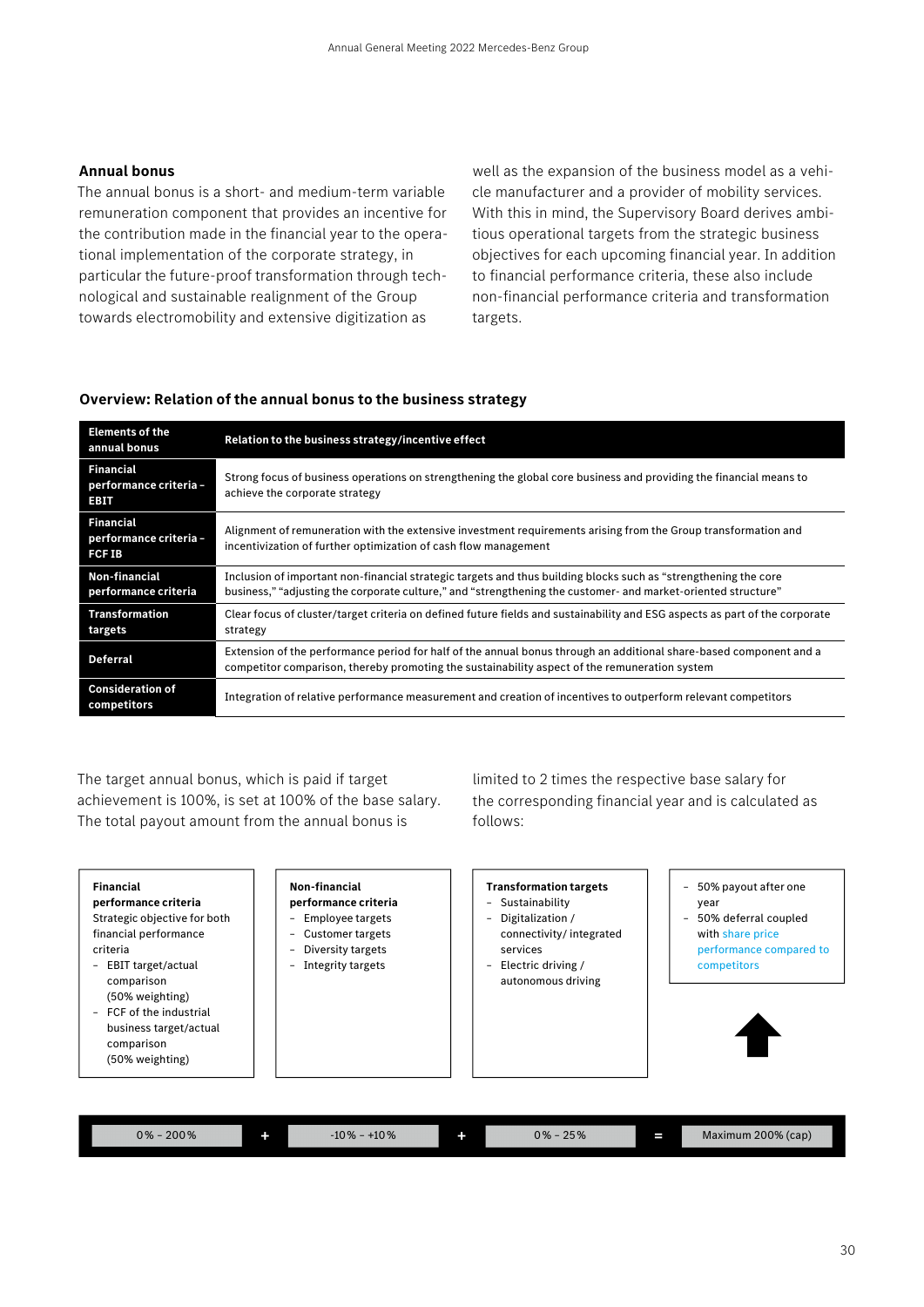50% of the calculated annual bonus is paid out in March of the following financial year (one-year variable remuneration). The other 50% (so-called Deferral, medium-term oriented variable remuneration) is paid out one year later.

### **Amount with 100% target achievement (target annual bonus)**

In the financial year 2021, the target amount is equivalent to the respective base salary.

### **Cap of annual bonus**

The total payout amount from the annual bonus is limited to 2 times the base salary of the corresponding financial year.

### **Financial performance criteria**

The structure of the financial performance criteria promotes the long-term development of the Company in terms of its financial ability to invest with its own funds in – for example –new technologies and business models. This effectively ensures the future viability of the Company.

The financial performance criteria are based on the operating result of the Group (EBIT) and the free cash flow of the industrial business (FCF IB), both weighted at 50%. Besides revenue, EBIT and FCF IB are the key financial performance indicators for the Group's operational financial performance.

Performance criteria in the financial year 2021:

- 50% comparison EBIT actual value 2021 to target value 2021
- 50% comparison FCF IB actual value 2021 to target value 2021

The result out of the performance criteria in the financial year 2021 has been adjusted for certain extents (e.g. deconsolidation result of the Truck Spin-Off). The target achievement has been lowered accordingly.

The measure of operating profit at the divisional level is EBIT. As earnings before interest and income taxes , EBIT reflects the divisions' responsibility for their earnings. The target value of EBIT for each financial year is determined on the basis of the desired medium-term return set by the Supervisory Board, which is ambitious and aligned with the competitive environment, and is derived from the growth targets. The starting point of the calculation is the revenue of the previous year.

In addition to the cash flows of the automotive divisions, FCF IB also includes cash flows from taxes and other reconciliation items not attributable to the divisions and is of particular importance for the financial strength of the Group. The target value for FCF IB in the respective financial year is based on the defined target EBIT of the divisions of the automotive business as well as on a strategic target for the cash conversion rate. The cash conversion rate is the proportion of the period's result that is scheduled to flow into the Group's liquidity after the payments for the necessary investments in research and development, tangible fixed assets and working capital are taken into account in accordance with the strategic growth target. When comparing the target FCF IB 2021 to the actual one, adjustments are made for certain factors that were taken into account in the target achievement of the annual bonus in the financial year 2020 or earlier.

The range of possible target achievement for the two financial targets EBIT and FCF IB is between 0% and 200%. The lower limit of this range is 25% of the target value, the upper limit is 125% of the target value. If the value actually achieved is at or below the lower limit of the range, the degree of target achievement is always 0%. The total absence of a bonus is therefore possible. If the value actually achieved is at or above the upper limit of the range, the degree of target achievement is 200%, which is the maximum it can reach. The degree of target achievement develops linearly within the range.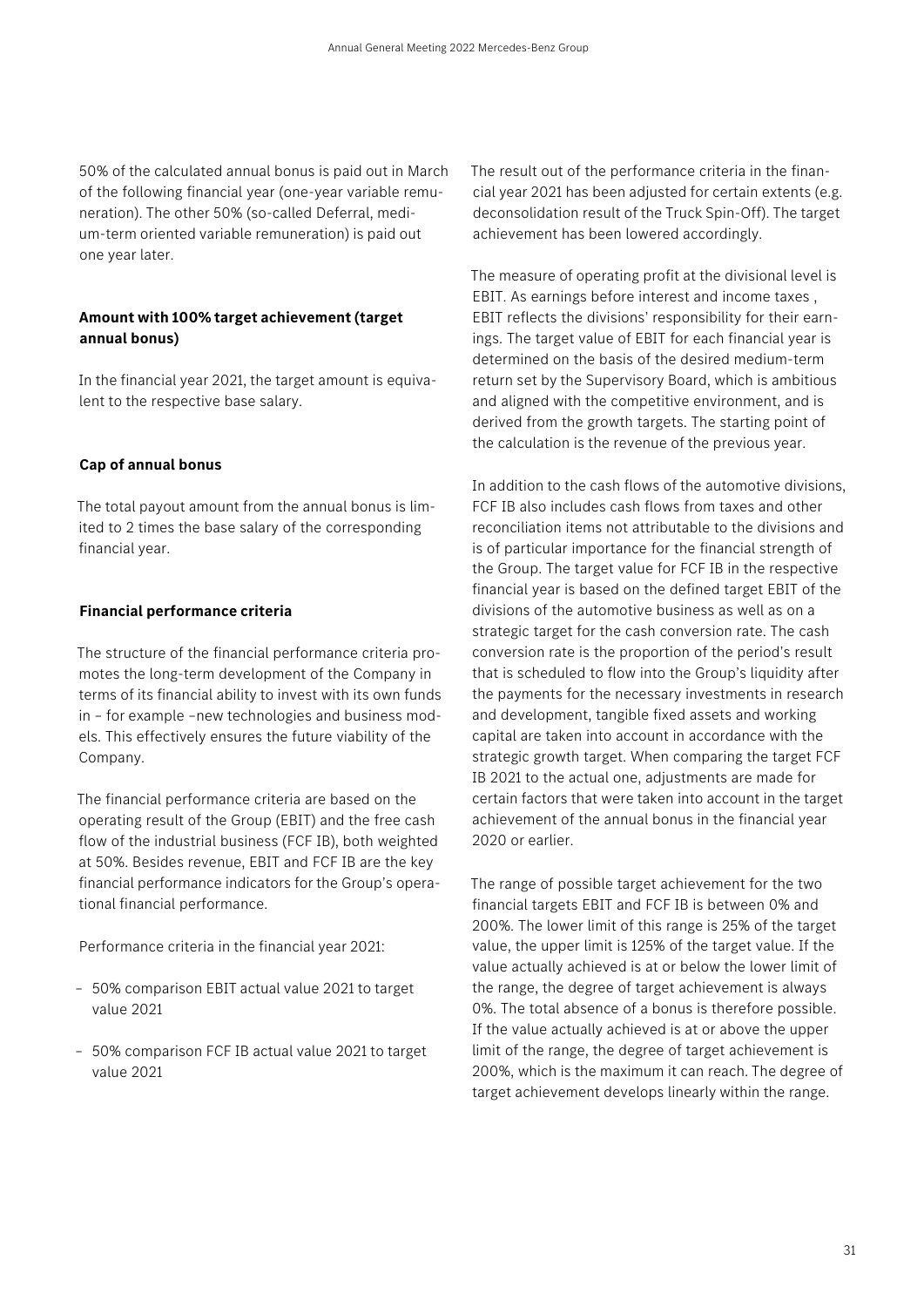For the financial year 2021, the Supervisory Board set the following financial targets, which were achieved as follows (adjusted on account of Truck Spin-Off):





**Financial targets in the annual bonus: FCF IB (in billions of euros)** 



### **Non-financial performance criteria**

The non-financial targets which focus on sustainability and cultural aspects are assigned to four categories and, like the financial performance criteria, apply uniformly to the entire Board of Management. These categories shall represent further building blocks of the corporate strategy and thus promote the sustainable and longterm development of the Company: for example, integrity, employee satisfaction and diversity as indispensable components of an agile, future-oriented corporate culture committed to social values, or quality as an indispensable prerequisite of customer satisfaction and long-term and sustainable sales success.

Each category is weighted equally and receives an addition or a deduction of up to 2.5 percentage points each to or from the degree of achievement of the financial targets. Across all four categories, the non-financial performance criteria lead to an addition or deduction of up to 10 percentage points to the degree of target achievement. Measurable criteria are also defined for the non-financial targets, allowing target achievement to be clearly determined on the basis of a target/actual comparison at the end of the financial year. The total of the addition or deduction resulting from the non-financial targets is rounded to two significant figures. For the financial year 2021 this results in an increment of +3.5 percentage points (rounded).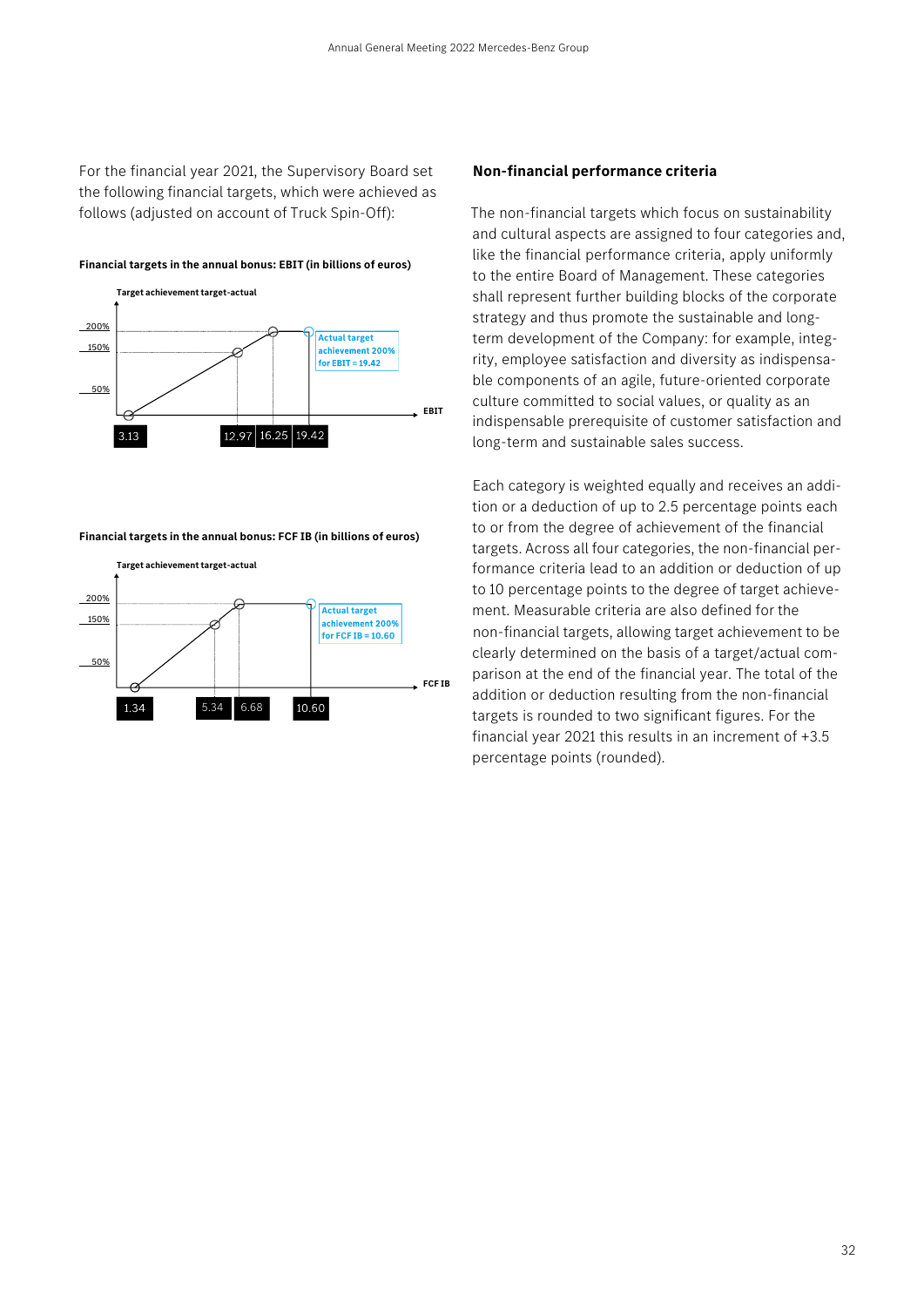### In detail:

### **Overview: Non-financial performance criteria in the annual bonus**

| <b>Non-financial</b><br>performance<br>criteria | Design                                                                                                                                                                                                                                                                                                                                                                                                                                                                                            | <b>Target</b><br>achieve-<br>ment |
|-------------------------------------------------|---------------------------------------------------------------------------------------------------------------------------------------------------------------------------------------------------------------------------------------------------------------------------------------------------------------------------------------------------------------------------------------------------------------------------------------------------------------------------------------------------|-----------------------------------|
| <b>Integrity</b>                                | - Achievement of the Group-level targets regarding the further development and permanent establishment of<br>integrity was measured on the basis of certain standardized questions in a global employee survey.<br>- This measurement was based on the achieved approval rate of any question and the average approval rate<br>achieved across all questions (integrity indicator).<br>- Target achievement is derived at Group level.                                                            | 2%                                |
| Quality                                         | - Quality and/or customer satisfaction targets (quality KPIs of all divisions) were defined by the individual divi-<br>sions for the financial year.<br>- With regard to vehicles, a comparison of the target number and the actual number of claims during a predefined<br>period of time >MIS< (Months in Service), was carried out.<br>- The level of target achievement at the Group level was derived as a weighted average of the individual divisional<br>levels of target achievement.    | $-2.5%$                           |
| <b>Employee</b><br><b>Engagement</b>            | - Employee engagement to the Group was calculated on the basis of their answers to certain standardized ques-<br>tions in our global employee survey.<br>- These answers, together with the participation rate achieved in the employee survey, were used to derive a level<br>of target achievement at the Group level for the maintenance and enhancement of a high level of satisfaction<br>and motivation among the employees.                                                                | 2%                                |
| <b>Diversity</b>                                | - A target for the proportion of women in executive positions was defined at the Group level for a period of sev-<br>eral years on the basis of Daimler's in-house guidelines for the proportion of women in management positions<br>(Gender Diversity Aspirational Guidelines), which go beyond the legally obligatory targets.<br>- A level of target achievement was determined for this in a comparison of actual and target values that was con-<br>ducted at the end of the financial year. | 2%                                |

### The following criteria are used for the evaluation:

| Degree of target<br>achievement | Addition /<br>deduction | <b>Integrity</b><br><b>Indicator</b> | <b>Approval rate</b><br>of any question |
|---------------------------------|-------------------------|--------------------------------------|-----------------------------------------|
| excellent                       | 2.5%                    | > 80%                                | >74%                                    |
| good                            | 2.0%                    | 71-80%                               | 65-74%                                  |
| average                         | 1.0%                    | $61 - 70%$                           | 60-64%                                  |
| low                             | $-2.5%$                 | $\leq 60\%$                          | $\leq 59\%$                             |

| <b>Integrity</b>                |                         |                               | <b>Employee Engagement</b>       |                                 |                         |                               |                       |
|---------------------------------|-------------------------|-------------------------------|----------------------------------|---------------------------------|-------------------------|-------------------------------|-----------------------|
| Degree of target<br>achievement | Addition /<br>deduction | <b>Integrity</b><br>Indicator | Approval rate<br>of any question | Degree of target<br>achievement | Addition /<br>deduction | <b>Employee</b><br>Engagement | Participation<br>rate |
| excellent                       | 2.5%                    | >80%                          | >74%                             | excellent                       | 2.5%                    | > 35%                         | >70%                  |
| good                            | 2.0%                    | $71 - 80%$                    | 65-74%                           | good                            | 2.0%                    | $31 - 35%$                    | 66-70%                |
| average                         | 1.0%                    | $61 - 70%$                    | 60-64%                           | average                         | 1.0%                    | $25 - 30%$                    | 61-65%                |
| low                             | $-2.5%$                 | $\leq 60\%$                   | $\leq 59\%$                      | low                             | $-2.5%$                 | $\leq$ 25%                    | 560%                  |

### **Quality**

| Degree of target<br>achievement | Addition /<br>deduction | <b>Quality KPIs</b><br>of all Divisions                                  |
|---------------------------------|-------------------------|--------------------------------------------------------------------------|
| excellent                       | 2.5%                    |                                                                          |
| good                            | 2.0%                    | The addition / deduction depends                                         |
| average                         | 1.0%                    | on the respective target value of the<br>respective division or product. |
| low                             | $-2.5%$                 |                                                                          |
|                                 |                         |                                                                          |

| <b>Diversity</b>                |                         |                                                           |
|---------------------------------|-------------------------|-----------------------------------------------------------|
| Degree of target<br>achievement | Addition /<br>deduction | <b>Gender Diversity</b><br><b>Aspirational Guidelines</b> |
| excellent                       | 25%                     | Target overachieved ≥10%                                  |
| good                            | 2.0%                    | Target overachieved <10%                                  |
| average                         | 1.0%                    | Target achieved                                           |
| low                             | $-2.5%$                 | Target not achieved                                       |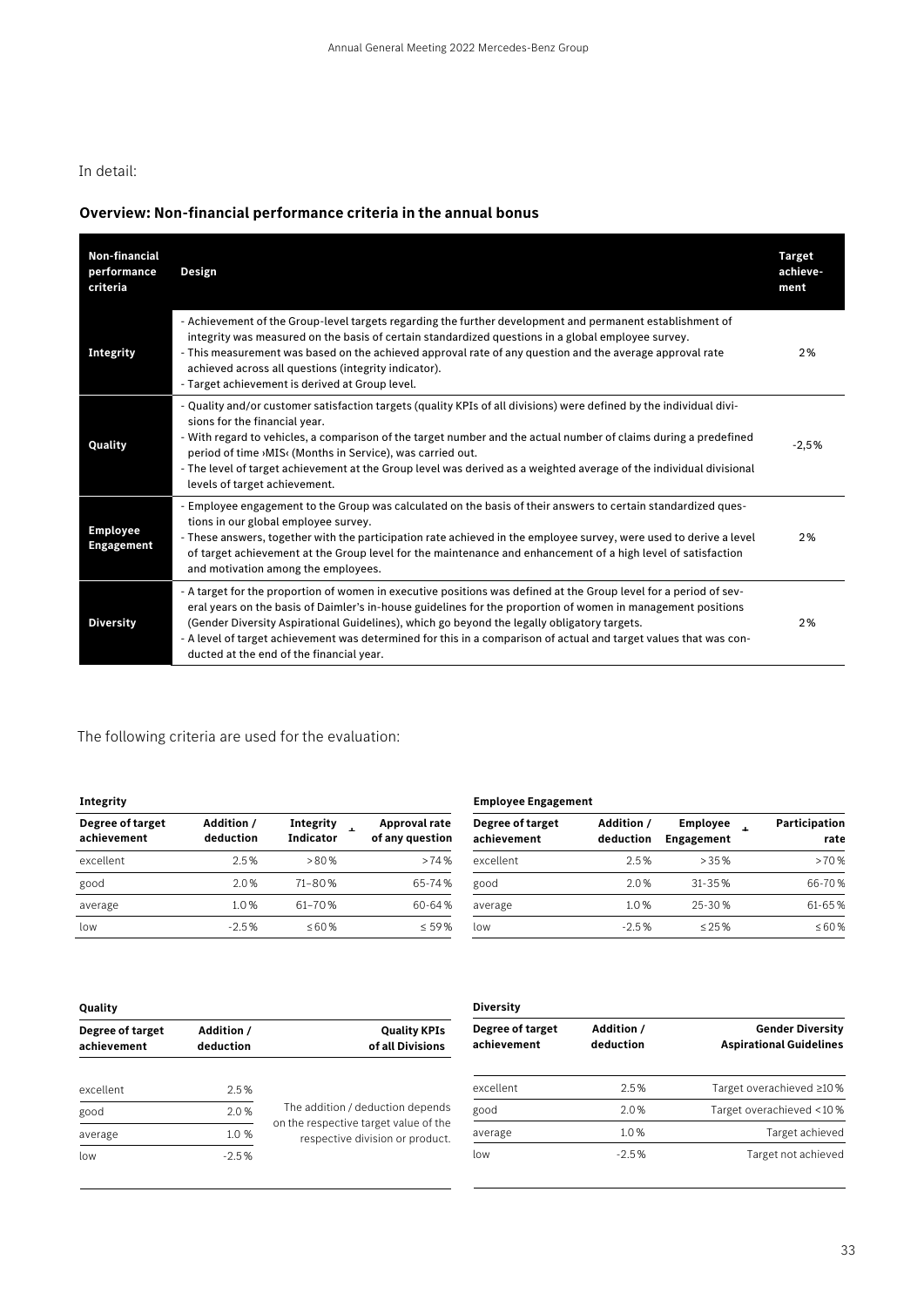### **Transformation targets**

In order to take into account the implementation of the future-oriented measures for the technological and sustainable realignment of the Group, measurable targets and key performance indicators from the future-oriented fields were defined at the beginning of the financial year 2021. As an integral component of the corporate strategy, sustainability/environmental, social and governance (ESG) aspects have an explicit significance for the entrepreneurical activities of Mercedes-Benz

### Group AG.

The transformation targets represent both quantitative and qualitative aspects. They can add up to 25 percentage points to the degree to which the financial targets have been achieved.

For the financial year 2021, the Supervisory Board has set transformation targets in the following topic areas of Sustainability / Digitalization / Connectivity / Integrated Service / Electric Driving / Autonomous Driving. These include, among others, the following aspects:

- CO2-emission "tank-to-wheel"
- Progress of Mercedes-Benz Group operating system (especially implementation of the system and onboarding of new talents)
- Adjustment of the supply chain, especially with regard to high-risked materials
- Reduction of total  $CO<sub>2</sub>$ -emissions in scope 1 and 2

The Supervisory Board derived the Board of Management's shared level of target achievement from the divisions' degree of target achievement as well as the strategic, organizational and structural contribution of the Board of Management as a whole, taking into account the economic environment and the competitive situation and positioning of the Group. For the financial year 2021 this leads to the addition of +20 percentage points to the degree to which the financial targets have been achieved.

### **Overall target achievement for the annual bonus 2021**

The overall target achievement for the annual bonus 2021 is made up of the target achievements for the financial performance criteria, the non-financial performance criteria and the transformation targets, and amounts to 200% in the financial year 2021.



For the members of the Board of Management, this results in the following payout amount for the annual bonus 2021. Of this amount, 50% will be paid out in March of the financial year 2022 and 50% (Deferral) in the financial year 2023.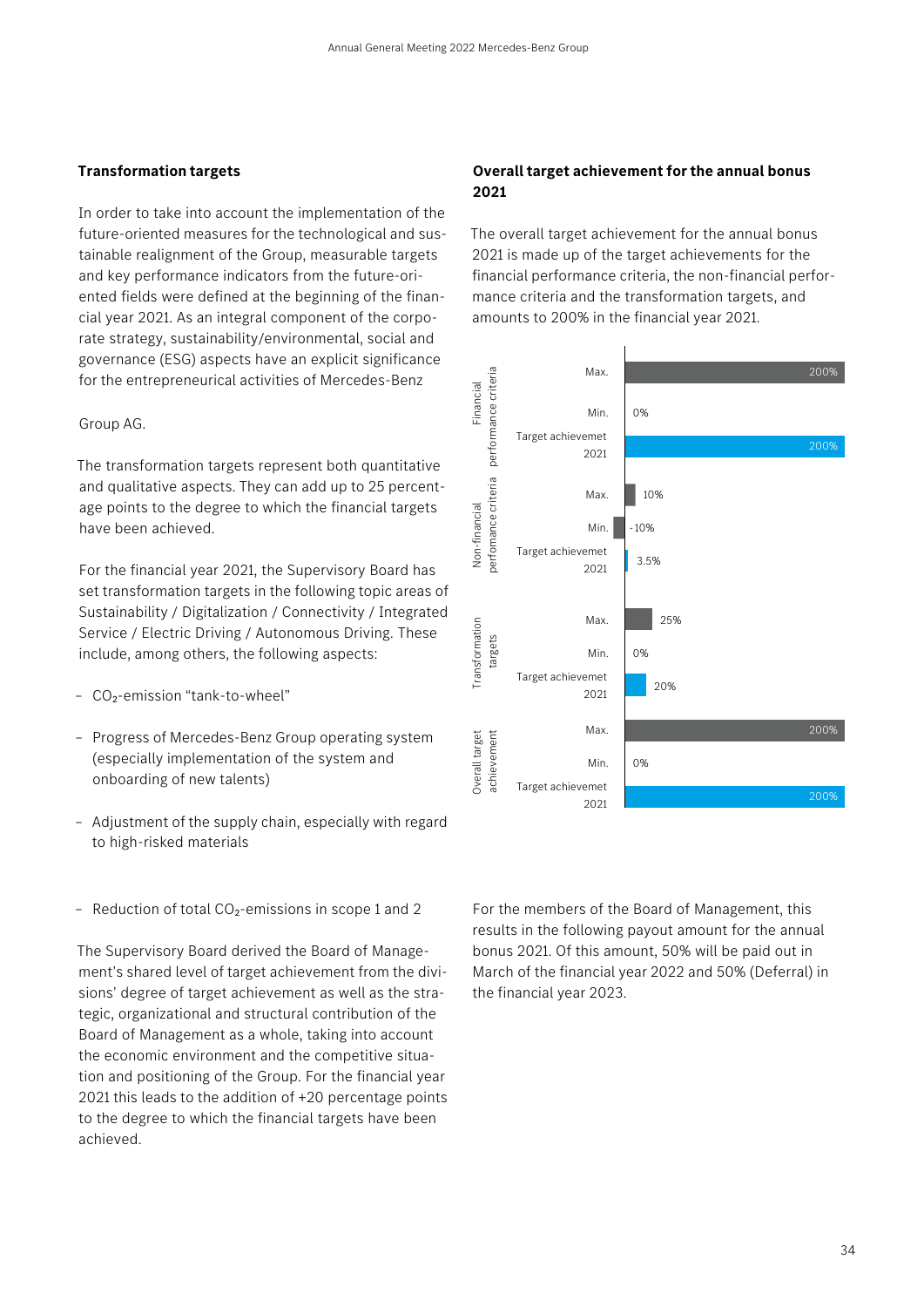| <b>Target amount</b>  |       | Financial<br>performance<br>criteria | Nonfinancial<br>performance<br>criteria | Trans-<br>formation | Overall<br>target<br>targets achievement <sup>1</sup> | Payout<br>amount |
|-----------------------|-------|--------------------------------------|-----------------------------------------|---------------------|-------------------------------------------------------|------------------|
|                       |       | Target                               | Target                                  | Target              |                                                       |                  |
|                       |       | achievement                          | achievement                             | achievement         |                                                       |                  |
|                       | in k€ | in %                                 | in %                                    | in %                | in %                                                  | in k€            |
| Ola Källenius         | 1,664 |                                      |                                         |                     |                                                       | 3,328            |
| Dr. Jörg Burzer       | 69    |                                      |                                         |                     |                                                       | 138              |
| Martin Daum           | 763   |                                      |                                         |                     |                                                       | 1,526            |
| Renata Jungo Brüngger | 832   |                                      |                                         |                     |                                                       | 1,664            |
| Sabine Kohleisen      | 69    |                                      |                                         |                     |                                                       | 138              |
| <b>Wilfried Porth</b> | 763   | 200%                                 | 3.50%                                   | 20%                 | 200%                                                  | 1,526            |
| Markus Schäfer        | 832   |                                      |                                         |                     |                                                       | 1,664            |
| <b>Britta Seeger</b>  | 832   |                                      |                                         |                     |                                                       | 1,664            |
| Hubertus Troska       | 832   |                                      |                                         |                     |                                                       | 1,664            |
| Harald Wilhelm        | 850   |                                      |                                         |                     |                                                       | 1,700            |

### **Overall target achievement Annual Bonus 2021**

1 Maximum target achievement 200% (Addition of the three performance criteria).

### **Deferral**

Only 50% of the annual bonus is paid out in March of the following financial year. The second 50% will be paid out one year later (so-called deferral), depending on Mercedes-Benz share performance compared with an automotive index (STOXX Europe Auto Index). Mercedes-Benz Group AG uses this index as a benchmark for the relative share performance in one year starting from December 31. The relative Mercedes-Benz share performance is multiplied by the second 50% of the annual bonus after the end of the period under review and paid out.

In the financial year 2021, the deferral from the annual bonus 2019 was paid out (further information with regards to deferred items can be taken from the tables ›remuneration awarded and due‹). The relative share performance of the Company compared to the STOXX Europe Auto Index for the Deferral 2019 for the period from January 1, 2020 to December 31, 2020 was 113%. The deferral from the annual bonus 2020 will be paid out in March 2022. The relative share performance of the Company compared to the STOXX Europe Auto Index for the period from January 1, 2021 to December 31, 2021 was 112%.

### **Performance Phantom Share Plan (PPSP)**

The PPSP is a long-term variable remuneration component that shall reward the long-term successs of the Company compared to its competitors and the longterm performance of the Mercedes-Benz share, and thus also the sustainable return for shareholders. Thereby, target achievement for the PPSP is measured on the basis of two performance criteria that are weighted at 50% each. First, the return on sales in a three-year comparison with competitors is used as a performance criterion that shall set incentives to ensure sustainable and profitable growth and enhance efficiency. Second, the "relative share performance" is used, which links the interests of the Board of Management and shareholders. The relevance of the share price and thus the alignment of the interests of the Boarf of Management and shareholders is further strengthened by the calculation of the payout amount only after the fourth year of the plan term at the share price then applicable.

At the beginning of the plan, the Supervisory Board specifies a grant value in Euro in the context of setting the individual annual target total remuneration. This amount is divided by the relevant average price of Mercedes-Benz shares calculated over a predefined, longer period of time, which results in the preliminary number of phantom shares allocated.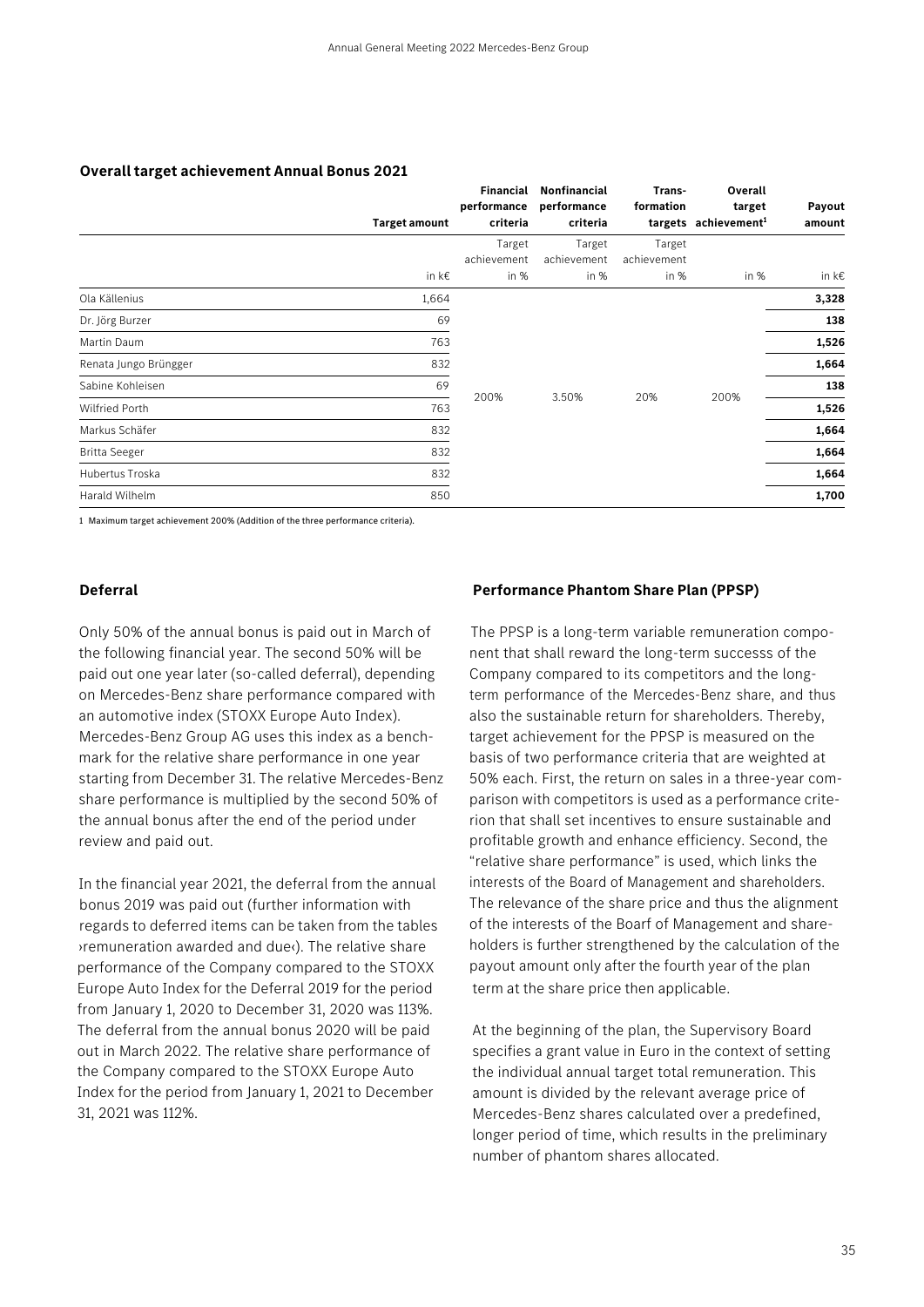| <b>Elements of the PPSP</b>            | Relation to the business strategy/incentive effect                                                                              |
|----------------------------------------|---------------------------------------------------------------------------------------------------------------------------------|
| <b>Return on sales</b>                 | Integrates a main key performance measure of the Group and ensures sustainable and profitable growth                            |
| <b>Share price</b><br>performance      | Links the interests of the Board of Management and shareholders                                                                 |
| <b>Consideration of</b><br>competitors | Integrates a relative measure of performance and thus creates incentive to outperform relevant competitors over the<br>long run |
| <b>Four-year duration</b>              | Ensures the sustainable and long-term growth of the Group                                                                       |
| Conversion<br>intophantom shares       | Strengthens the relation to the share price and thus the linking of interests of the Board of Management and shareholders       |

### **Overview: Relation of the Performance Phantom Share Plan (PPSP) to the business strategy**

Also at the beginning of the plan, performance criteria are set for a period of three years (performance period). Depending on the achievement of these performance criteria with a possible range of 0% to 200%, after three years the phantom shares allocated at the beginning of the plan are converted into the final number of phantom shares allocated.

After another plan year has elapsed (retention period), the amount to be paid out is calculated from this final number of phantom shares multiplied by the applicable share price at that time. The share price relevant for the payout under this plan is also relevant to allocating the preliminary number of phantom shares for the plan newly issued in the respective financial year.

A dividend equivalent is applied for each phantom share held if a dividend is paid out for Mercedes-Benz shares in the respective year. The amount of the dividend equivalent is based on the dividend that is paid out during the respective year for an actual share in the Company. During the performance period, it is granted for the preliminary number of phantom shares that have been allocated; in the year of the retention period, it is granted for the final number of phantom shares.

### **Value upon allocation**

Determined annually by the Supervisory Board; for the financial year 2021, approximately 1.4 times the base salary.

### **Range of possible target achievement**

0 to 200%, meaning that the plan is capped. It may also be zero.

### **Value of phantom shares at payout**

The value of the phantom shares to be paid out after the end of the plan period depends on the target achievement measured in accordance with the following performance criteria and the share price relevant for the payout. This share price is limited to 2.5 times the share price at the beginning of the plan. Furthermore, the final amount paid is limited to 2.5 times the value when granted at the beginning of the plan. This maximum amount also includes the dividend equivalent paid out during the four-year plan period.

### **Performance criteria for the PPSP 2021**

Return on sales (50%):

The return on sales achieved is determined in a threeyear comparison with a group of competitors comprimising listed vehicle manufacturers with an automotive share of more than 70% by revenue and an investment-grade credit rating (BMW, GM, Honda, Hyundai, Kia, Mazda, Nissan, PSA Peugeot/Stellantis, Subaru, Suzuki, Toyota, Volvo and Volkswagen). For the measure of performance, the average return on sales of the competitors is calculated over three years. Target achievement occurs to the extent to which Mercedes-Benz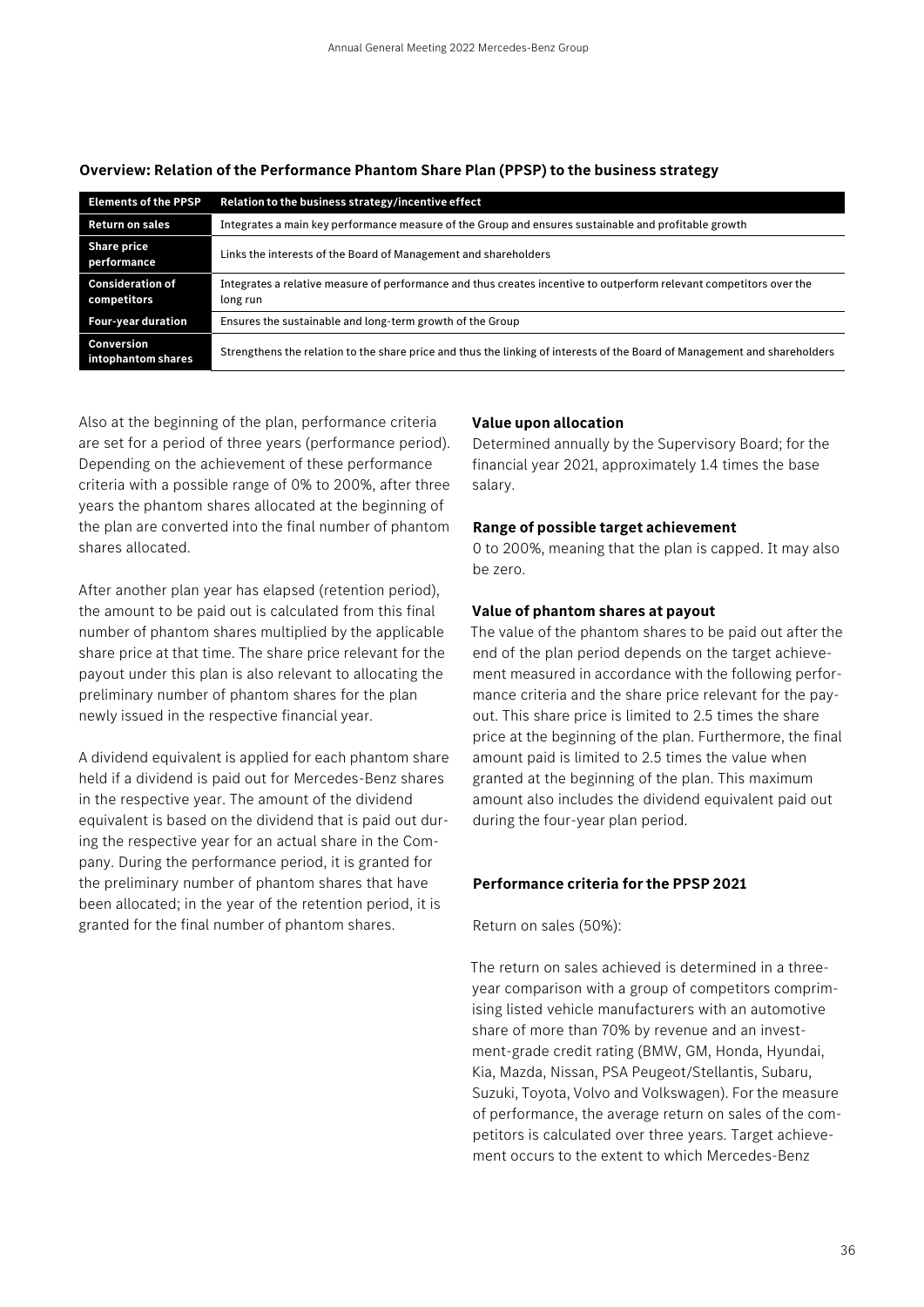

Group's return on sales deviates by a maximum of +/-2 percentage points from 105% of the calculated average of the competitors.

- Target achievement of 100% only occurs when the average return on sales of the Group reaches 105% of the revenue-weighted average return on sales of the group of competitors. Maximum target achievement of 200% occurs if return on sales of the Group exceeds 105% of the revenue-weighted average of the competitors by 2 percentage points or more. If a target achievement of between 195% and 200% occurs, the maximum target achievement calculated from the performance parameter of return on sales compared to the group of competitors will only be deemed to be 200% if the actual return on sales for the Group's automotive business reaches at least the strategic target for return on sales in the third year of the performance period. Otherwise, target achievement will be limited to 195%.
- Target achievement of 0% for this performance criterion occurs in the event of a downward deviation of 2 percentage points or more. In the deviation range of +/- 2 percentage points, target achievement varies in proportion to the deviation.

Relative share performance (50%):

Relative share performance is measured by the performance of the Mercedes-Benz share in a three-year comparison with the performance of the defined group of competitors. If the performance of the Mercedes-Benz share price (in percent) is the same as that of the index (in percent), target achievement is deemed to be 100%. If the performance of the share price (in percent) is 50 percentage points or more above (below) the performance of the index, target achievement is deemed to be 200% (0%). In the deviation range of +/- 50 percentage points, target achievement varies in proportion to the deviation. The PPSP 2021 was granted in 2021 will however only be reported in 2025.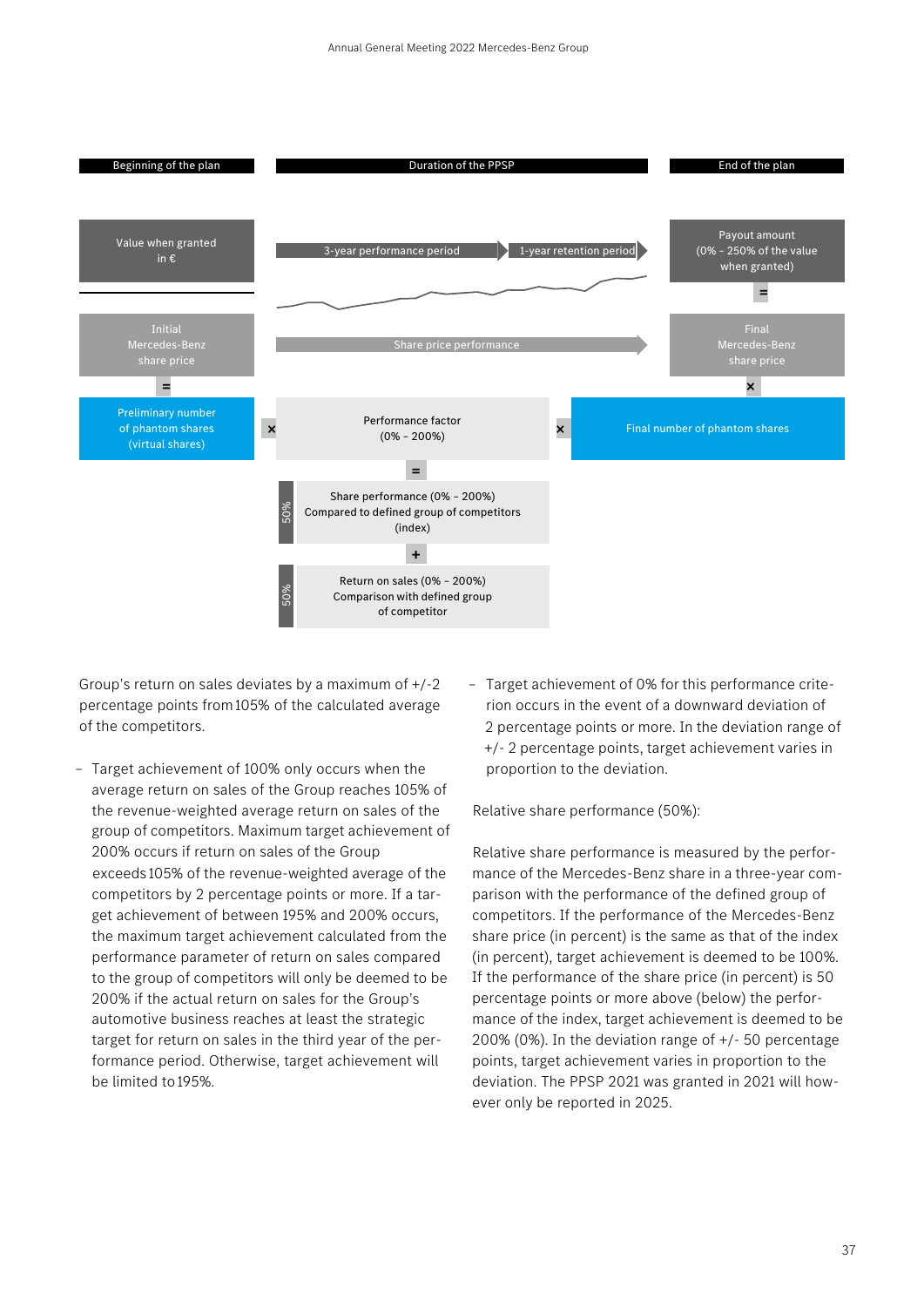### **Target achievement for the PPSP 2017**

For the PPSP 2017, which will be paid out in the financial year 2021 at the end of the four-year plan period, the following target achievement was calculated:

### **Financial targets for PPSP: Return on sales**



**Financial targets for PPSP: relative share performance** 



The spin-off of the commercial vehicles business, which was completed at the end of the financial year 2021, had no impact on the PPSP 2017, as its payout was completed before the spin-off. The payout of the PPSP 2018 will be based on a combined closing price of the Daimler-/Mercedes-Benz Group AG share and the Daimler Truck Holding AG share in the period between January 1, 2022 and the day before the first ordinary meeting of the Executive Committee of the Supervisory Board of Mercedes-Benz Group AG in 2022, but no later than the day before the Supervisory Board meeting of Mercedes-Benz Group AG for the adoption of the annual financial statements for 2021 and the allocation ratio defined for shareholders. The PPSP 2019 to 2021 will continue as group-specific plans following the successful spin-off of the commercial vehicles business. In contrast to real shares, phantom shares did not result in a spin-off in such a way that additional shares of Daimler

Truck Holding AG were granted in a defined exchange ratio. In order to compensate for the loss in value of the Daimler/Mercedes-Benz share resulting from the spinoff, the number of provisional phantom shares granted was adjusted using a conversion factor. The conversion factor increased the number of (provisionally) allocated Mercedes-Benz Phantom shares by exchanging the fictitious allocation of shares in Daimler Truck Holding AG into additional Mercedes-Benz Phantom Shares on the basis of the allocation ratio defined for shareholders in the demerger agreement. On the basis of the allocation ratio of 1:2 defined for the shareholders and the share

prices of former Daimler AG and Daimler Truck Holding AG in the period from December 10 to December 31, 2021, a conversion factor of 1.2199 was determined for the Phantom Shares of Mercedes-Benz Group AG. This was applied to the previous number of Phantom Shares in order to continue the PPSP at the same value.

The maximum target achievement of the performance criteria return on sales and relative share performance of 200% was not reached by the PPSP 2017. The cap of the share price relevant for the payout of 2.5 times the share price at the beginning of the plan and the cap of the final amount to be paid out (including the dividend equivalents paid out during the four-year plan period) of 2.5 times the absolute euro amount specified at the beginning of the plan, which is relevant for the preliminary number of phantom shares allocated (payout factor), were also not reached for the PPSP 2017.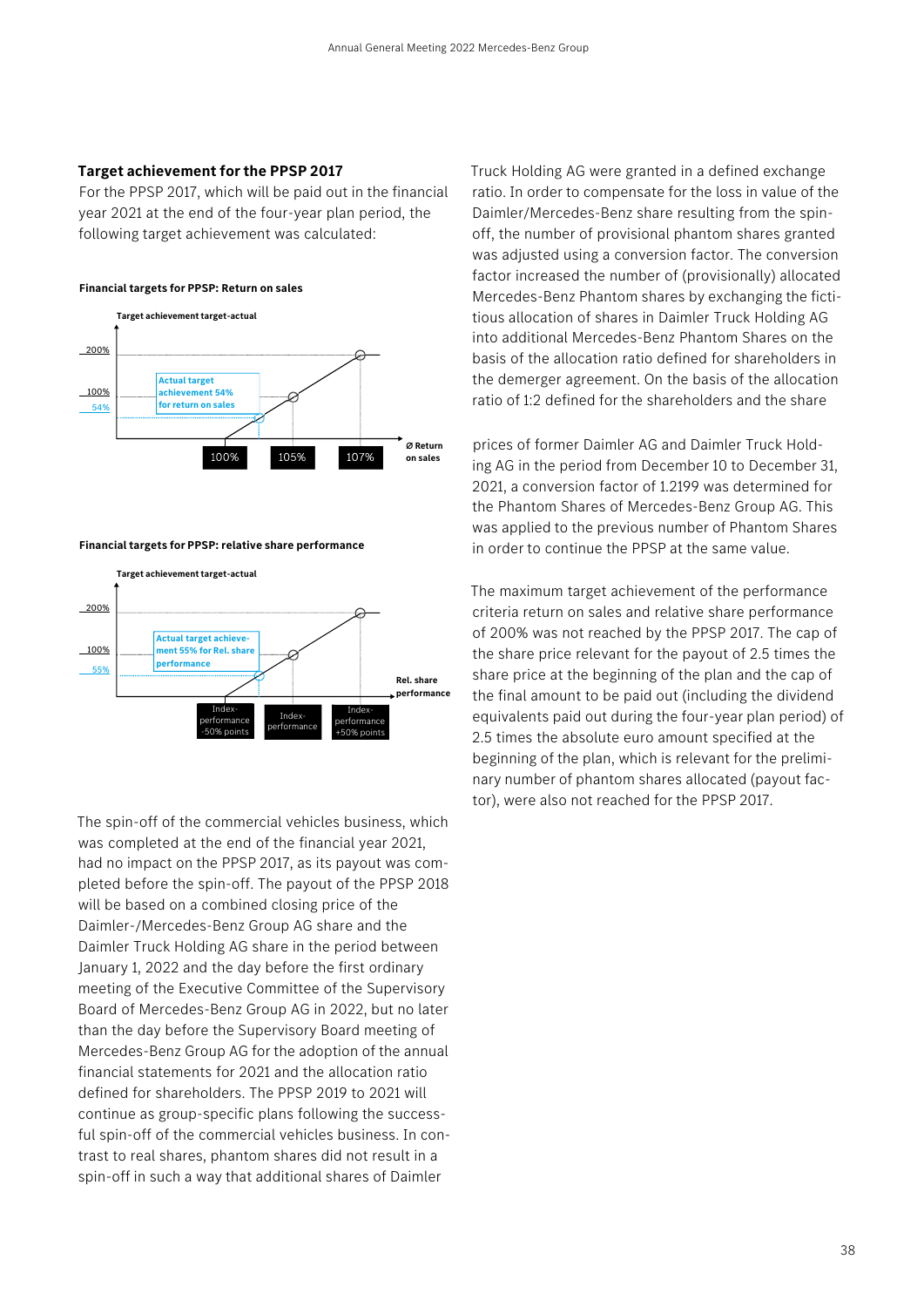The following figure shows the target achievements, the share price performance and the payout factor of the PPSP 2017 in total:



The following table shows the grant value per member of the Board of Management and the payout amount of the PPSP 2017 resulting from overall target achievement and share performance:

Transfer of PPSP tranches to Daimler Truck

The PPSP (2018-2021) allocated to Mr. Daum in the past and not yet paid out were converted to Daimler Truck Holding AG due to the spin-off of the Daimler Truck Group. The conversion is analogous to that for senior executives of the new Truck Group. This was done by converting two Daimler shares into one Daimler Truck Holding AG share (1:2 allocation ratio). The PPSP 2017 was not converted, as it had already been paid out prior to the spin-off.

### **Overall target achievement PPSP 2017**

|                             |                    | <b>Share Price</b> | Preliminary<br>number<br>of Phantom | Target      | <b>Final number</b><br>of Phantom | <b>Share price</b> | Payout        |
|-----------------------------|--------------------|--------------------|-------------------------------------|-------------|-----------------------------------|--------------------|---------------|
|                             | <b>Grant Value</b> | at Grant           | <b>Shares</b>                       | Achievement | <b>Shares</b>                     | at Payout          | Amount        |
|                             | in k€              | in $\epsilon$      |                                     | in $%$      |                                   | in $\epsilon$      | in $\epsilon$ |
| Ola Källenius               | 1,100              |                    | 15,446                              | 55%         | 8,496                             |                    | 495,317       |
| Martin Daum                 | 1,100              |                    | 15,446                              | 55%         | 8,496                             |                    | 495,317       |
| Renata Jungo Brüngger       | 1,100              |                    | 15,446                              | 55%         | 8,496                             |                    | 495,317       |
| <b>Wilfried Porth</b>       | 1,150              | 71.22              | 16,148                              | 55%         | 8,882                             | 58.30              | 517,821       |
| Markus Schäfer <sup>1</sup> | 380                |                    | 5,336                               | 61%         | 3,255                             |                    | 189,767       |
| <b>Britta Seeger</b>        | 1,100              |                    | 15,446                              | 55%         | 8,496                             |                    | 495,317       |
| Hubertus Troska             | 1,100              |                    | 15,446                              | 55%         | 8,496                             |                    | 495,317       |

1 Allocation as Executive Vice President. Plans for the level below the Board of Management differ in terms of target achievement.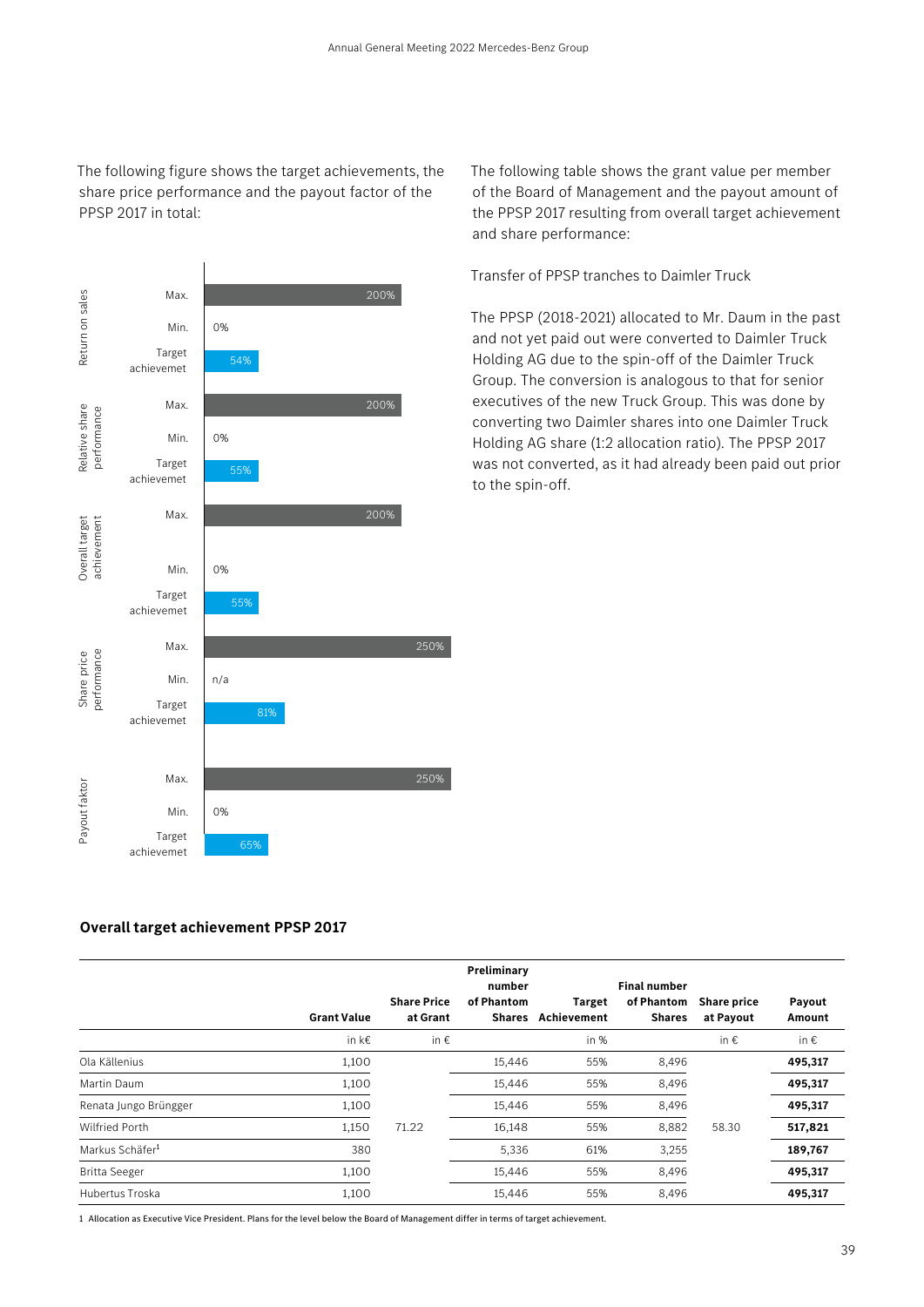### **Guidelines for share ownership**

As a supplement to the remuneration components of the Board of Management, share ownership guidelines exist for the Board of Management ("Stock Ownership Guidelines"). These guidelines require members of the Board of Management to invest in Mercedes-Benz Group shares over a period of several years and to hold those shares until the end of their employment. The number of shares to be held is set between 20,000 and 75,000, depending on the functional responsibility of the respective member of the Board of Management. In fulfillment of the policy, up to 25% of the gross remuneration out of each Performance Phantom Share Plan for each financial year is generally to be used to acquire actual shares in the Company, but the required shares can also be acquired in other ways.

On December 31, 2021, the following status for the Stock Ownership Guidelines and their implementation resulted for the members of the Board of Management in the office of that time:

### **Malus/clawback**

Malus and clawback provisions are implemented in the service contracts and the PPSP plan conditions.

These provisions allow for the partial or complete reduction of the annual bonus for any Board of Management member who violates the duties pursuant to Section 93 AktG and, in particular, the principles laid down in the Company's Integrity Code. If it is not possible to reduce a future bonus payment or a payment that has yet to be made, the Board of Management member in question will be required to pay back the amount of the bonus reduction. The Supervisory Board decides on such bonus reductions.

The terms governing the PPSP include a provision that allows for the partial or complete reduction of the payoutfor any member of the Board of Management who clearly violates the principles laid down in the Company's Integrity Code or any other professional obligations, prior to the payout of the plan proceeds. The Supervisory Board decides on such bonus reductions.

There were no reasons for applying the malus or clawback provisions in the financial year 2021, which is why there were no reductions or repayments.

### **Stock Ownership Guidelines**

|                       | SOG-Target |        | Status quo             |
|-----------------------|------------|--------|------------------------|
|                       | Number     | Number | in % of the SOG-Target |
| Ola Källenius         | 75,000     | 16,101 | 21%                    |
| Dr. Jörg Burzer       | 20,000     | 1,593  | 8%                     |
| Renata Jungo Brüngger | 20,000     | 9,508  | 48%                    |
| Sabine Kohleisen      | 20,000     | 353    | 2%                     |
| Markus Schäfer        | 20,000     | 8,907  | 45%                    |
| <b>Britta Seeger</b>  | 20,000     | 3,934  | 20%                    |
| Hubertus Troska       | 20,000     | 20,000 | 100%                   |
| Harald Wilhelm1       | 25,000     | -      |                        |

1 Harald Wilhelm has so far not received any payout from PPSP. The first grant would be due in 2023 (PPSP 2019).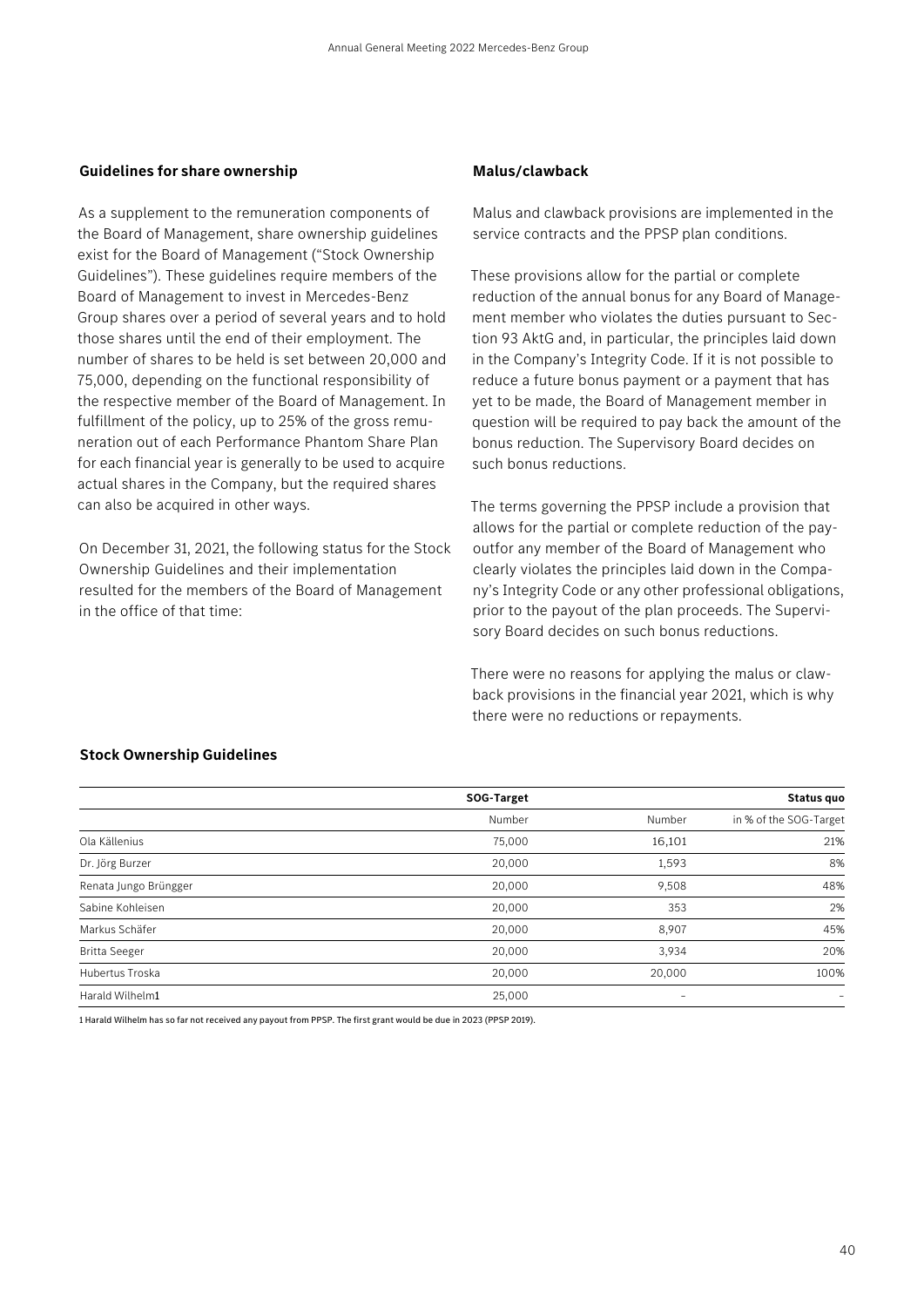### **Early termination of service**

The durations of the service contracts of the members of the Board of Management correspond to their terms of appointment.

If the appointment of a member of the Board of Management is revoked pursuant to Section 84 Subsection 3 AktG and there is good cause as defined in Section 626 of the German Civil Code (Bürgerliches Gesetzbuch, BGB), the service contract shall also end at the time the revocation of the appointment takes effect. In this case, no payments are made to the Board of Management member for the period from the effective date of the revocation.

In the case of early termination of the service contract without good cause within the meaning of Section 626 of the German Civil Code (BGB), Board of Management service contracts include commitments to payment of the base salary and provision of a company car until the end of the original service period at a maximum. Such persons are only entitled to payment of the annual bonus pro rata for the period until the end of the membership in the Board of Management. Entitlement to payment of the performance-based components of remuneration with a long-term incentive effect (PPSP) that has already been allocated is defined by the conditions of the respective plans.

To the extent that the payments described above are subject to the provisions of the severance cap of the German Corporate Governance Code (DCGK), their total including fringe benefits is limited to twice the value of the annual remuneration and may not exceed the total remuneration for the remaining period of the service contract.

In the event of an early or regular termination of the service contract, both the short-term and the delayed medium-term component (deferral) of the annual bonus and the proceeds from the long-term PPSP are not paid out in advance but instead at the points in time agreed upon in the service contract or in the terms and conditions of the PPSP plan. The entitlements are inheritable.

A post-contractual non-competition clause is not included in the contracts of the Board of Management members. There are likewise no commitments in the event of early termination of Board of Management membership due to a change of control, nor are there any commitments regarding severance payments.

Information on benefits in the event of regular termination of employment can be found in section "Retirement benefits".

### **Secondary activities of Board of Management members**

Board of Management members should only accept to a limited extent management board or supervisory board positions and/or any other administrative or honorary functions outside the Group. They furthermore require the consent of the Supervisory Board before commencing any secondary activities. This ensures that neither the time required nor the remuneration paid for such activities leads to any conflict with the members' duties to the Group. Insofar as such secondary activities are memberships of statutory supervisory boards or comparable boards of business enterprises, they are disclosed in the notes to the annual financial statements of Mercedes-Benz Group AG, which are published on the website. In general, Board of Management members have no right to separate remuneration for board positions held at other companies of the Group. In the event of the assumption of supervisory board mandates outside the Group, the Supervisory Board decides whether and to what extent the remuneration is to be credited.

### **Remuneration from third parties**

No remuneration was paid to members of the Board of Management by third parties with regard to their activities on the Board of Management in the financial year 2021.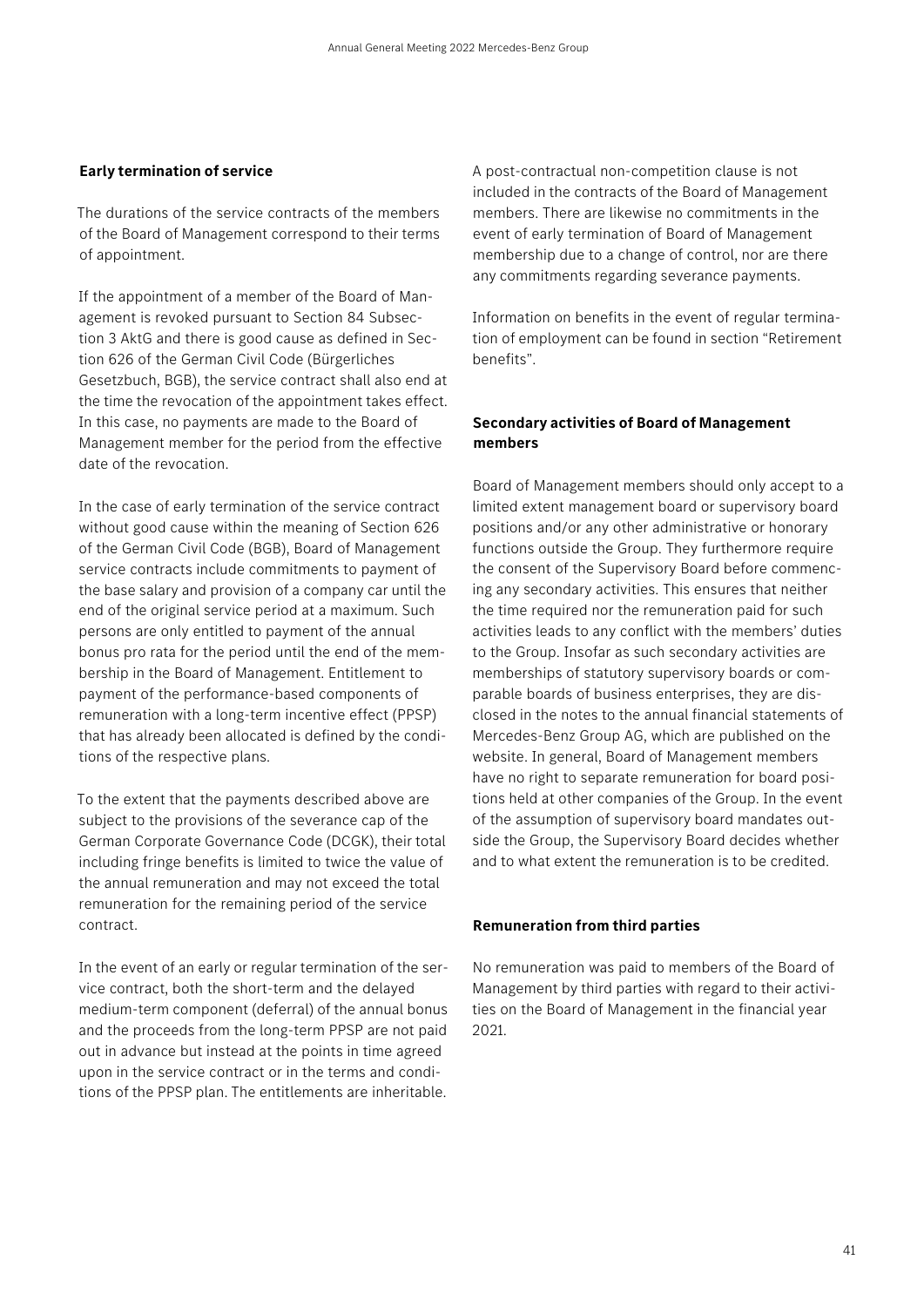### **Remuneration of the members of the Board of Management in the office in the financial year 2021**

The following tables show the remuneration awarded and due in the financial year 2021 and 2020 for each individual member of the Management Board in accordance with Section 162 Subsection 1 Sentence 1 AktG, including the respective relative proportions of their components.

The disclosure corresponds to the disclosure already made in the past in accordance with the model table ("Benefits received") of the German Corporate Governance Code (DCGK) in its version of February 7, 2017 and thus ensures a consistently transparent and comparable presentation of the individual remuneration of the members of the Board of Management of Mercedes-Benz Group AG. For this purpose, clusters were defined for the respective remuneration components, based on the disclosure logic described below:

The first half of the one-year variable remuneration 2021 is disclosed in accordance with a vesting-oriented interpretation. This means that the one-year variable remuneration (Short Term Incentive) is disclosed for the financial year in which the performance measurement is completed and it is therefore vested. The one-year variable remuneration is therefore disclosed for the financial year 2021, although the actual payout will not take place until early in the financial year 2022. For the deferral (Mid Term Incentive) and the PPSP (Long Term Incentive), on the other hand, a disclosure logic is chosen that corresponds to a payout-oriented interpretation. This ensures that all conditions subsequent or conditions precedent of the medium- and long-term oriented variable remuneration have lapsed or have been fulfilled and that the actual amount of the remuneration components can be disclosed in accordance with the actual payout.

The total "remuneration awarded and due" in the financial year 2021 is calculated as the total of the amounts of

- the base salary 2021,
- the taxable non-cash benefits and other fringe benefits in the financial year 2021,
- the half share of the annual bonus 2021 determined for the financial year 2021 and paid in the financial year 2022 (one-year variable remuneration 2021),
- the half share of the medium-term-oriented component of the annual bonus 2019 (Deferral 2019) ending at the end of the financial year 2020 and paid in the financial year 2021,
- the value of the long-term share-based remuneration (PPSP 2017) paid in the financial year 2021,
- the dividend equivalents of the current PPSP (2018, 2019, 2020 and 2021) paid in the financial year 2021.

Furthermore, the retirement pension expense in the financial year 2021 (service costs in the financial year 2021) is shown.

For the comparison of the remuneration 2021 and 2020, it should be taken into account that the members of the Board of Management have voluntarily waived 20% of their base salary for the period from April 1 to December 31, 2020.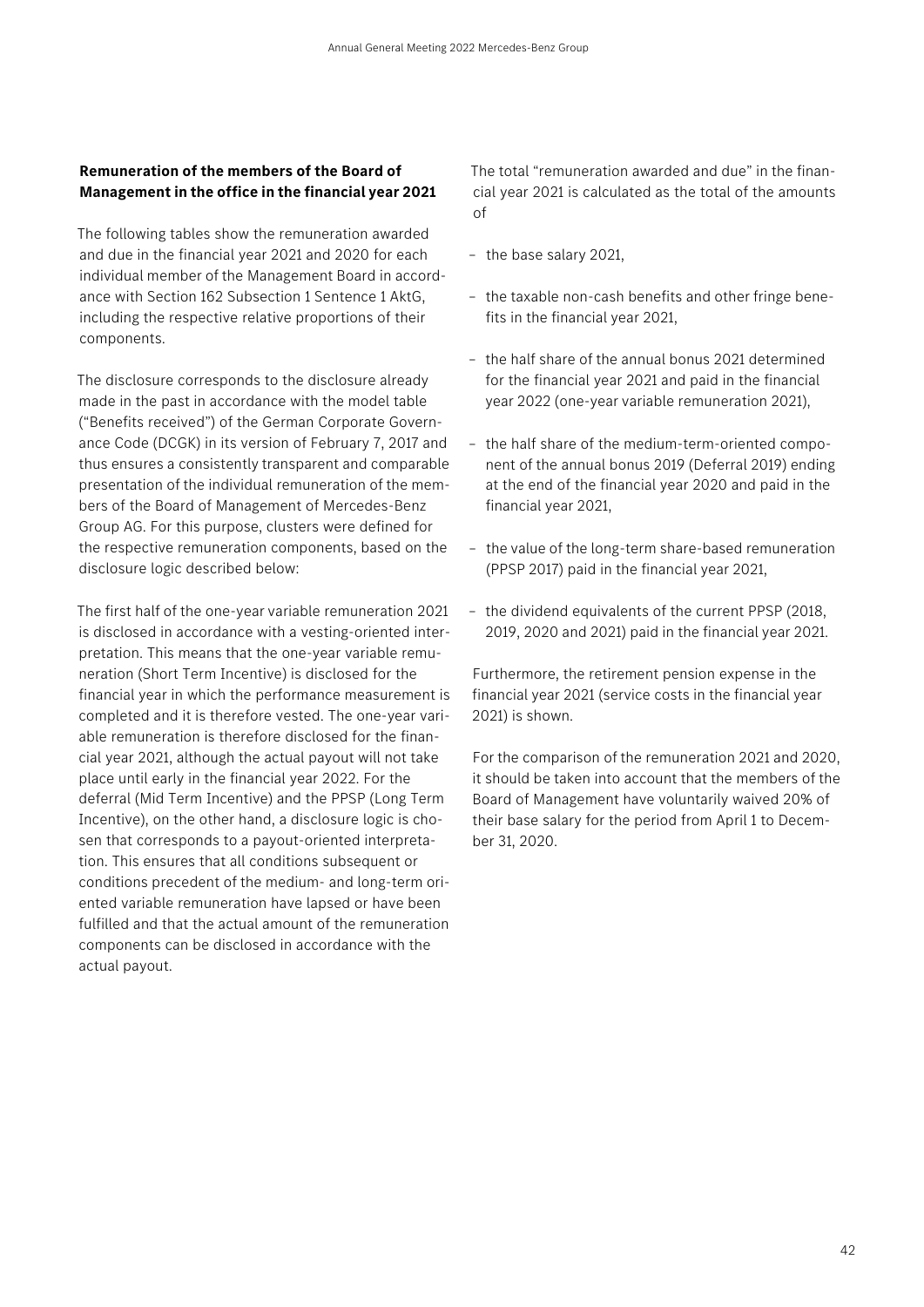|                                                                                 | Ola Källenius<br>Chairman of the Board<br>of Management |                          |                          |                          |                          | Production and<br>Supply Chain Management<br>(since December 1, 2021) |                          |                          |
|---------------------------------------------------------------------------------|---------------------------------------------------------|--------------------------|--------------------------|--------------------------|--------------------------|-----------------------------------------------------------------------|--------------------------|--------------------------|
|                                                                                 |                                                         | 2021                     |                          | 2020                     |                          | 2021                                                                  |                          | 2020                     |
|                                                                                 | in k€                                                   | in %                     | in k€                    | in %                     | in k€                    | in %                                                                  | in k€                    | in %                     |
| Base salary                                                                     | 1,664                                                   | 39%                      | 1,415                    | 39%                      | 69                       | 49%                                                                   | $\overline{\phantom{0}}$ |                          |
| Taxable non-cash benefits and other fringe benefits                             | 96                                                      | 2%                       | 72                       | 2%                       | 3                        | 2%                                                                    | $\overline{\phantom{a}}$ |                          |
| <b>Sum fixed remuneration</b>                                                   | 1,760                                                   |                          | 1,487                    |                          | 72                       |                                                                       | 0                        |                          |
| Short-term variable remuneration                                                |                                                         |                          |                          |                          |                          |                                                                       |                          |                          |
| One-year variable remuneration 2021<br>$(50\% \text{ of annual bonus } 2021)^1$ | 1,664                                                   | 39%                      |                          |                          | 69                       | 49%                                                                   |                          |                          |
| One-year variable remuneration 2020<br>(50% of annual bonus 2020)               |                                                         |                          | 1,232                    | 34%                      |                          |                                                                       |                          |                          |
| Mid-term variable remuneration <sup>2</sup>                                     |                                                         |                          |                          |                          |                          |                                                                       |                          |                          |
| Deferral 2019<br>(50% of annual bonus 2019)                                     | 189                                                     | 4%                       |                          |                          |                          |                                                                       |                          |                          |
| Deferral 2018<br>(50% of annual bonus 2018)                                     | $\overline{a}$                                          |                          | 242                      | 7%                       | $\overline{a}$           | $\overline{a}$                                                        |                          |                          |
| Long-term variable remuneration                                                 |                                                         |                          |                          |                          |                          |                                                                       |                          |                          |
| <b>PPSP 2017</b>                                                                | 495                                                     | 13%                      | $\equiv$                 | $\overline{\phantom{0}}$ | $\overline{\phantom{0}}$ | $\overline{\phantom{a}}$                                              | $\qquad \qquad -$        |                          |
| <b>PPSP 2016</b>                                                                | $\overline{a}$                                          | $\overline{\phantom{a}}$ | 565                      | 16%                      | $\overline{a}$           | $\overline{a}$                                                        | $\overline{a}$           |                          |
| Dividend equivalent PPSP 2021                                                   | 51                                                      | 1%                       | $\overline{\phantom{a}}$ | $\overline{a}$           | $\overline{a}$           | $\overline{\phantom{a}}$                                              | $\overline{\phantom{a}}$ |                          |
| Dividend equivalent PPSP 2020                                                   | 64                                                      | 1%                       | 43                       | 1%                       | $\overline{a}$           | $\overline{a}$                                                        | $\overline{a}$           |                          |
| Dividend equivalent PPSP 2019                                                   | 50                                                      | 1%                       | 33                       | 1%                       | $\overline{\phantom{0}}$ | $\qquad \qquad -$                                                     | $\qquad \qquad -$        |                          |
| Dividend equivalent PPSP 2018                                                   | 11                                                      | 0%                       | 13                       | 0%                       | $\overline{a}$           | $\overline{a}$                                                        | $\overline{a}$           |                          |
| Dividend equivalent PPSP 2017                                                   | $\overline{a}$                                          | $\overline{\phantom{a}}$ | 8                        | 0%                       | $\overline{a}$           | $\equiv$                                                              | $\overline{\phantom{a}}$ | $\overline{\phantom{a}}$ |
| Sum variable remuneration                                                       | 2,524                                                   |                          | 2,136                    |                          | 69                       |                                                                       | 0                        |                          |
| Total remuneration in terms of Sec. 162 AktG                                    | 4,284                                                   | 100%                     | 3,623                    | 100%                     | 141                      | 100%                                                                  | 0                        |                          |
| Retirement pension expense (service costs)                                      | 518                                                     | $\overline{\phantom{a}}$ | 520                      |                          | $\overline{a}$           | $\overline{a}$                                                        |                          |                          |
| <b>Total remuneration (incl. service costs)</b>                                 | 4,802                                                   |                          | 4,143                    |                          | 141                      |                                                                       | 0                        |                          |

1 Only 50% of the annual bonus is paid out in March of the following financial year. The second 50% will be paid out one year later (so-called deferral), depending on Mercedes-Benz share performance compared with an automotive index (STOXX Europe Auto Index). The disclosure corresponds to the disclosure already made in the past in accordance with the model table ("Benefits received") of the German Corporate Governance Code (DCGK) in its version of February 7, 2017 and thus ensures a consistently transparent and comparable presentation of the individual remuneration of the members of the Board of Management of Mercedes-Benz Group AG. This means that the one-year variable remuneration (Short Term Incentive) is disclosed for the financial year in which the performance measurement is completed and it is therefore vested. The one-year variable remuneration is therefore disclosed for the financial year 2021, although the actual payout will not take place until the financial year 2022. For the deferral (Mid Term Incentive) and the PPSP (Long Term Incentive), on the other hand, a disclosure logic is chosen that corresponds to a payout-oriented interpretation.

2 In addition to the deferrals paid out from the annual bonus 2018 and 2019 shown in the table, further deferrals are outstanding. These are the Deferral 2020 for Ola Källenius with a deferred amount of 1,232 k€ and the Deferral 2021 with a deferred amount of 1,664 k€ for Ola Källenius and 69 k€ for Dr. Jörg Burzer.

**Dr. Jörg Burzer**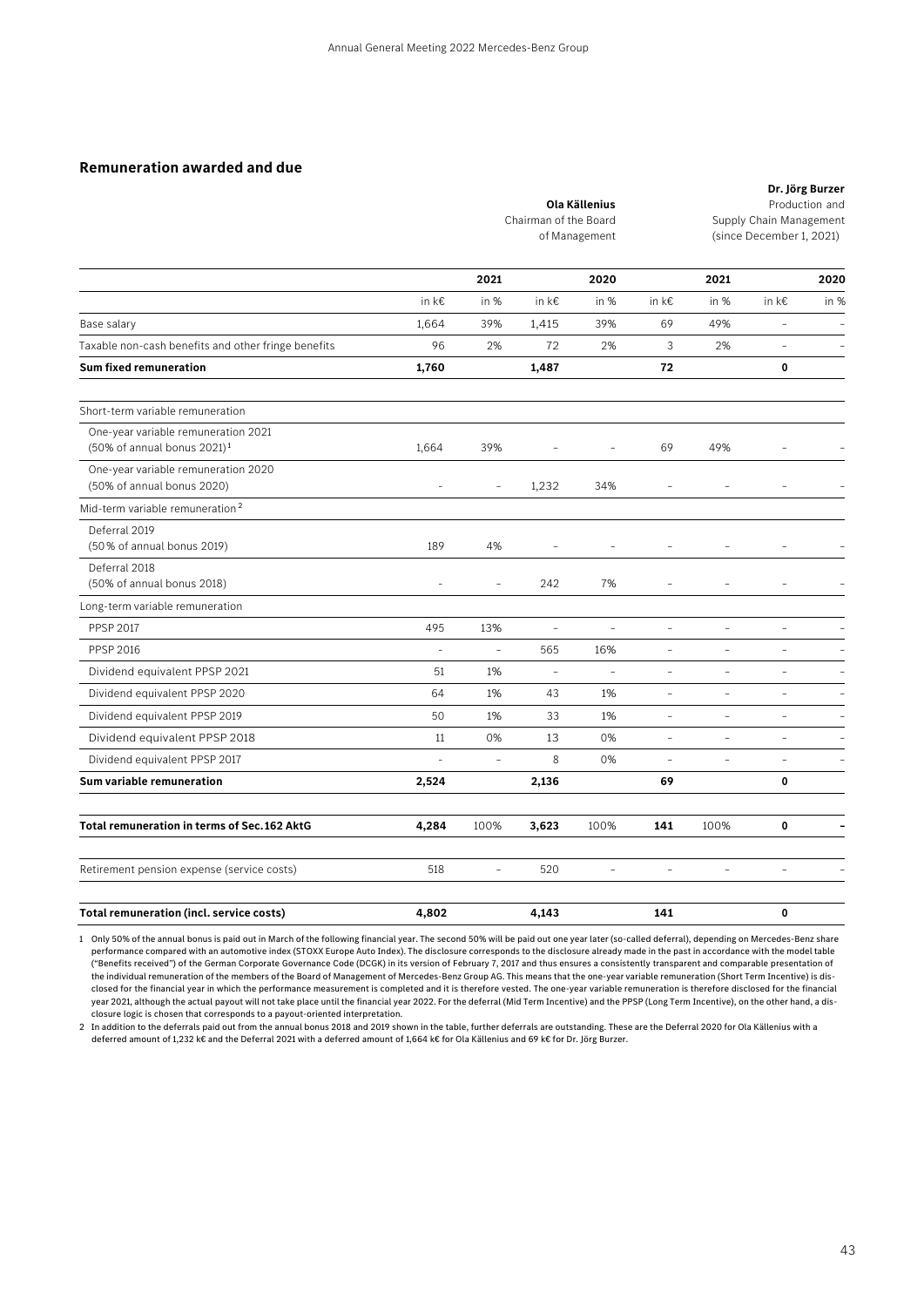|            |      | <b>Martin Daum</b><br>Daimler Trucks & Buses<br>(until December 9, 2021) |      |            |      | Renata Jungo Brüngger<br>Integrity & Legal Affairs |        |
|------------|------|--------------------------------------------------------------------------|------|------------|------|----------------------------------------------------|--------|
|            | 2021 |                                                                          | 2020 |            | 2021 |                                                    | 2020   |
| in $k \in$ | in % | in k€                                                                    | in % | in $k \in$ | in % | in $k \in$                                         | in $%$ |

Base salary 763 33% 707 36% 832 34% 707 31%

| Taxable non-cash benefits and other fringe benefits                            | 91             | 4%             | 115                      | 6%                       | 94                       | 4%                       | 96                       | 4%   |
|--------------------------------------------------------------------------------|----------------|----------------|--------------------------|--------------------------|--------------------------|--------------------------|--------------------------|------|
| <b>Sum fixed remuneration</b>                                                  | 854            |                | 822                      |                          | 926                      |                          | 803                      |      |
| Short-term variable remuneration                                               |                |                |                          |                          |                          |                          |                          |      |
| One-year variable remuneration 2021<br>(50% of annual bonus 2021) <sup>1</sup> | 763            | 33%            | $\overline{\phantom{0}}$ | $\overline{\phantom{a}}$ | 832                      | 34%                      | $\overline{\phantom{0}}$ |      |
| One-year variable remuneration 2020<br>(50% of annual bonus 2020)              |                |                | 616                      | 32%                      |                          |                          | 616                      | 27%  |
| Mid-term variable remuneration <sup>2</sup>                                    |                |                |                          |                          |                          |                          |                          |      |
| Deferral 2019<br>(50% of annual bonus 2019)                                    | 118            | 5%             | $\overline{a}$           | $\overline{\phantom{a}}$ | 118                      | 5%                       | $\overline{\phantom{a}}$ |      |
| Deferral 2018<br>(50% of annual bonus 2018)                                    | $\overline{a}$ | $\overline{a}$ | 242                      | 12%                      | $\overline{\phantom{a}}$ | $\overline{\phantom{a}}$ | 242                      | 11%  |
| Long-term variable remuneration                                                |                |                |                          |                          |                          |                          |                          |      |
| <b>PPSP 2017</b>                                                               | 495            | 22%            | $\overline{\phantom{0}}$ | $\overline{a}$           | 495                      | 20%                      | $\sim$                   |      |
| <b>PPSP 2016</b>                                                               | $\overline{a}$ | $\overline{a}$ | 225                      | 11%                      |                          | $\overline{a}$           | 565                      | 24%  |
| Dividend equivalent PPSP 2021                                                  | 25             | 1%             | $\overline{\phantom{a}}$ | $\overline{\phantom{a}}$ | 25                       | 1%                       | $\overline{\phantom{a}}$ |      |
| Dividend equivalent PPSP 2020                                                  | 32             | 1%             | 21                       | 1%                       | 32                       | 1%                       | 21                       | 1%   |
| Dividend equivalent PPSP 2019                                                  | 30             | 1%             | 20                       | 1%                       | 30                       | 1%                       | 20                       | 1%   |
| Dividend equivalent PPSP 2018                                                  | 11             | 0%             | 13                       | 1%                       | 11                       | 0%                       | 13                       | 1%   |
| Dividend equivalent PPSP 2017                                                  | $\overline{a}$ | $\equiv$       | 8                        | 0%                       | ٠                        | $\overline{\phantom{a}}$ | 8                        | 0%   |
| Sum variable remuneration                                                      | 1,474          |                | 1,145                    |                          | 1,543                    |                          | 1,485                    |      |
| <b>Total remuneration in terms of Sec. 162 AktG</b>                            | 2,328          | 100%           | 1,967                    | 100%                     | 2,469                    | 100%                     | 2,288                    | 100% |
| Retirement pension expense (service costs)                                     | 250            | $\overline{a}$ | 250                      | $\overline{a}$           | 251                      | $\overline{a}$           | 252                      |      |
| <b>Total remuneration (incl. service costs)</b>                                | 2,578          |                | 2,217                    |                          | 2,720                    |                          | 2,540                    |      |

1 Only 50% of the annual bonus is paid out in March of the following financial year. The second 50% will be paid out one year later (so-called deferral), depending on Mercedes-Benz share performance compared with an automotive index (STOXX Europe Auto Index). The disclosure corresponds to the disclosure already made in the past in accordance with the model table ("Benefits received") of the German Corporate Governance Code (DCGK) in its version of February 7, 2017 and thus ensures a consistently transparent and comparable presentation of the individual remuneration of the members of the Board of Management of Mercedes-Benz Group AG. This means that the one-year variable remuneration (Short Term Incentive) is disclosed for the financial year in which the performance measurement is completed and it is therefore vested. The one-year variable remuneration is therefore disclosed for the financial year 2021, although the actual payout will not take place until the financial year 2022. For the deferral (Mid Term Incentive) and the PPSP (Long Term Incentive), on the other hand, a disclosure logic is chosen that corresponds to a payout-oriented interpretation.

2 In addition to the deferrals paid out from the annual bonus 2018 and 2019 shown in the table, further deferrals are outstanding. These are the Deferral 2020 for Martin Daum and Renata Jungo Brüngger with a deferred amount of 616 k€ for each, and the Deferral 2021 with a deferred amount of 763 k€ for Martin Daum and 832 k€ for Renata Jungo Brüngger.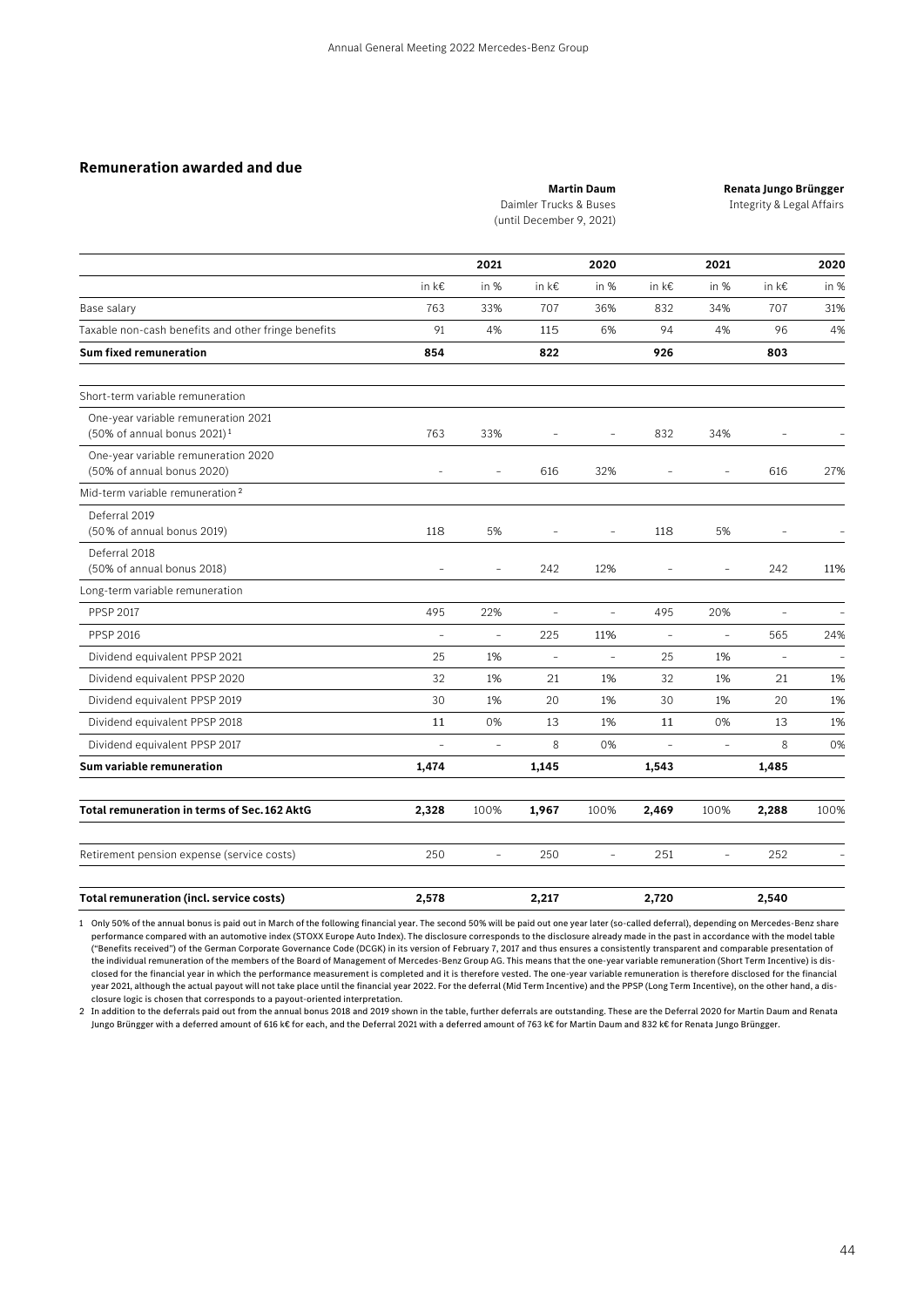### **Sabine Kohleisen**  Human Resources & Labor Director (since December 1, 2021)

**Wilfried Porth**  Human Resources & Labor Director (until November 30, 2021)

|                                                                                 |                | 2021                     |                | 2020                     |                          | 2021              |                          | 2020 |
|---------------------------------------------------------------------------------|----------------|--------------------------|----------------|--------------------------|--------------------------|-------------------|--------------------------|------|
|                                                                                 | in k€          | in %                     | in k€          | in %                     | in k€                    | in %              | in $k \in$               | in % |
| Base salary                                                                     | 69             | 49%                      | $\overline{a}$ | $\bar{\phantom{a}}$      | 763                      | 33%               | 707                      | 31%  |
| Taxable non-cash benefits and other fringe benefits                             | $\overline{4}$ | 2%                       | $\overline{a}$ | $\overline{\phantom{a}}$ | 61                       | 3%                | 88                       | 4%   |
| <b>Sum fixed remuneration</b>                                                   | 73             |                          | 0              |                          | 824                      |                   | 795                      |      |
| Short-term variable remuneration                                                |                |                          |                |                          |                          |                   |                          |      |
| One-year variable remuneration 2021<br>$(50\% \text{ of annual bonus } 2021)^1$ | 69             | 49%                      | $\overline{a}$ | $\overline{a}$           | 763                      | 33%               |                          |      |
| One-year variable remuneration 2020<br>(50% of annual bonus 2020)               |                |                          |                |                          |                          |                   | 616                      | 26%  |
| Mid-term variable remuneration <sup>2</sup>                                     |                |                          |                |                          |                          |                   |                          |      |
| Deferral 2019<br>(50% of annual bonus 2019)                                     |                |                          |                | $\overline{a}$           | 118                      | 5%                |                          |      |
| Deferral 2018<br>(50% of annual bonus 2018)                                     |                |                          |                |                          |                          |                   | 242                      | 10%  |
| Long-term variable remuneration                                                 |                |                          |                |                          |                          |                   |                          |      |
| <b>PPSP 2017</b>                                                                |                | $\overline{a}$           | $\overline{a}$ | $\overline{a}$           | 518                      | 23%               |                          |      |
| <b>PPSP 2016</b>                                                                | ٠              | $\equiv$                 | $\overline{a}$ | $\overline{a}$           | $\overline{\phantom{a}}$ | $\qquad \qquad -$ | 591                      | 26%  |
| Dividend equivalent PPSP 2021                                                   |                | $\overline{\phantom{0}}$ | $\overline{a}$ | $\overline{a}$           | 27                       | 1%                | $\overline{\phantom{0}}$ |      |
| Dividend equivalent PPSP 2020                                                   | $\overline{a}$ | $\overline{\phantom{0}}$ | $\frac{1}{2}$  | $\overline{\phantom{a}}$ | 34                       | 1%                | 22                       | 1%   |
| Dividend equivalent PPSP 2019                                                   | $\overline{a}$ | $\overline{a}$           | $\overline{a}$ | $\sim$                   | 31                       | 1%                | 21                       | 1%   |
| Dividend equivalent PPSP 2018                                                   | $\overline{a}$ | $\overline{\phantom{a}}$ | $\overline{a}$ | $\qquad \qquad -$        | 11                       | 0%                | 14                       | 1%   |
| Dividend equivalent PPSP 2017                                                   | $\overline{a}$ | $\overline{\phantom{a}}$ | $\overline{a}$ | $\overline{\phantom{a}}$ | $\overline{a}$           | $\bar{a}$         | 8                        | 0%   |
| Sum variable remuneration                                                       | 69             |                          | 0              |                          | 1,502                    |                   | 1,514                    |      |
| Total remuneration in terms of Sec. 162 AktG                                    | 142            | 100%                     | 0              | $\overline{\phantom{0}}$ | 2,326                    | 100%              | 2,309                    | 100% |
| Retirement pension expense (service costs)                                      |                | $\equiv$                 | $\overline{a}$ | $\overline{a}$           | $\equiv$                 | $\overline{a}$    | $\overline{a}$           |      |
| Total remuneration (incl. service costs)                                        | 142            |                          | 0              |                          | 2,326                    |                   | 2,309                    |      |

1 Only 50% of the annual bonus is paid out in March of the following financial year. The second 50% will be paid out one year later (so-called deferral), depending on Mercedes-Benz share performance compared with an automotive index (STOXX Europe Auto Index). The disclosure corresponds to the disclosure already made in the past in accordance with the model table ("Benefits received") of the German Corporate Governance Code (DCGK) in its version of February 7, 2017 and thus ensures a consistently transparent and comparable presentation of the individual remuneration of the members of the Board of Management of Mercedes-Benz Group AG. This means that the one-year variable remuneration (Short Term Incentive) is disclosed for the financial year in which the performance measurement is completed and it is therefore vested. The one-year variable remuneration is therefore disclosed for the financial year 2021, although the actual payout will not take place until the financial year 2022. For the deferral (Mid Term Incentive) and the PPSP (Long Term Incentive), on the other hand, a disclosure logic is chosen that corresponds to a payout-oriented interpretation.

2 In addition to the deferrals paid out from the annual bonus 2018 and 2019 shown in the table, further deferrals are outstanding. These are the Deferral 2020 for Wilfried Porth with a deferred amount of 616 k€ and the Deferral 2021 with a deferred amount of 69 k€ for Sabine Kohleisen and 763 k€ for Wilfried Porth.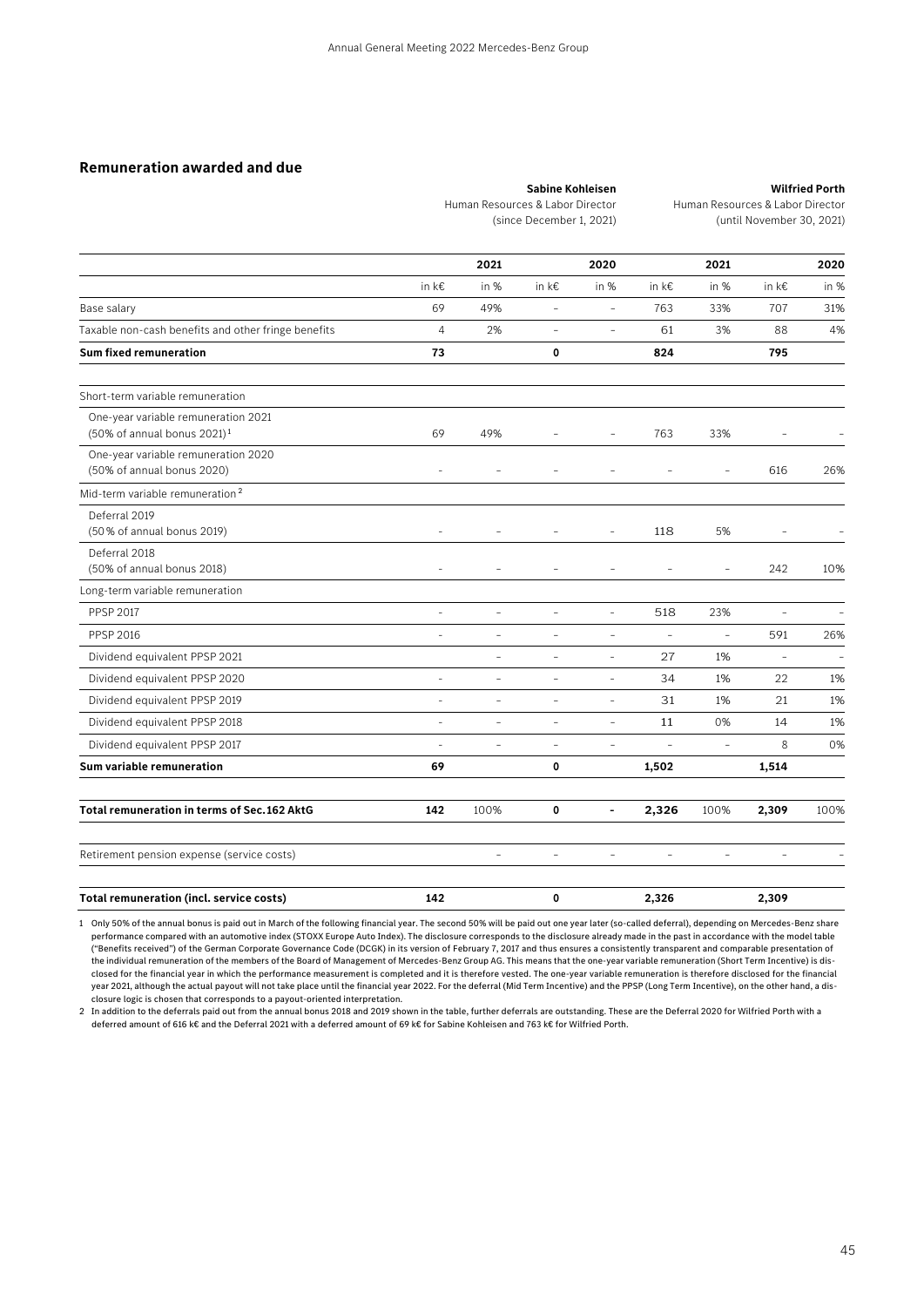|      | Markus Schäfer                                        |      |                   |  |  |
|------|-------------------------------------------------------|------|-------------------|--|--|
|      | Chief Technology Officer,<br>Development & Purchasing |      | Marketing & Sales |  |  |
|      |                                                       |      |                   |  |  |
| 2021 | 2020                                                  | 2021 | 2020              |  |  |

|                                                                                | in $k \in$     | in %                     | in k€                    | in %                     | in $k \in$               | in $%$         | in $k \in$               | in % |
|--------------------------------------------------------------------------------|----------------|--------------------------|--------------------------|--------------------------|--------------------------|----------------|--------------------------|------|
| Base salary                                                                    | 832            | 40%                      | 707                      | 43%                      | 832                      | 34%            | 707                      | 40%  |
| Taxable non-cash benefits and other fringe benefits                            | 88             | 4%                       | 96                       | 6%                       | 87                       | 4%             | 86                       | 5%   |
| <b>Sum fixed remuneration</b>                                                  | 920            |                          | 803                      |                          | 919                      |                | 793                      |      |
| Short-term variable remuneration                                               |                |                          |                          |                          |                          |                |                          |      |
| One-year variable remuneration 2021<br>(50% of annual bonus 2021) <sup>1</sup> | 832            | 40%                      |                          | $\overline{a}$           | 832                      | 34%            |                          |      |
| One-year variable remuneration 2020<br>(50% of annual bonus 2020)              | $\overline{a}$ | $\overline{\phantom{a}}$ | 616                      | 37%                      | $\overline{\phantom{a}}$ | $\overline{a}$ | 616                      | 35%  |
| Mid-term variable remuneration <sup>2</sup>                                    |                |                          |                          |                          |                          |                |                          |      |
| Deferral 2019<br>(50% of annual bonus 2019)                                    | 72             | 4%                       | $\overline{a}$           | $\overline{\phantom{a}}$ | 118                      | 5%             | $\overline{\phantom{a}}$ |      |
| Deferral 2018<br>(50% of annual bonus 2018)                                    | $\overline{a}$ |                          |                          |                          |                          | $\overline{a}$ | 242                      | 14%  |
| Long-term variable remuneration                                                |                |                          |                          |                          |                          |                |                          |      |
| PPSP 2017 <sup>3</sup>                                                         | 190            | 8%                       |                          | $\overline{a}$           | 495                      | 20%            | $\qquad \qquad -$        |      |
| PPSP 2016 3,4                                                                  | $\overline{a}$ | $\overline{\phantom{a}}$ | 185                      | 12%                      | $\overline{a}$           | $\overline{a}$ | 59                       | 3%   |
| Dividend equivalent PPSP 2021                                                  | 25             | 1%                       | $\overline{\phantom{a}}$ | $\overline{a}$           | 25                       | 1%             | $\overline{\phantom{a}}$ |      |
| Dividend equivalent PPSP 2020                                                  | 32             | 2%                       | 21                       | 1%                       | 32                       | 1%             | 21                       | 1%   |
| Dividend equivalent PPSP 2019                                                  | 24             | 1%                       | 16                       | 1%                       | 30                       | 1%             | 20                       | 1%   |
| Dividend equivalent PPSP 2018                                                  | 5              | 0%                       | 5                        | 0%                       | 11                       | 0%             | 13                       | 1%   |
| Dividend equivalent PPSP 2017                                                  | $\overline{a}$ | $\equiv$                 | 3                        | 0%                       | $\equiv$                 | $\equiv$       | 8                        | 0%   |
| Sum variable remuneration                                                      | 1,180          |                          | 846                      |                          | 1,543                    |                | 979                      |      |
| Total remuneration in terms of Sec. 162 AktG                                   | 2,100          | 100%                     | 1,649                    | 100%                     | 2,462                    | 100%           | 1,772                    | 100% |
| Retirement pension expense (service costs)                                     | 253            | $\equiv$                 | 254                      | $\overline{\phantom{a}}$ | 255                      | $\equiv$       | 256                      |      |
| Total remuneration (incl. service costs)                                       | 2,353          |                          | 1,903                    |                          | 2,717                    |                | 2,028                    |      |

1 Only 50% of the annual bonus is paid out in March of the following financial year. The second 50% will be paid out one year later (so-called deferral), depending on Mercedes-Benz share performance compared with an automotive index (STOXX Europe Auto Index). The disclosure corresponds to the disclosure already made in the past in accordance with the model table ("Benefits received") of the German Corporate Governance Code (DCGK) in its version of February 7, 2017 and thus ensures a consistently transparent and comparable presentation of the individual remuneration of the members of the Board of Management of Mercedes-Benz Group AG. This means that the one-year variable remuneration (Short Term Incentive) is disclosed for the financial year in which the performance measurement is completed and it is therefore vested. The one-year variable remuneration is therefore disclosed for the financial year 2021, although the actual payout will not take place until the financial year 2022. For the deferral (Mid Term Incentive) and the PPSP (Long Term Incentive), on the other hand, a disclosure logic is chosen that corresponds to a payout-oriented interpretation.

2 In addition to the deferrals paid out from the annual bonus 2018 and 2019 shown in the table, further deferrals are outstanding. These are the Deferral 2020 for Markus Schäfer and Britta Seeger with a deferred amount of 616 k€ for each, and the Deferral 2021 with a deferred amount of 832 k€ for each.

3 Markus Schäfer: the PPSP grant for 2017 and 2018 has been awarded prior to his appointment to the Board of Management.

4 Britta Seeger: the 2016 PPSP grant was awarded before her appointment to the Board of Management.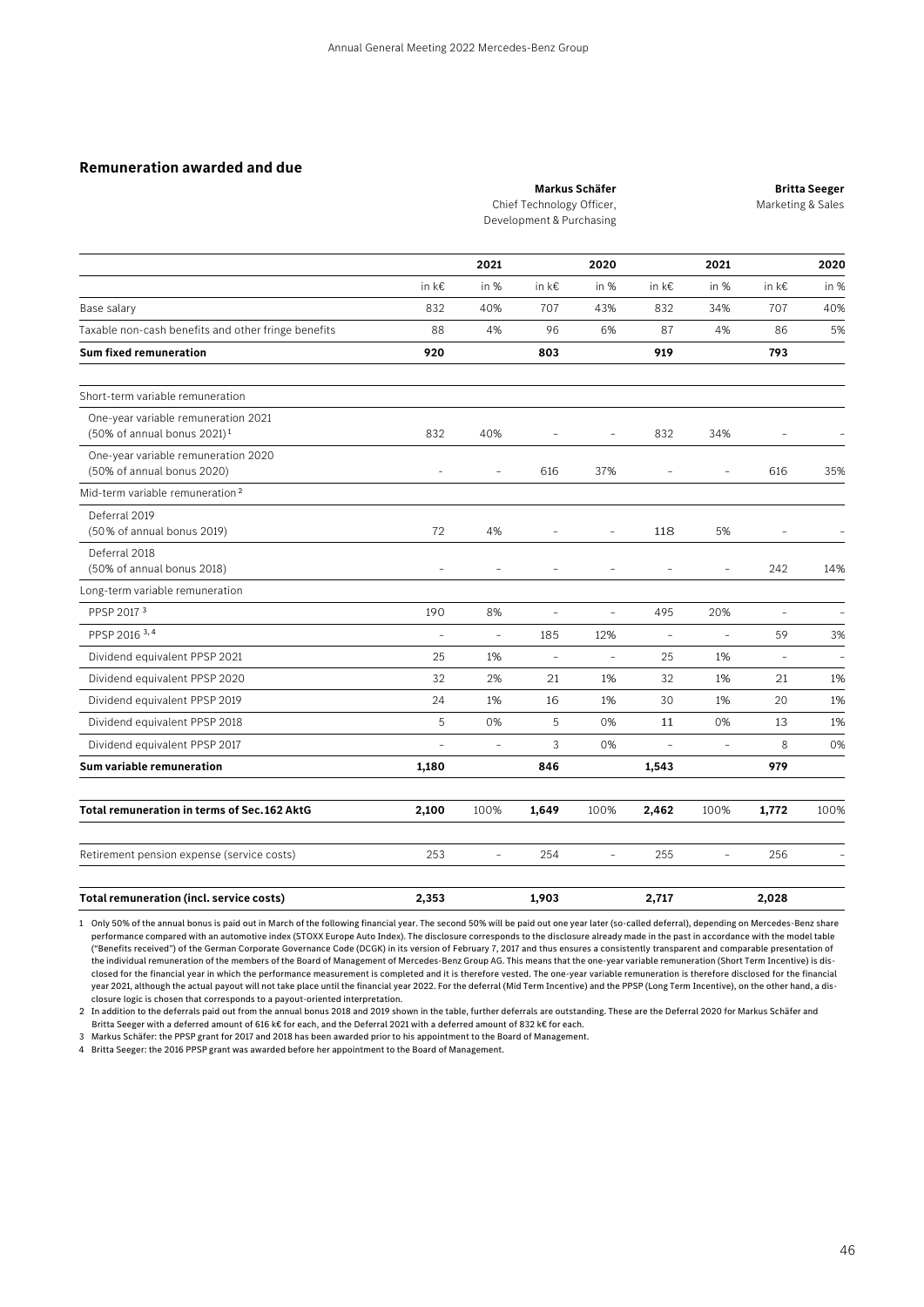|                                                                                | <b>Hubertus Troska</b><br>Greater China |                          |                          |                          | <b>Harald Wilhelm</b><br>Finance & Controlling/<br>Mercedes-Benz Mobility |                          |                          |      |
|--------------------------------------------------------------------------------|-----------------------------------------|--------------------------|--------------------------|--------------------------|---------------------------------------------------------------------------|--------------------------|--------------------------|------|
|                                                                                |                                         | 2021                     |                          | 2020                     |                                                                           | 2021                     |                          | 2020 |
|                                                                                | in k€                                   | in %                     | in k€                    | in %                     | in k€                                                                     | in %                     | in k€                    | in % |
| Base salary                                                                    | 832                                     | 27%                      | 707                      | 24%                      | 850                                                                       | 44%                      | 723                      | 49%  |
| Taxable non-cash benefits and other fringe benefits <sup>1</sup>               | 728                                     | 23%                      | 748                      | 25%                      | 59                                                                        | 3%                       | 77                       | 5%   |
| <b>Sum fixed remuneration</b>                                                  | 1,560                                   |                          | 1,455                    |                          | 909                                                                       |                          | 800                      |      |
| Short-term variable remuneration                                               |                                         |                          |                          |                          |                                                                           |                          |                          |      |
| One-year variable remuneration 2021<br>(50% of annual bonus 2021) <sup>2</sup> | 832                                     | 27%                      | $\frac{1}{2}$            | $\overline{\phantom{0}}$ | 850                                                                       | 44%                      |                          |      |
| One-year variable remuneration 2020<br>(50% of annual bonus 2020)              | $\overline{a}$                          | $\overline{\phantom{a}}$ | 616                      | 21%                      | $\overline{a}$                                                            | $\overline{\phantom{a}}$ | 629                      | 44%  |
| Mid-term variable remuneration <sup>3</sup>                                    |                                         |                          |                          |                          |                                                                           |                          |                          |      |
| Deferral 2019<br>(50% of annual bonus 2019)                                    | 118                                     | 4%                       | $\overline{a}$           | $\overline{a}$           | 90                                                                        | 5%                       |                          |      |
| Deferral 2018<br>(50% of annual bonus 2018)                                    |                                         |                          | 242                      | 8%                       | $\overline{a}$                                                            | $\overline{a}$           |                          |      |
| Long-term variable remuneration                                                |                                         |                          |                          |                          |                                                                           |                          |                          |      |
| <b>PPSP 2017</b>                                                               | 495                                     | 16%                      | $\overline{\phantom{a}}$ | $\overline{\phantom{0}}$ | $\overline{a}$                                                            | $\overline{a}$           | $\overline{a}$           |      |
| <b>PPSP 2016</b>                                                               | $\bar{ }$                               | $\bar{ }$                | 565                      | 20%                      | $\bar{\phantom{a}}$                                                       | $\overline{\phantom{a}}$ |                          |      |
| Dividend equivalent PPSP 2021                                                  | 25                                      | 1%                       | $\overline{\phantom{a}}$ |                          | 25                                                                        | 1%                       | $\overline{\phantom{a}}$ |      |
| Dividend equivalent PPSP 2020                                                  | 32                                      | 1%                       | 21                       | 1%                       | 32                                                                        | 2%                       | 21                       | 1%   |
| Dividend equivalent PPSP 2019                                                  | 30                                      | 1%                       | 20                       | 1%                       | 22                                                                        | 1%                       | 15                       | 1%   |
| Dividend equivalent PPSP 2018                                                  | 11                                      | 0%                       | 13                       | 0%                       | $\overline{a}$                                                            | $\bar{a}$                | $\overline{a}$           |      |
| Dividend equivalent PPSP 2017                                                  | $\overline{a}$                          | $\equiv$                 | 8                        | 0%                       | $\overline{a}$                                                            | $\overline{\phantom{a}}$ | $\overline{a}$           |      |
| Sum variable remuneration                                                      | 1,543                                   |                          | 1,485                    |                          | 1,019                                                                     |                          | 665                      |      |
| <b>Total remuneration in terms of Sec. 162 AktG</b>                            | 3,103                                   | 100%                     | 2,940                    | 100%                     | 1,928                                                                     | 100%                     | 1,465                    | 100% |
| Retirement pension expense (service costs)                                     | 250                                     | $\equiv$                 | 250                      | $\overline{\phantom{0}}$ | 278                                                                       | L.                       | 291                      |      |
| Total remuneration (incl. service costs)                                       | 3,353                                   |                          | 3,190                    |                          | 2,206                                                                     |                          | 1,756                    |      |

1 Hubertus Troska: In connection with Hubertus Troska's activities abroad, there are still ongoing taxable non-cash benefits for previous years.

2 Only 50% of the annual bonus is paid out in March of the following financial year. The second 50% will be paid out one year later (so-called deferral), depending on Mercedes-Benz share performance compared with an automotive index (STOXX Europe Auto Index). The disclosure corresponds to the disclosure already made in the past in accordance with the model table ("Benefits received") of the German Corporate Governance Code (DCGK) in its version of February 7, 2017 and thus ensures a consistently transparent and comparable presentation of the individual remuneration of the members of the Board of Management of Mercedes-Benz Group AG. This means that the one-year variable remuneration (Short Term Incentive) is disclosed for the financial year in which the performance measurement is completed and it is therefore vested. The one-year variable remuneration is therefore disclosed for the financial year 2021, although the actual payout will not take place until the financial year 2022. For the deferral (Mid Term Incentive) and the PPSP (Long Term Incentive), on the other hand, a disclosure logic is chosen that corresponds to a payout-oriented interpretation.

3 In addition to the deferrals paid out from the annual bonus 2018 and 2019 shown in the table, further deferrals are outstanding. These are the Deferral 2020 with a deferred amount of 616 k€ for Hubertus Troska and 629 k€ for Harald Wilhelm and the Deferral 2021 with a deferred amount of 832 k€ for Hubertus Troska and 850 k€ for Harald Wilhelm.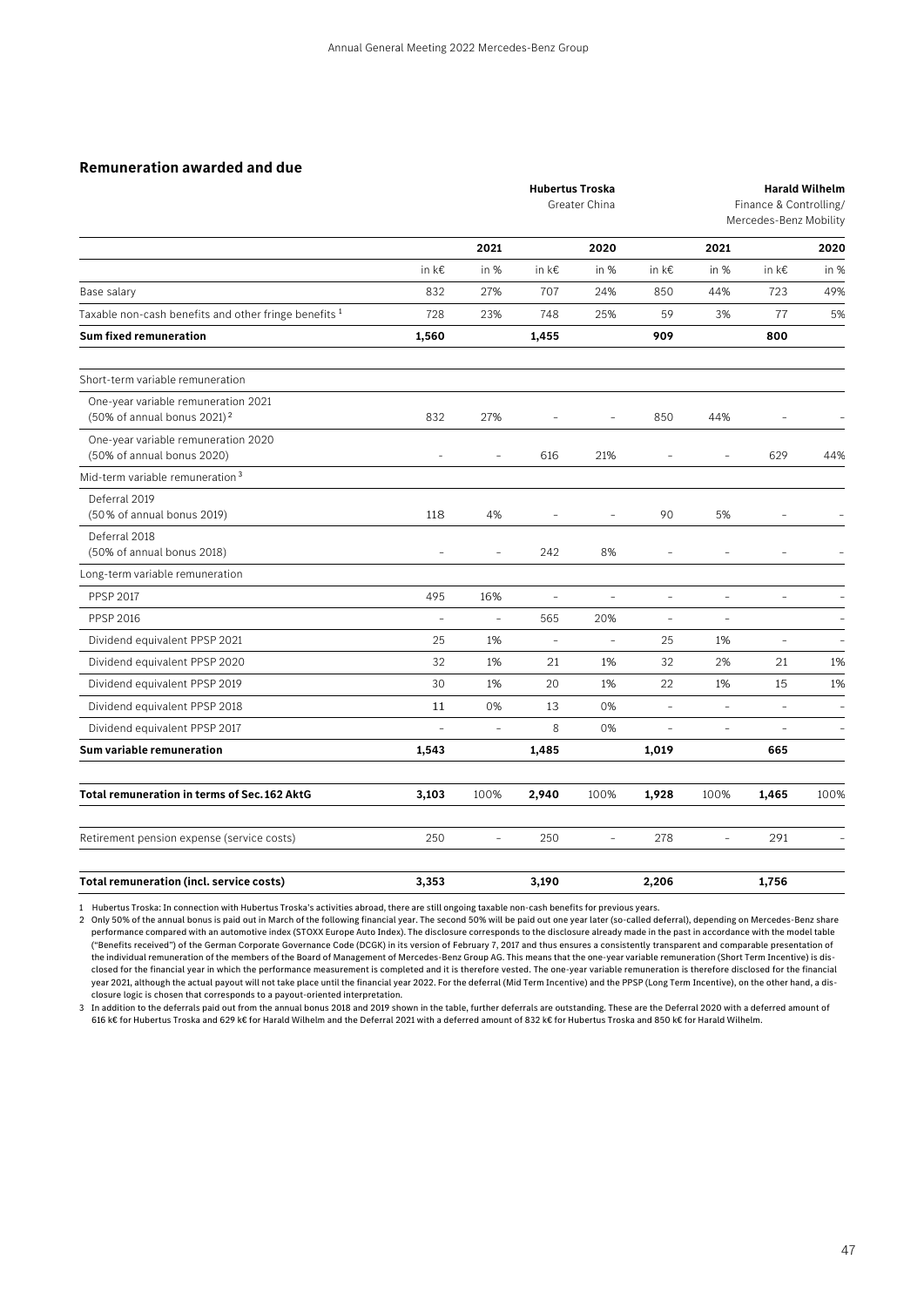### **Remuneration of former members of the Board of Management in the financial year 2021**

The remuneration granted and owed to former members of the Board of Management of Mercedes-Benz Group AG in 2021 amounted to a total of  $\epsilon$  21.6 million (2020: € 30.3 million). This represents a decrease of 29%.

Wilfried Porth resigned from the Board of Management, responsible for Human Resources and Labor Director, at the end of November 30, 2021. His service contract ends at the close of April 30, 2022. During the remaining term of his service contract, Mr. Porth will continue to receive the contractually agreed remuneration. For the remainder of the financial year 2021 following his resignation (December 1, 2021 to December 31, 2021), this amount was €73,000 and is made up of the following components: €69,300 base salary and €3,700 fringe benefits. The fixed remuneration components therefore account for 100% of the remuneration.

Dr. Dieter Zetsche was paid the medium-term variable remuneration (Deferral) from the 2019 annual bonus in the amount of €289,298 in the financial year 2021. In addition, he received payments from the PPSP 2017 in the amount of  $£1,260,679$ , dividend equivalents in the amount of €103,820 from the current PPSP (2018, 2019) and pension payments in the amount of €1,081,199. Furthermore, Dr. Zetsche received a payment in the amount of €755,170 from the company pension plan. Fringe benefits amounted to €48,500. Accordingly, the fixed remuneration components account for 48% and the variable remuneration components for 52% of the remuneration.

Bodo Uebber was paid the medium-term variable remuneration (Deferral) from the annual bonus 2019 in the amount of €136,516 in the financial year 2021. In addition, he received payments from the PPSP 2017 in the amount of €592,095, dividend equivalents in the amount of €48,759 from the current PPSP (2018, 2019) and pension payments in the amount of €284,709. Fringe benefits amounted to €24,600. Accordingly, the fixed remuneration components account for 28% and the variable remuneration components for 72% of the remuneration.

Prof. Dr. Thomas Weber received pension payments in the amount of €344,359 in the financial year 2021. Furthermore, Prof. Dr. Thomas Weber received a payment in the amount of €440,611 from the company pension plans. Fringe benefits amounted to €12,700. The fixed remuneration components therefore account for 100% of the remuneration.

Dr. Manfred Bischoff received pension payments in the amount of €738,670 in the financial year 2021. Fringe benefits amounted to €74,859. The fixed remuneration components therefore account for 100% of the remuneration.

The remuneration awarded and due in the financial year 2021 to the former members of the Board of Management of Mercedes-Benz Group AG amounted to €15.2 million (2020: €15.1 million) in total.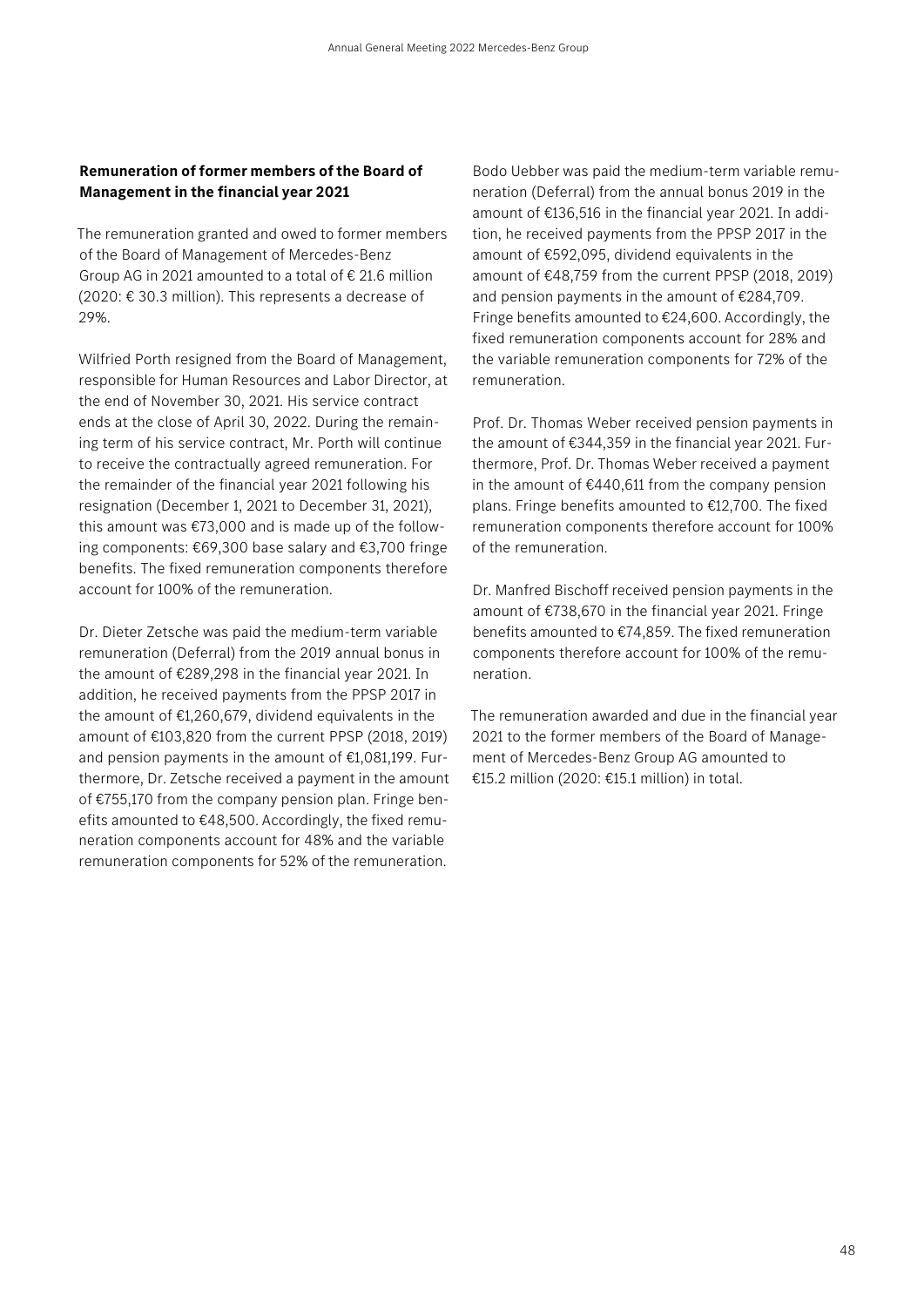### **Remuneration of the Supervisory Board**

### **Principles of Supervisory Board remuneration**

Pursuant to Section 113 Subsection 3 AktG, the Annual Shareholders' Meeting of Mercedes-Benz Group AG must resolve upon the remuneration of the members of the Supervisory Board at least every four years. This resolution was adopted by the 2021 Annual Shareholders' Meeting with an approval rate of 95.39% of the votes cast. Article 10 of the Articles of Incorporation of Mercedes-Benz Group AG was adjusted. The remuneration of the members and the Chairman of the Legal Affairs Committee was increased, in all other respects, the level of Supervisory Board remuneration is to remain unchanged. The new rules regarding Supervisory Board remuneration were applicable for the first time for the financial year 2021.

The remuneration of the Supervisory Board members is set in a relationship to their responsibilities and to the situation of the Company and takes into account the recommendations of the German Corporate Governance Code (DCGK) as well as the remuneration of the supervisory boards of other large, listed companies.

The members of the Supervisory Board receive a function-related, fixed remuneration without variable components, to strengthen their independence in the performance of monitoring and advisory duties and in personnel and remuneration decisions. In addition, especially in economically strained situations in which variable remuneration components generally decrease, there is a need to more intensively monitor and advise the Board of Management, accompanied by an increased workload and increased liability risk for Supervisory Board members.

Taking into account the higher time requirements of the Chairman, the Deputy Chairman of the Supervisory Board as well as the Chairmen and members of committees, the members of the Supervisory Board receive fixed annual remuneration of €144,000. The Chairman of the Supervisory Board receives an additional €288,000; the Deputy Chairman of the Supervisory Board receives an additional €144,000.

Membership and chairmanship of the Audit Committee are remunerated with an additional €72,000 and €144,000, respectively. Membership of the Presidential Committee are remunerated with an additional €57,600. No additional remuneration is paid for the Chairman of the Presidential Committee, as this activity is generally included in the remuneration of the Chairman of the Supervisory Board, who chairs the Presidential Committee by virtue of the Rules of Procedure of the Supervisory Board and its committees. The membership of other Supervisory Board committees are remunerated with an additional €28,800; No additional remuneration is paid for the Chairman of the Nominating Committee, as this activity is generally included in the remuneration of the Chairman of the Supervisory Board, who chairs the Nominating Committee by virtue of the Rules of Procedure of the Supervisory Board and its committees. Deviating from this, with effect from January 1, 2021, the expansion of duties and the associated increased time commitment of the members and the Chairman of the Legal Affairs Committee were taken into account by additional function-related remuneration of €57,600 and €115,200, respectively.

Functions on committees shall only be taken into account for a maximum of three committees; if a member of the Supervisory Board has functions in more than three such committees, the three highest-paid committee functions shall be relevant. Members of a Supervisory Board committee are only entitled to remuneration for such membership in a financial year if the committee has held at least one meeting to fulfill its duties in this period.

The members of the Supervisory Board and its committees receive an attendance fee of €1,100 for each meeting of the Supervisory Board meeting and its committees that they attend as a member, with attendance by telephone or video conference or using other comparable customary means of telecommunication also entitling them to an attendance fee. The attendance fee is paid only once if several meetings of the Supervisory Board and/or its committees are held on the same calendar day.

Furthermore, the members of the Supervisory Board are reimbursed for the value-added tax and expenses incurred for the Supervisory Board activities.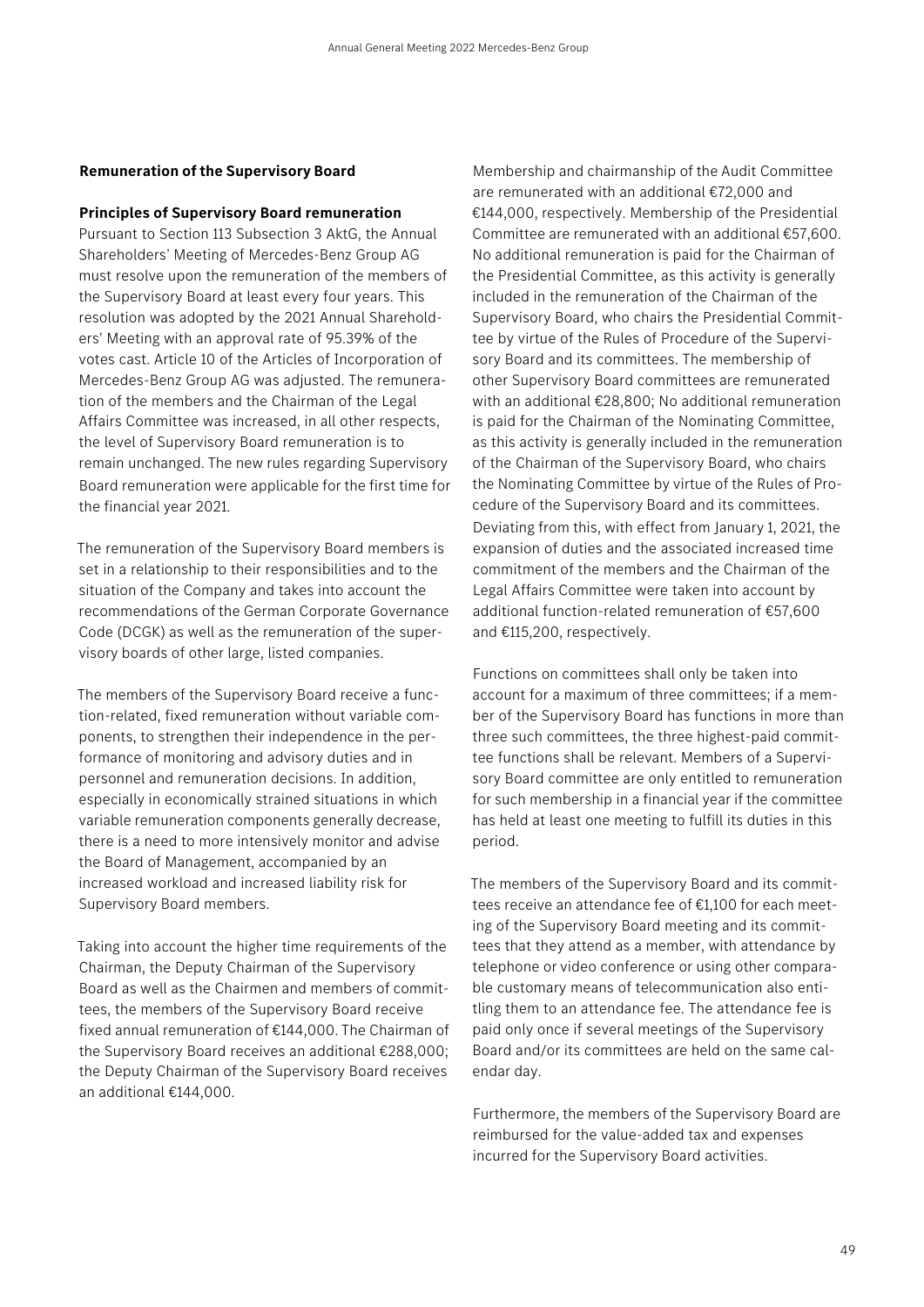The members of the Supervisory Board were also covered in the year under review by insurance against pecuniary damage taken out by and in the interest of the Company for boards and certain senior executives. The insurance premiums were paid by the Company.

All members of the Supervisory Board have made a self-commitment to acquire Company shares in the amount of 20% of their gross annual remuneration (excluding committee remuneration and the attendance fee) every year and to hold these shares until the end of one year after they have left the Company's Supervisory Board (voluntary obligation based on the "comply or explain" principle). This does not apply to Supervisory Board members whose Supervisory Board remuneration is subject to the guidelines of the Confederation of German Trade Unions for transfer of the Hans Böckler Foundation on a mandatory or voluntary basis or whose remuneration is to be transferred to their employer to the corresponding extent in the basis of a service or employment contract or is to be set off against their contractual remuneration entitlement. In the event that a lower amount of the Supervisory Board remuneration is transferred or set off, the voluntary commitment applies to 20% of the amount not transferred or set off. With this voluntary commitment, the members of the Supervisory Board are expressing their focus on and commitment to the long-term, sustainable success of the Company.

No remuneration was paid in the financial year 2021 for services provided personally beyond the aforementioned board and committee activities, in particular for advisory or agency services, except for the remuneration paid to the members of the Supervisory Board representing the employees in accordance with their contracts of employment.

### **Remuneration of Supervisory Board members in the financial year 2021**

The individual remuneration awarded and due to Supervisory Board members, which consists of 100% fixed remuneration components, is shown in the table below.

The total remuneration for the activities of the members of the Supervisory Board of Mercedes-Benz Group AG in the financial year 2021 amounted to €6.2 million (2020: €5.4 million). For the comparison of the remuneration 2021 and 2020, it should be taken into account that the members of the Supervisory Board have voluntarily waived 20% of their fixed remuneration and their attendance fee for the period from April 1 to December 31, 2020.

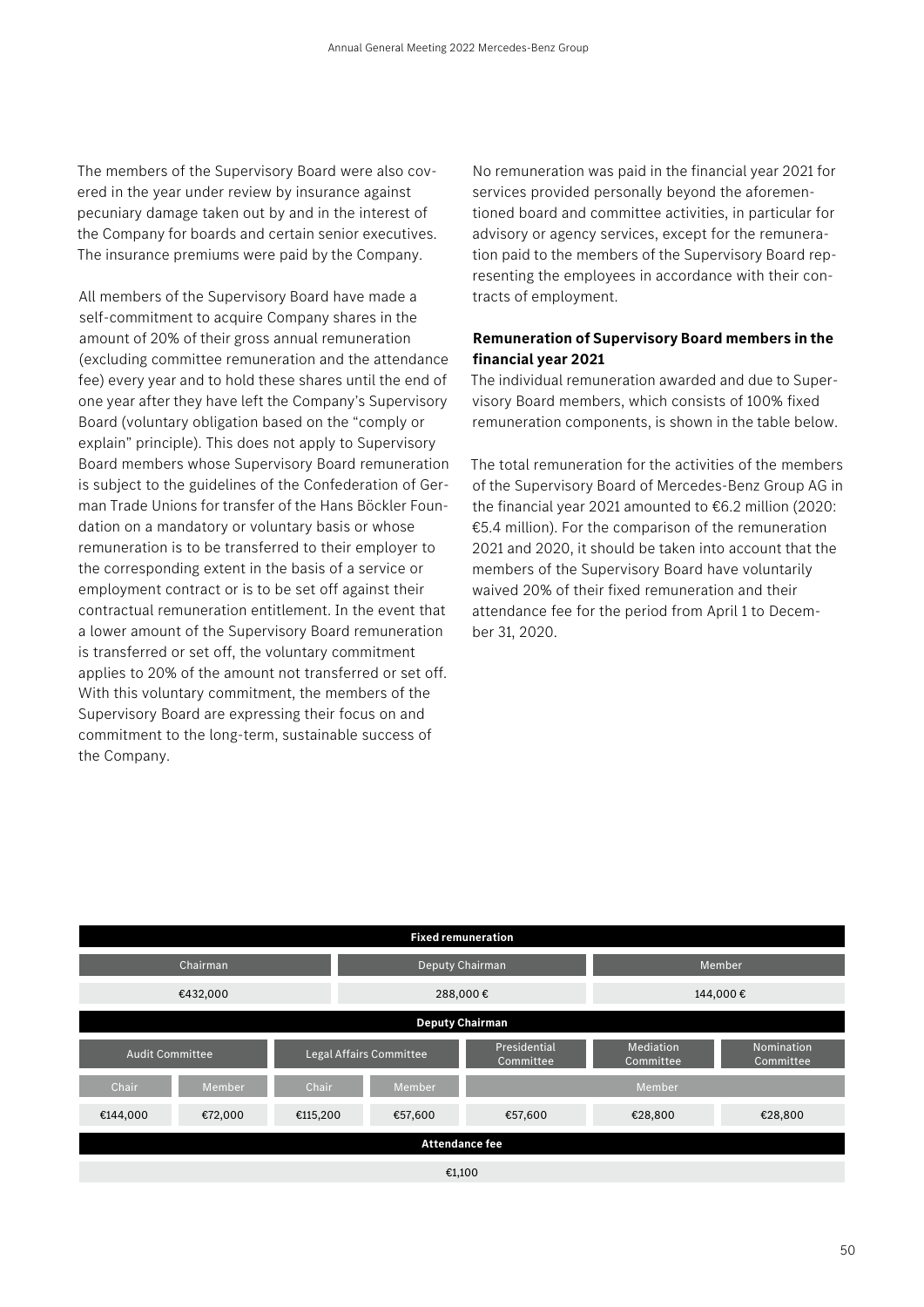### **Remuneration of the Supervisory Board**

|                                                        | <b>Fixed remuneration Committee remuneration</b> |                     |             |              |                         | <b>Attendance fee</b> | <b>Total remuneration</b> |              |
|--------------------------------------------------------|--------------------------------------------------|---------------------|-------------|--------------|-------------------------|-----------------------|---------------------------|--------------|
|                                                        | 2021                                             | 2020                | 2021        | 2020         | 2021                    | 2020                  | 2021                      | 2020         |
|                                                        |                                                  | in $k \in$          |             | in k€        |                         | in k€                 |                           | in k€        |
| Dr. Manfred Bischoff (until 31.3.2021) <sup>1,22</sup> | 107                                              | 367                 | 28          | 98           | 3                       | 18                    | 138                       | 483          |
| Dr. Bernd Pischetsrieder 2, 23                         | 362                                              | 122                 | 72          | 11           | 15                      | 11                    | 449                       | 144          |
| Bader M. Al Saad 3, 24                                 | 144                                              | 122                 | 0           | $\mathbf{0}$ | 10                      | 6                     | 154                       | 128          |
| Sari Baldauf <sup>4,33</sup>                           | 144                                              | 122                 | 68          | 24           | 15                      | 8                     | 227                       | 154          |
| Ben van Beurden (since 31.3.2021) <sup>5</sup>         | 109                                              | 0                   | 65          | $\mathbf{0}$ | 12                      | $\mathbf 0$           | 186                       | $\mathbf{0}$ |
| Michael Bettag                                         | 144                                              | 122                 | 0           | $\mathbf 0$  | 10                      | 10                    | 154                       | 132          |
| Dr. Clemens Börsig 6,25                                | 144                                              | 122                 | 259         | 147          | 17                      | 15                    | 420                       | 284          |
| Nadine Boguslawski (since 1.8.2021) <sup>7</sup>       | 60                                               | $\mathbf{0}$        | 0           | $\mathbf{0}$ | 3                       | $\mathbf 0$           | 63                        | $\Omega$     |
| Michael Brecht <sup>8, 26</sup>                        | 288                                              | 245                 | 187         | 135          | 19                      | 18                    | 494                       | 398          |
| Dr. Martin Brudermüller (since 31.3.2021) 9            | 109                                              | 0                   | 0           | $\mathbb O$  | $\overline{7}$          | 0                     | 116                       | $\mathbf 0$  |
| Elizabeth Centoni (since 31.3.2021) <sup>10</sup>      | 109                                              | $\mathbf{0}$        | 0           | $\mathbf{0}$ | 8                       | $\mathbf 0$           | 117                       | $\mathbf{0}$ |
| Michael Häberle <sup>11,27</sup>                       | 144                                              | 122                 | 58          | 24           | 14                      | 12                    | 216                       | 158          |
| Dr. Jürgen Hambrecht (until 31.3.2021) <sup>28</sup>   | 36                                               | 122                 | 14          | 49           | 3                       | 10                    | 53                        | 181          |
| Petraea Heynike (until 31.3.2021) 12, 29               | 36                                               | 122                 | 0           | $\mathbf{0}$ | $\overline{2}$          | 6                     | 38                        | 128          |
| Timotheus Höttges <sup>13</sup>                        | 144                                              | 56                  | 0           | $\mathbb O$  | 10                      | 6                     | 154                       | 62           |
| Joe Kaeser (until 1.10.2021) 14, 30                    | 109                                              | 122                 | 54          | 61           | 9                       | 14                    | 172                       | 197          |
| Olaf Koch (since 1.10.2021) 15                         | 36                                               | $\mathsf{O}\xspace$ | 33          | $\mathbf{0}$ | 6                       | $\mathbf 0$           | 75                        | $\Omega$     |
| Ergun Lümali <sup>16,31</sup>                          | 144                                              | 122                 | 96          | 61           | 15                      | 14                    | 255                       | 197          |
| Roman Romanowski (since 6.9.2021) <sup>17</sup>        | 46                                               | $\mathbf{0}$        | 0           | $\mathbf{0}$ | 3                       | $\mathbf 0$           | 49                        | $\mathbf 0$  |
| Prof. Dr. Helene Svahn (since 1.10.2021) <sup>18</sup> | 36                                               | $\mathbf{0}$        | 0           | $\mathbf{0}$ | 3                       | $\mathbf 0$           | 39                        | $\mathbf 0$  |
| Monika Tielsch (since 9.12.2021)                       | 9                                                | $\mathbf{0}$        | 0           | $\mathbf{0}$ | 0                       | $\mathbf 0$           | 9                         | $\mathbf{0}$ |
| Elke Tönjes-Werner                                     | 144                                              | 122                 | 0           | $\mathbf 0$  | 10                      | 10                    | 154                       | 132          |
| Sibylle Wankel (until 31.7.2021) <sup>19, 32</sup>     | 84                                               | 122                 | 33          | 24           | 9                       | 12                    | 126                       | 158          |
| Dr. Frank Weber 20, 34                                 | 144                                              | 122                 | 0           | $\Omega$     | 10                      | 10                    | 154                       | 132          |
| Marie L. Wieck (until 1.10.2021) 21, 35                | 108                                              | 122                 | 43          | 24           | 10                      | $\overline{7}$        | 161                       | 153          |
| Dr. Sabine Zimmer (until 8.12.2021)                    | 135                                              | 122                 | $\mathbf 0$ | $\mathbf{0}$ | 10                      | 10                    | 145                       | 132          |
| Roman Zitzelsberger <sup>36</sup>                      | 144                                              | 122                 | 58          | 49           | 14                      | 12                    | 216                       | 183          |
| Raymond Curry (until 31.8.2021)                        | 96                                               | 122                 | 0           | $\mathbf{0}$ | $\overline{\mathbf{r}}$ | 8                     | 103                       | 130          |

2 Additionally in 2021 from subsidiaries KEUR: 257 20 Additionally in 2021 from subsidiaries KEUR: 93

3 Additionally in 2021 from subsidiaries KEUR: 40 21 Additionally in 2021 from subsidiaries KEUR: 53

5 Additionally in 2021 from subsidiaries KEUR: 93 23 Additionally in 2020 from subsidiaries KEUR: 115

6 Additionally in 2021 from subsidiaries KEUR: 24 24 Additionally in 2020 from subsidiaries KEUR: 65 7 Additionally in 2021 from subsidiaries KEUR: 140

10 Additionally in 2021 from subsidiaries KEUR: 39 28 Additionally in 2020 from subsidiaries KEUR: 104

11 Additionally in 2021 from subsidiaries KEUR: 93 29 Additionally in 2020 from subsidiaries KEUR: 77

12 Additionally in 2021 from subsidiaries KEUR: 71 30 Additionally in 2020 from subsidiaries KEUR: 77

13 Additionally in 2021 from subsidiaries KEUR: 23 31 Additionally in 2020 from subsidiaries KEUR: 253

16 Additionally in 2021 from subsidiaries KEUR: 224 34 Additionally in 2020 from subsidiaries KEUR: 77

17 Additionally in 2021 from subsidiaries KEUR: 40 35 Additionally in 2020 from subsidiaries KEUR: 77

1 Additionally in 2021 from subsidiaries KEUR: 94 19 Additionally in 2021 from subsidiaries KEUR: 53

4 Additionally in 2021 from subsidiaries KEUR: 24 22 Additionally in 2020 from subsidiaries KEUR: 262

8 Additionally in 2021 from subsidiaries KEUR: 78 26 Additionally in 2020 from subsidiaries KEUR: 243

9 Additionally in 2021 from subsidiaries KEUR: 65 27 Additionally in 2020 from subsidiaries KEUR: 77

14 Additionally in 2021 from subsidiaries KEUR: 28 32 Additionally in 2020 from subsidiaries KEUR: 77

15 Additionally in 2021 from subsidiaries KEUR: 24 33 Additionally in 2020 from subsidiaries KEUR: 64

18 Additionally in 2021 from subsidiaries KEUR: 24 36 Additionally in 2020 from subsidiaries KEUR: 104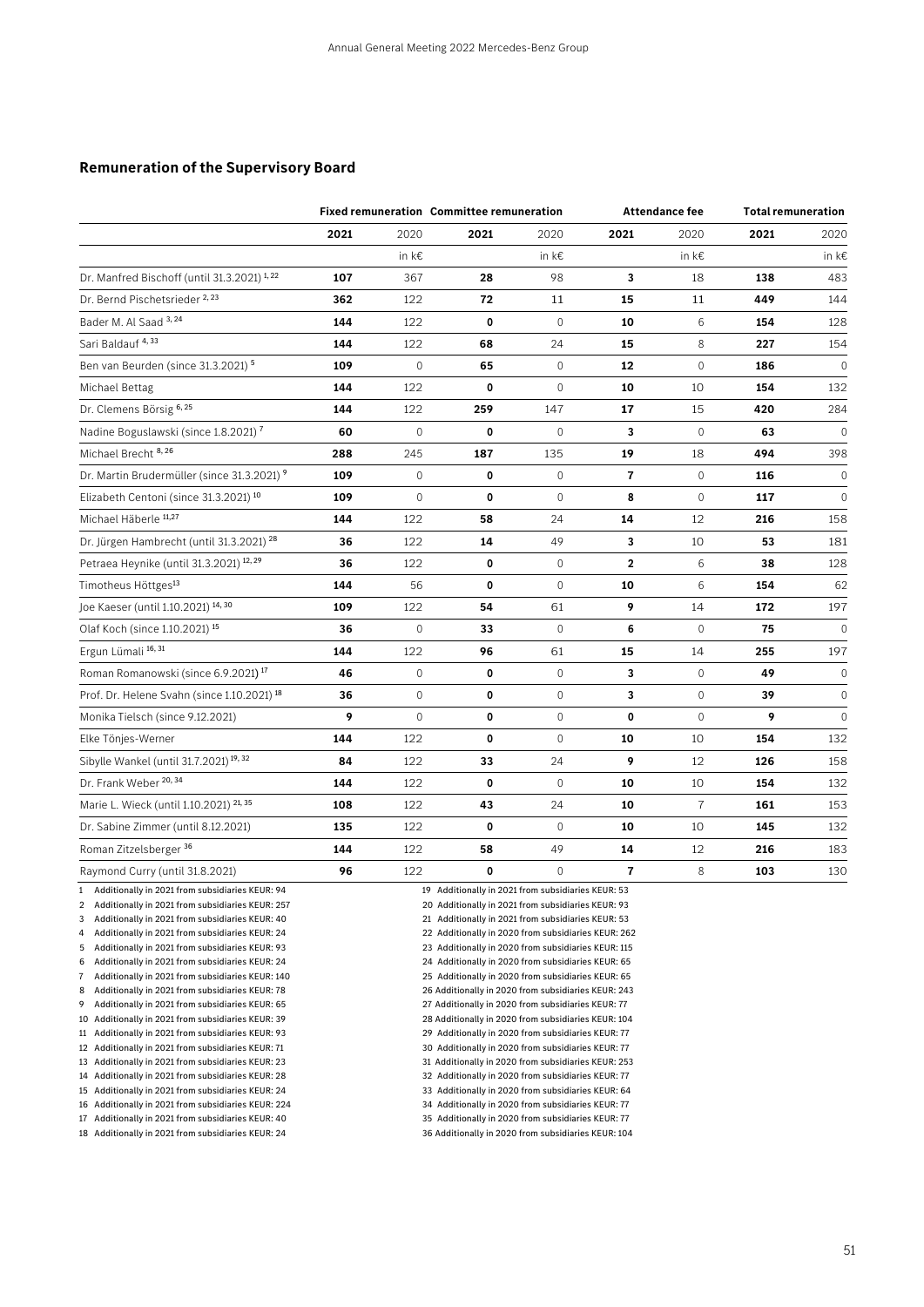### **Comparative presentation of remuneration and Company performance**

The following table provides an overview of the Company's earnings performance, the development of average employee remuneration and the remuneration of the members of the Board of Management and Supervisory Board of the previous five financial years. The Company's earnings performance is presented on the basis of the financial indicators net income of the Company in

accordance with HGB and EBIT and FCF IB of the Group. The average remuneration of employees takes into account the annual personnel expenses in relation to the number of employees on a full-time equivalent (FTE) basis at Mercedes-Benz Group AG. In addition, the remuneration awarded and due to current and former members of the Board of Management and Supervisory Board in the financial year ant the previous year is shown in its development.

### **Comparative presentation**

|                                                                                  |        |                          | Change<br>2021/ |                          | Change<br>2020/ |                          | Change<br>2019/ |                | Change<br>2018/ |
|----------------------------------------------------------------------------------|--------|--------------------------|-----------------|--------------------------|-----------------|--------------------------|-----------------|----------------|-----------------|
|                                                                                  | 2021   | 2020                     | 2020            | 2019                     | 2019            | 2018                     | 2018            | 2017           | 2017            |
|                                                                                  | in k€  | in k€                    | in %            | in T€                    | in %            | in T€                    | in %            | in T€          | in %            |
| <b>Earnings development</b>                                                      |        |                          |                 |                          |                 |                          |                 |                |                 |
| Net income of the Company (HGB) in Mio.€                                         | 9,538  | 2,133                    | 347%            | $-1,678$                 | $-227%$         | 5,022                    | -133%           | 4,982          | 1%              |
| EBIT of the Group in Mio. € $1$                                                  | 29,069 | 6,603                    | 340%            | 4,313                    | 53%             | 11,132                   | $-61%$          | 14,348         | $-22%$          |
| FCF IB of the Group in Mio. €                                                    | 8,606  | 8,259                    | 4%              | 1,368                    | 504%            | 2,898                    | $-53%$          | 2,005          | 45%             |
| <b>Employees</b>                                                                 |        |                          |                 |                          |                 |                          |                 |                |                 |
| Relative change of remuneration of employees of Mercedes-<br>Benz Group AG 2     |        |                          | 6%              |                          |                 |                          |                 |                |                 |
| Members of the Board of Management active in the<br>financial year <sup>3</sup>  |        |                          |                 |                          |                 |                          |                 |                |                 |
| Ola Källenius                                                                    | 4,284  | 3,623                    | 18%             | 3,335                    | 9%              | 2,405                    | 39%             | 3,179          | $-24%$          |
| Dr. Jörg Burzer (since 1.12.2021)                                                | 141    |                          |                 |                          |                 |                          |                 |                |                 |
| Martin Daum (until 9.12.2021)                                                    | 2,328  | 1,967                    | 18%             | 2,126                    | $-7%$           | 1,875                    | 13%             | 1,687          | 11%             |
| Renata Jungo Brüngger                                                            | 2,469  | 2,288                    | 8%              | 2,089                    | 10%             | 2,097                    | 0%              | 2,327          | $-10%$          |
| Sabine Kohleisen (since 1.12.2021)                                               | 142    | $\overline{\phantom{a}}$ | $\overline{a}$  | $\overline{\phantom{a}}$ |                 | $\overline{\phantom{0}}$ |                 |                |                 |
| Wilfried Porth (until 30.12.2021)                                                | 2,326  | 2,309                    | 1%              | 2,756                    | $-16%$          | 3,389                    | $-19%$          | 5,298          | -36%            |
| Markus Schäfer <sup>4</sup>                                                      | 2,100  | 1,649                    | 27%             | 736                      | 124%            | $\overline{\phantom{a}}$ | $\overline{a}$  | $\overline{a}$ |                 |
| Britta Seeger <sup>4</sup>                                                       | 2,462  | 1,772                    | 39%             | 1,969                    | $-10%$          | 1,431                    | 38%             | 2,160          | $-34%$          |
| Hubertus Troska                                                                  | 3,103  | 2,940                    | 6%              | 3,019                    | $-3%$           | 3,721                    | $-19%$          | 5,612          | $-34%$          |
| Harald Wilhelm                                                                   | 1,928  | 1,465                    | 32%             | 834                      | 76%             |                          |                 |                |                 |
| Average                                                                          | 2,128  | 2,252                    | -5%             | 2,108                    | 7%              | 2,486                    | $-15%$          | 3,377          | $-26%$          |
| Former members of the Board of Management                                        |        |                          |                 |                          |                 |                          |                 |                |                 |
| Dr. Manfred Bischoff                                                             | 814    | 828                      | $-2%$           | 797                      | 4%              | 764                      | 4%              | 742            | 3%              |
| Dr. Dieter Zetsche <sup>5</sup>                                                  | 3,539  | 3,878                    | $-9%$           | 6,580                    | -41%            | 8,264                    | $-20%$          | 13,043         | $-37%$          |
| Bodo Uebber <sup>6</sup>                                                         | 1,087  | 9,834                    | $-89%$          | 3,135                    | 214%            | 3,982                    | $-21%$          | 6,201          | $-36%$          |
| Prof. Dr. Thomas Weber <sup>7</sup>                                              | 798    | 763                      | 5%              | 1,175                    | $-35%$          | 2,453                    | $-52%$          | 4,047          | $-39%$          |
| Wilfried Porth (since 1.12.2021)                                                 | 73     | $\equiv$                 | $\overline{a}$  | $\overline{a}$           | $\overline{a}$  | $\overline{a}$           | $\overline{a}$  |                |                 |
| Sum of other members of the Board of Management<br>(left for more than 10 years) | 15,266 | 15,065                   | 1%              | 15,419                   | $-2%$           | 15,148                   | 2%              | 17,847         | $-15%$          |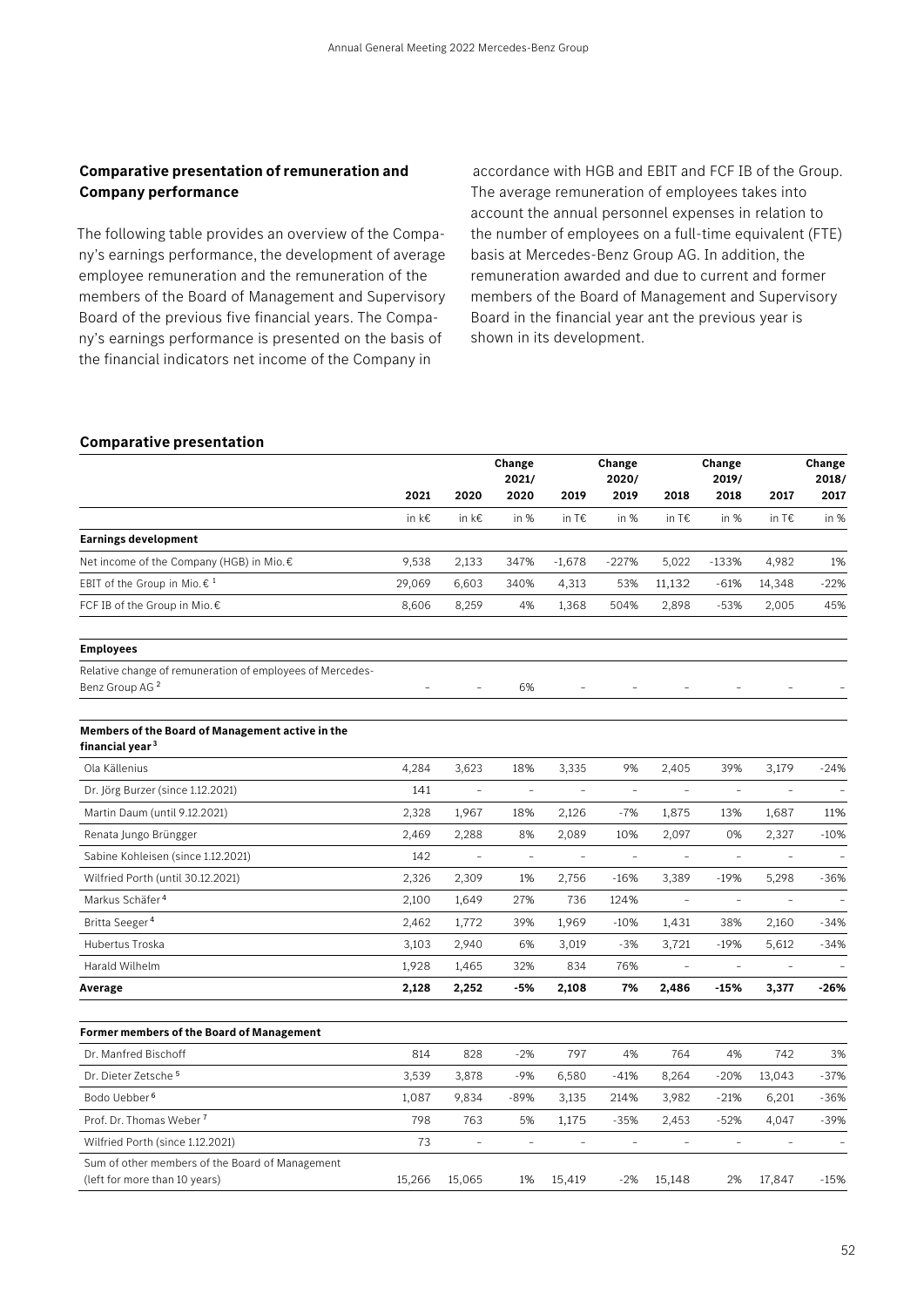### **Comparative presentation**

|                                                                               |       | Change<br>2021/     |                | Change<br>2020/          |                          | Change<br>2019/          |                          |                              | Change<br>2018/              |
|-------------------------------------------------------------------------------|-------|---------------------|----------------|--------------------------|--------------------------|--------------------------|--------------------------|------------------------------|------------------------------|
|                                                                               | 2021  | 2020                | 2020           | 2019                     | 2019                     | 2018                     | 2018                     | 2017                         | 2017                         |
|                                                                               | in k€ | in k€               | in %           | in T€                    | in %                     | in T€                    | in %                     | in $T\epsilon$               | in %                         |
| Average                                                                       | 744   | 1,047               | -29%           | 904                      | 16%                      | 1,093                    | $-17%$                   | 1,496                        | $-27%$                       |
| Members of the Supervisory Board active in the<br>financial year <sup>7</sup> |       |                     |                |                          |                          |                          |                          |                              |                              |
| Dr. Manfred Bischoff (until 31.3.2021)                                        | 138   | 483                 | $-71%$         | 603                      | $-20%$                   | 534                      | 13%                      | 536                          | 0%                           |
| Dr. Bernd Pischetsrieder                                                      | 449   | 144                 | 212%           | 176                      | $-18%$                   | 154                      | 14%                      | 153                          | 1%                           |
| Bader M. Al Saad                                                              | 154   | 128                 | 20%            | 165                      | $-22%$                   | 153                      | 8%                       | 115                          | 33%                          |
| Sari Baldauf                                                                  | 227   | 154                 | 47%            | 195                      | $-21%$                   | 185                      | 5%                       | 185                          | 0%                           |
| Ben van Beurden (since 31.3.2021)                                             | 186   | $\overline{a}$      |                | $\overline{a}$           |                          | $\overline{a}$           |                          | $\overline{a}$               |                              |
| Michael Bettag                                                                | 154   | 132                 | 17%            | 153                      | $-14%$                   | 154                      | $-1%$                    | 154                          | 0%                           |
| Dr. Clemens Börsig                                                            | 420   | 284                 | 48%            | 331                      | $-14%$                   | 302                      | 10%                      | 302                          | 0%                           |
| Nadine Boguslawski (since 1.8.2021)                                           | 63    | $\overline{a}$      | $\overline{a}$ | $\bar{\phantom{a}}$      | $\equiv$                 | $\frac{1}{2}$            | $\overline{a}$           | $\overline{a}$               | $\overline{a}$               |
| Michael Brecht                                                                | 494   | 398                 | 24%            | 499                      | $-20%$                   | 435                      | 15%                      | 436                          | 0%                           |
| Dr. Martin Brudermüller (since 31.3.2021)                                     | 116   | $\equiv$            | ÷              | $\equiv$                 | $\equiv$                 | $\qquad \qquad -$        | $\overline{\phantom{0}}$ | $\qquad \qquad -$            | $\qquad \qquad \blacksquare$ |
| Elizabeth Centoni (since 31.3.2021)                                           | 117   | $\bar{ }$           | $\equiv$       | $\overline{\phantom{a}}$ | $\equiv$                 | $\overline{\phantom{a}}$ | L.                       | $\qquad \qquad -$            | $\overline{a}$               |
| Michael Häberle                                                               | 216   | 158                 | 37%            | 185                      | $-15%$                   | $\bar{\phantom{a}}$      | $\overline{\phantom{0}}$ | $\overline{\phantom{a}}$     | $\qquad \qquad \blacksquare$ |
| Dr. Jürgen Hambrecht (until 31.3.2021)                                        | 53    | 181                 | $-71%$         | 237                      | $-24%$                   | 215                      | 10%                      | 216                          | $-1%$                        |
| Petraea Heynike (until 31.3.2021)                                             | 38    | 128                 | $-70%$         | 167                      | $-23%$                   | 154                      | 9%                       | 154                          | 0%                           |
| Timotheus Höttges                                                             | 154   | 62                  | 148%           | $\bar{\mathbb{Z}}$       | $\overline{\phantom{a}}$ | $\frac{1}{2}$            | $\overline{\phantom{0}}$ | $\bar{ }$                    | $\equiv$                     |
| Joe Kaeser (until 1.10.2021)                                                  | 172   | 197                 | $-13%$         | 240                      | $-18%$                   | 229                      | 5%                       | 230                          | 0%                           |
| Olaf Koch (since 1.10.2021)                                                   | 75    | $\equiv$            |                | $\equiv$                 |                          | $\overline{a}$           |                          |                              |                              |
| Ergun Lümali                                                                  | 255   | 197                 | 29%            | 280                      | $-30%$                   | 230                      | 21%                      | 230                          | 0%                           |
| Roman Romanowski (since 6.9.2021)                                             | 49    | $\overline{a}$      |                | $\overline{a}$           |                          | $\overline{a}$           | $\overline{a}$           | $\overline{a}$               | $\overline{a}$               |
| Prof. Dr. Helene Svahn (since 1.10.2021)                                      | 39    | $\overline{a}$      | $\overline{a}$ | $\overline{a}$           | $\overline{a}$           | $\frac{1}{2}$            | $\overline{a}$           | $\qquad \qquad \blacksquare$ | $\qquad \qquad \blacksquare$ |
| Monika Tielsch (since 9.12.2021)                                              | 9     | $\bar{\phantom{a}}$ |                | $\overline{\phantom{a}}$ |                          | $\qquad \qquad -$        | $\overline{a}$           | $\frac{1}{2}$                | $\frac{1}{2}$                |
| Elke Tönjes-Werner                                                            | 154   | 132                 | 17%            | 153                      | $-14%$                   | 154                      | $-1%$                    | 154                          | 0%                           |
| Sibylle Wankel (until 31.7.2021)                                              | 126   | 158                 | $-20%$         | 185                      | $-14%$                   | 154                      | 20%                      | 154                          | 0%                           |
| Dr. Frank Weber                                                               | 154   | 132                 | 17%            | 168                      | $-21%$                   | 154                      | 9%                       | 154                          | 0%                           |
| Marie L. Wieck (until 1.10.2021)                                              | 161   | 153                 | 5%             | 184                      | $-17%$                   | 114                      | 62%                      | $\frac{1}{2}$                | $\overline{a}$               |
| Dr. Sabine Zimmer (until 8.12.2021)                                           | 145   | 132                 | 10%            | 153                      | $-14%$                   | 114                      | 35%                      | $\equiv$                     |                              |
| Roman Zitzelsberger                                                           | 216   | 183                 | 18%            | 236                      | $-22%$                   | 214                      | 11%                      | 217                          | $-2%$                        |
| Raymond Curry (until 31.8.2021)                                               | 103   | 130                 | $-22%$         | 151                      | $-13%$                   | 114                      | 33%                      |                              |                              |
| Average                                                                       | 166   | 183                 | $-10%$         | 235                      | $-22%$                   | 209                      | 12%                      | 226                          | -8%                          |

1 EBIT and FCF IB 2021: incl. discontinued operations. EBIT 2017: adjusted on account of implementation of IFRS 15 and IFRS 9.

2 Remuneration of employees of the Company: adjusted for special items and without Long Term Incentive.

3 2020: Taking into account the voluntary waiver of the Board of Management of 20% of the base salary for the period April 1 to December 31, 2020.

4 2020: The payments from the long-term oriented variable remuneration also include amounts issued before the appointment as a member of the Board of Management.

5 From 1.1.2019-22.5.2019 payments out of active duty, from 23.5.2019 onwards payments out of pension agreements as well as ongoing payments.

6 2020: includes one-time payments from pension commitments. From 1.1.2019-22.5.2019 payments out of active duty, from 23.5.2019 onwards payments out of pension agreements as well as ongoing payments.

7 Payments from pension agreements as well as ongoing payments.

8 2020: Taking into account the voluntary waiver of the Supervisory Board of 20% of the fixed remuneration and the attendance fee for the period April 1 to December 31, 2020.Supervisory Board: without remuneration from subsidiaries. 2019: incl. remuneration from subsidiaries.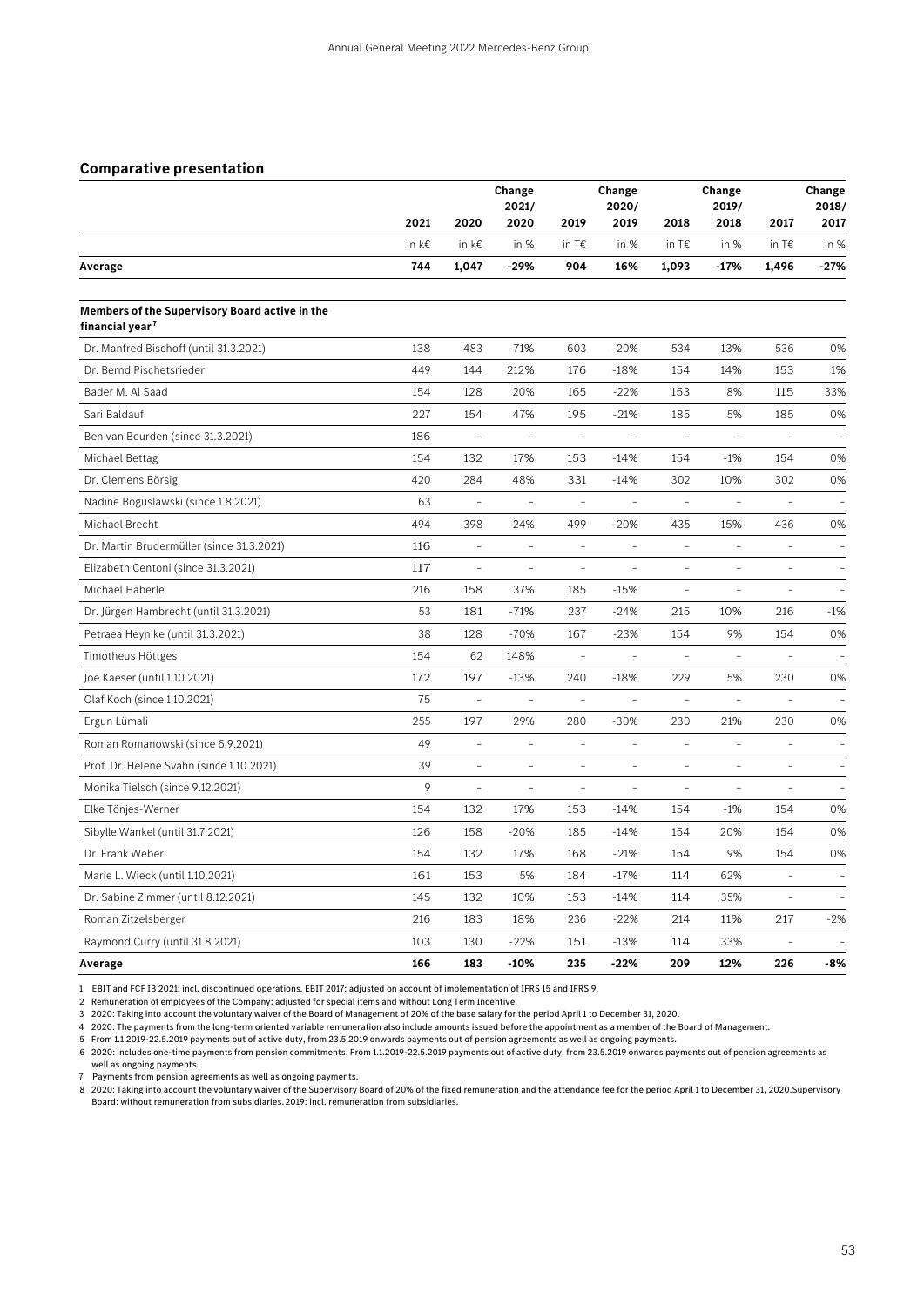For the Board of Management **For the Supervisory Board** For the Supervisory Board

Chairman of the Board **Finance & Controlling** Chairman of the Chairman of the of Management **Mercedes-Benz Mobility** Monoster And Supvervisory Board

**Ola Källenius Community Community Harald Wilhelm Community Community Community Dr. Bernd Pischetsrieder**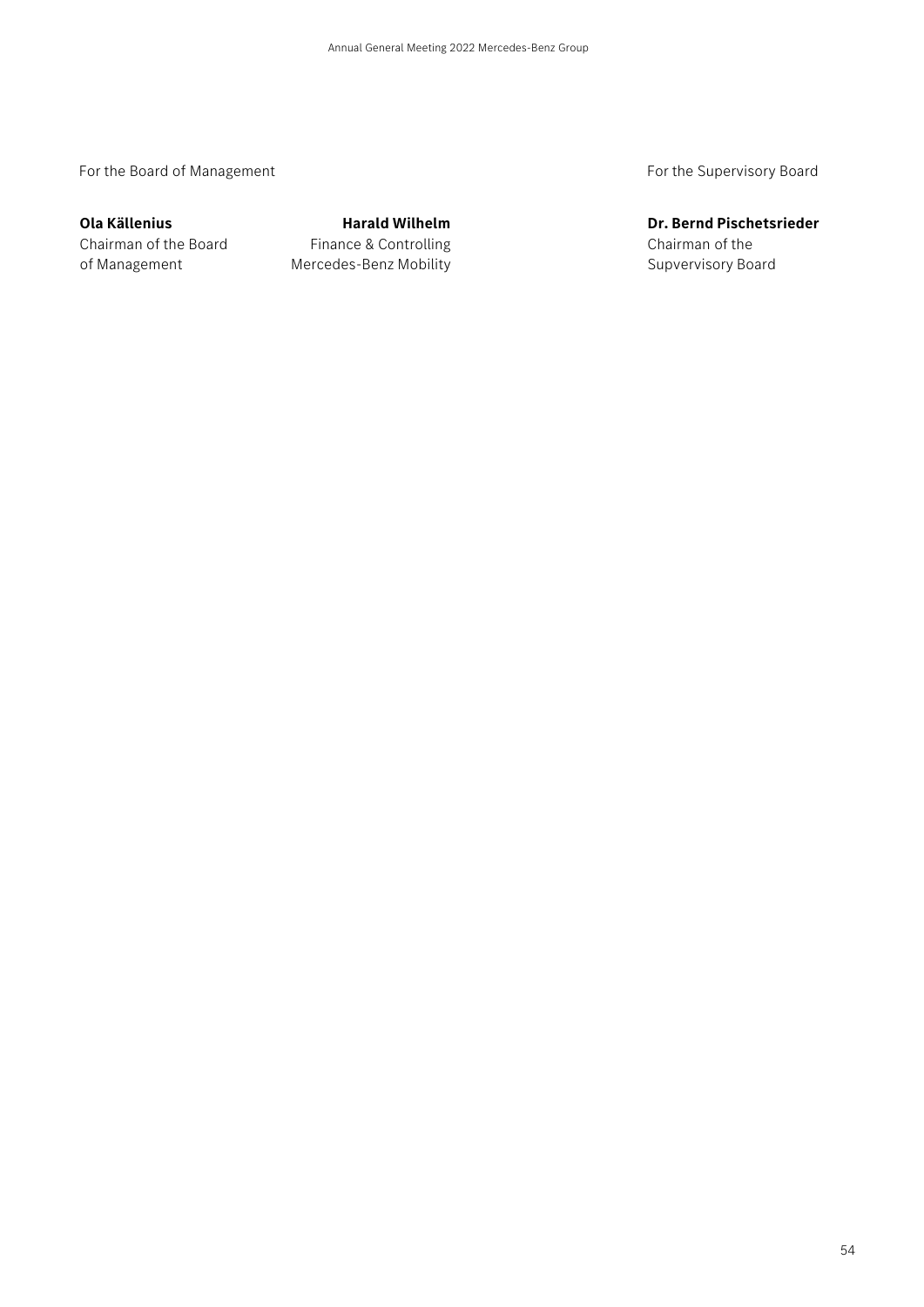# Independent Auditor's Assurance Report on the Examination of the Remuneration Report

To Mercedes-Benz Group AG, Stuttgart

# **REPORT ON THE EXAMINATION OF THE REMUNERATION REPORT**

We have examined the attached remuneration report of Mercedes-Benz Group AG, Stuttgart, for the financial year from January 1 to December 31, 2021, including the related disclosures, which was prepared in accordance with the requirements of Section 162 AktG [German Stock Corporations Act].

### **Responsibilities of the Legal Representatives and the Supervisory Board**

The legal representatives and the Supervisory Board of Mercedes-Benz Group AG are responsible for the preparation of the remuneration report, including the related disclosures, in accordance with the requirements of Section 162 AktG. The legal representatives and the Supervisory Board are also responsible for such internal control as they have determined necessary to enable the preparation of a remuneration report, including the related disclosures, that is free from material misstatement, whether due to fraud or error.

### **Auditor's responsibilities**

Our objectives are to render an opinion on the basis of our examination on this remuneration report, including the related disclosures. We performed our examination in compliance with German Generally Accepted Standards for Financial Statement Audits promulgated by the Institut der Wirtschaftsprüfer [Institute of Public Auditors in Germany] (IDW). In accordance therewith, we have to comply with the professional obligations and plan and perform the examination so as to obtain reasonable assurance on whether the remuneration report, including the related disclosures, is free from material misstatement.

An examination includes the performance of audit procedures in order to obtain audit evidence for the amounts included in the remuneration report, including the related disclosures. The election of audit procedures lies in the dutiful discretion of the auditor. This includes the evaluation of the risks of material misstatement in the remuneration report, including the related disclosures, whether due to fraud or error. In evaluating these risks, the auditor takes into account the internal control system that is relevant for the preparation of the remuneration report, including the related disclosures. Our objective in this connection is to plan and perform audit procedures that are appropriate under the given circumstances, but not to render an opinion on the effectiveness of the company's internal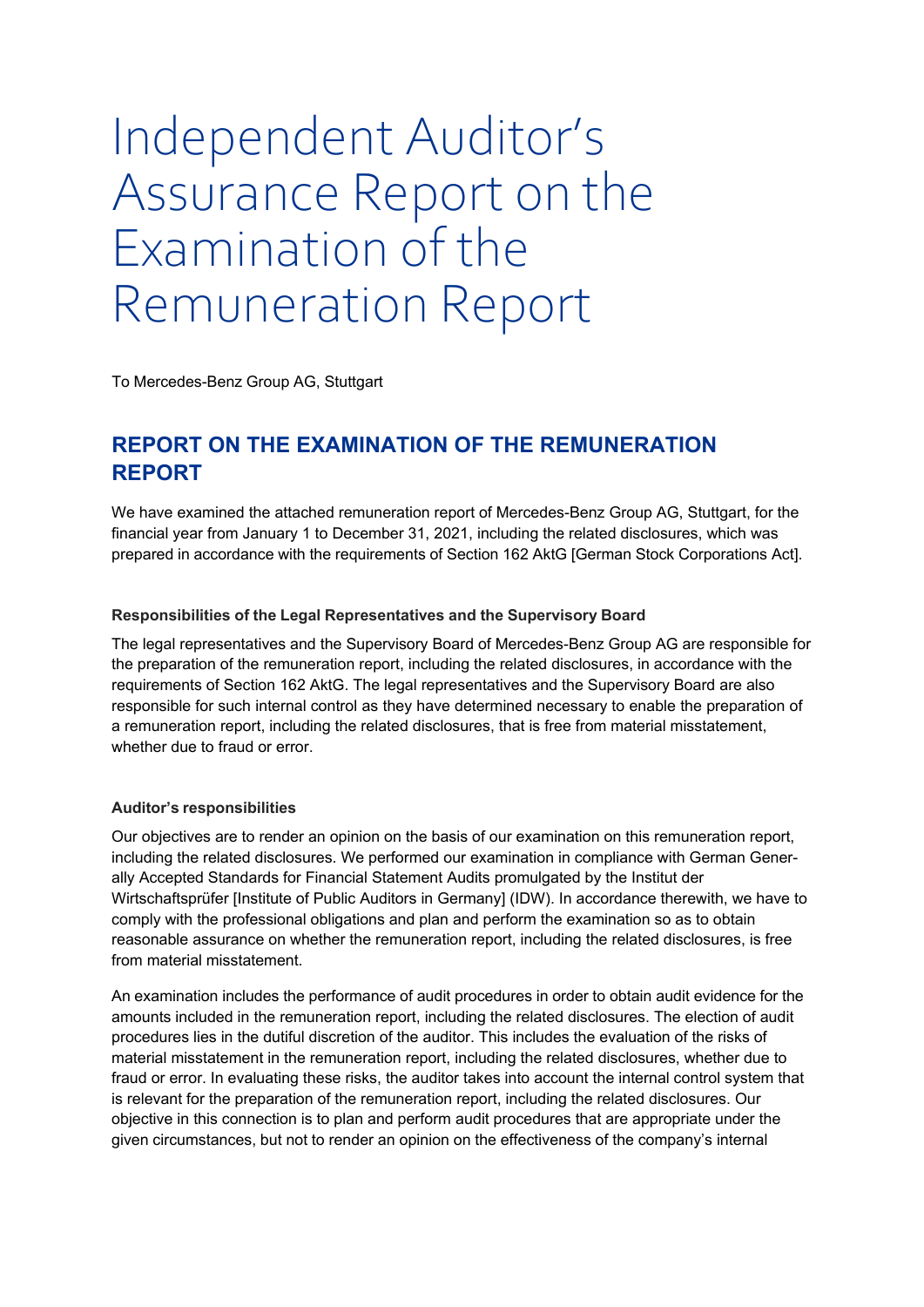control system. An audit also includes the assessment of the accounting methods applied, the reasonableness of the estimated amounts in the accounting determined by the legal representatives and the Supervisory Board and the evaluation of the overall presentation of the remuneration report, including the related disclosures.

We believe that the audit evidence obtained by us is sufficient and appropriate to serve as a basis for our opinion.

### **Opinion**

In our opinion based on our audit findings, the remuneration report for the financial year from January 1 to December 31, 2021, including the related disclosures, complies, in all material respects, with the disclosure requirements pursuant to Section 162 Akt.

### **Other matter – formal examination of the remuneration report**

The examination of the content of the remuneration report described in this audit report includes the formal examination of the remuneration report required by Section 162 paragraph 3 AktG, including the issuance of a report on this audit. Since we are rendering an unqualified opinion on the examination of the content of the remuneration report, this opinion includes the fact that the disclosures required by Section 162 paragraphs 1 and 2 AktG have been made in all material respects in the remuneration report.

### **Indication of a limitation of our liability**

The engagement, in the fulfilment of which we have performed the aforementioned services on behalf of Mercedes-Benz Group AG, was based on the General Engagement Terms (GET) for Wirtschaftsprüfer and Wirtschaftsprüfungsgesellschaften *[German Public Auditors and Public Audit Firms]* as amended on January 1, 2017, which are attached to this report as Appendix 2. By taking note of and using the information included in this report, every recipient confirms that they are aware of the arrangements made there, including the limitation of our liability for negligence to million  $€$  4 million included in Clause 9 GET) and acknowledges their validity in relation to us.

Stuttgart, March 10, 2022

KPMG AG Wirtschaftsprüfungsgesellschaft [Original German version signed by:]

Bock Wirtschaftsprüfer [German Public Auditor]

Engelmann Wirtschaftsprüfer [German Public Auditor]

**Appendices**  Remuneration Report of Mercedes-Benz Group AG, Stuttgart, for the financial year from January 1 to December 31, 2021 Appendix 1 General Engagement Terms **Appendix 2** Appendix 2

Stuttgart, March 2022

Mercedes-Benz Group AG Board of Management